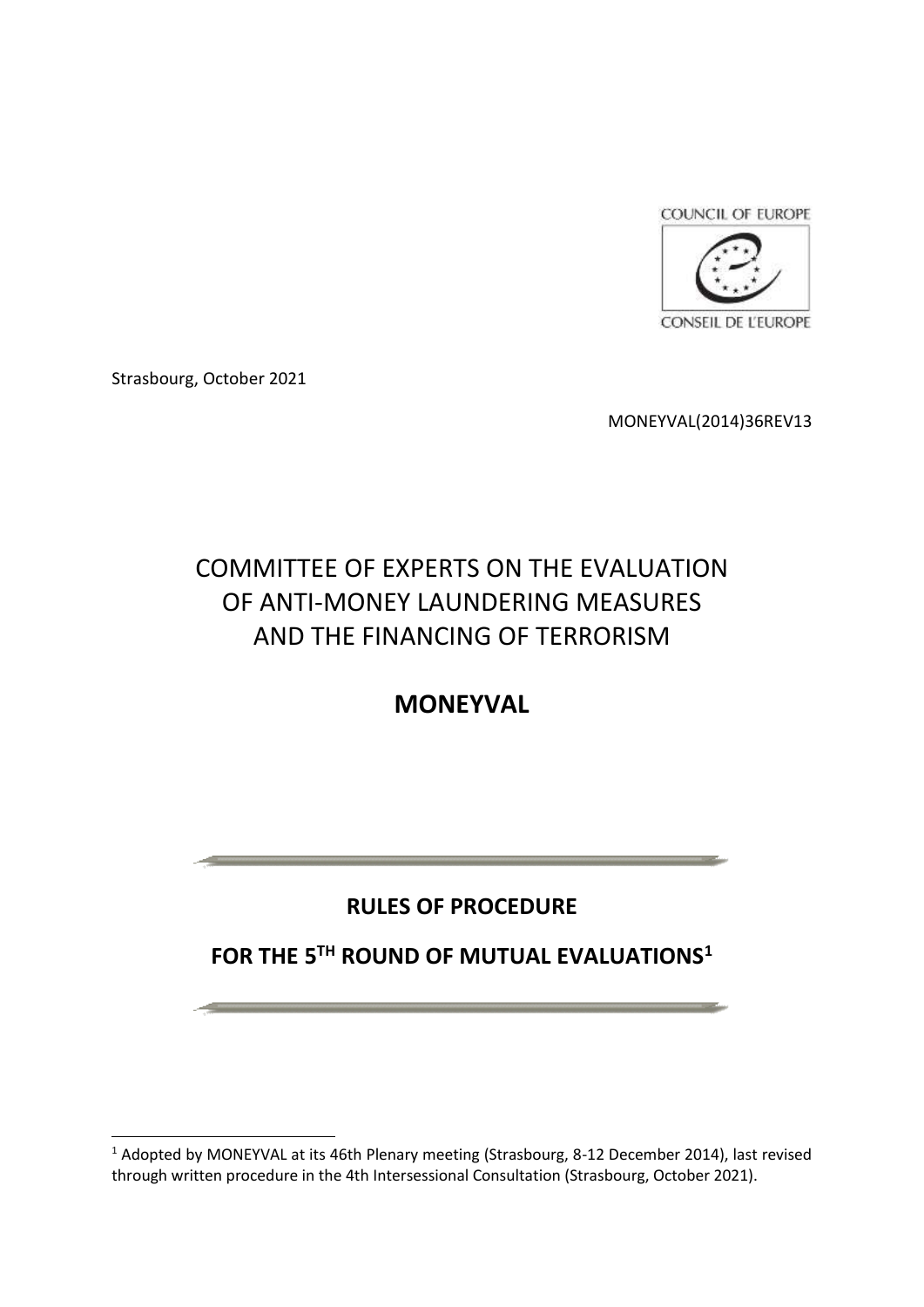# **Table of contents**

| <b>TITLE I. ORGANISATION OF MONEYVAL</b>                                                                                                                                      | 4                                     |
|-------------------------------------------------------------------------------------------------------------------------------------------------------------------------------|---------------------------------------|
| Rule 1 - Composition of MONEYVAL<br>Rule $2$ – Other Representatives not Having the Right to Vote<br>Rule 3 - Functions of the Chair, Vice-Chairs and Bureau Members          | 4<br>$\overline{4}$<br>$\overline{4}$ |
| Rule 4 – Replacement of the Chair and the Vice-Chairs                                                                                                                         | 5                                     |
| Rule 5 – Limitation on the exercise of the functions of Chair                                                                                                                 | 5                                     |
| Rule $6$ – Decision making procedures                                                                                                                                         | 5                                     |
| TITLE II. PROCEDURES CONCERNING MONEYVAL'S FIFTH ROUND OF EVALUATIONS                                                                                                         | 6                                     |
| Chapter I – General principles and rules                                                                                                                                      | 6                                     |
| Rule $7$ – General provisions<br>Rule 8 - Changes in the AML/CFT standards                                                                                                    | $\sqrt{6}$<br>$\boldsymbol{7}$        |
| Rule $9$ – Schedule for the fifth round                                                                                                                                       | $\,8\,$                               |
| Rule $10$ – Respecting Timelines                                                                                                                                              | $\overline{9}$                        |
| Rule $11$ – Joint mutual evaluations with the FATF and related follow-up                                                                                                      | 10                                    |
| Rule 12 - IMF or World Bank led assessments and other coordination aspects                                                                                                    | 11                                    |
| Rule 13 - Identification of any quality or consistency issues in respect of mutual evaluations<br>Chapter II – Preparatory measures and on-site evaluation                    | 12<br>13                              |
| Rule $14$ – Preparation for the on-site visit                                                                                                                                 | 13                                    |
| Rule $15 - On-site visit$                                                                                                                                                     | 18                                    |
| <b>Chapter III – Post-visit procedure</b>                                                                                                                                     | 19                                    |
| Rule 16 – Post on-site - preparation of draft Executive Summary and MER                                                                                                       | 19                                    |
| Rule 17 - Face-to-Face Meeting<br>Rule 18 - The Plenary Discussion                                                                                                            | 21<br>21                              |
| Rule 19 - Adoption of the MER and Executive Summary                                                                                                                           | 22                                    |
| TITLE III. FOLLOW-UP PROCEDURES FOR MONITORING PROGRESS AS A RESULT OF THE<br><b>MUTUAL EVALUATION</b>                                                                        | 24                                    |
| Rule 20 – Follow-up processes as a result of the third and fourth evaluation rounds                                                                                           | 24                                    |
| Rule 21 – General principles for follow-up processes under the fifth evaluation round                                                                                         | 24                                    |
| Rule 22 - Regular Follow-up                                                                                                                                                   | 27                                    |
| Rule 23 - Enhanced Follow-up<br>Rule 24 - MER Follow-up Assessment                                                                                                            | 27<br>28                              |
| <b>TITLE IV. COMPLIANCE ENHANCING PROCEDURES</b>                                                                                                                              | 28                                    |
|                                                                                                                                                                               |                                       |
| Rule $25$ – General principles                                                                                                                                                | 28                                    |
| Rule $26$ – Compliance steps<br>Rule 27 – Practical modalities, decision making and lifting of CEPs                                                                           | 29<br>29                              |
| <b>TITLE V. PROCEDURES FOR ACTION IN EXCEPTIONAL CIRCUMSTANCES</b>                                                                                                            | 30                                    |
|                                                                                                                                                                               |                                       |
| Rule $28 -$ Action in exceptional circumstances<br>Rule 28 bis – MONEYVAL working methods in exceptional circumstances                                                        | 30<br>31                              |
| <b>TITLE VI. CONFIDENTIALITY</b>                                                                                                                                              | 32                                    |
| Rule $29$ – The principle of confidentiality                                                                                                                                  | 32                                    |
| Rule 30 - Obligation to maintain confidentiality                                                                                                                              | 32                                    |
| Rule $31$ – Violation of confidentiality                                                                                                                                      | 32                                    |
| <b>TITLE VII. PUBLICATION POLICY</b>                                                                                                                                          | 33                                    |
| Rule 32 – General publication principles                                                                                                                                      | 33                                    |
| <b>TITLE VIII. FINAL CLAUSES</b>                                                                                                                                              | 33                                    |
| Rule $33 -$ Amendments<br>Rule 34 – Entry into force of the Rules                                                                                                             | 33<br>33                              |
| <b>TITLE IX. APPENDICES</b>                                                                                                                                                   | 34                                    |
| Appendix 1 - Authorities and Businesses Typically Involved for On-Site Visit                                                                                                  | 34                                    |
| Appendix 2 – Terms of reference of MONEYVAL's Ad Hoc Group of experts                                                                                                         | 35                                    |
| Appendix 3 - Terms of reference of MONEYVAL's Advisory Group on Policy and Evaluation - deleted<br>Appendix 4 – Terms of reference of MONEYVAL's Working Group on Evaluations | 36<br>36                              |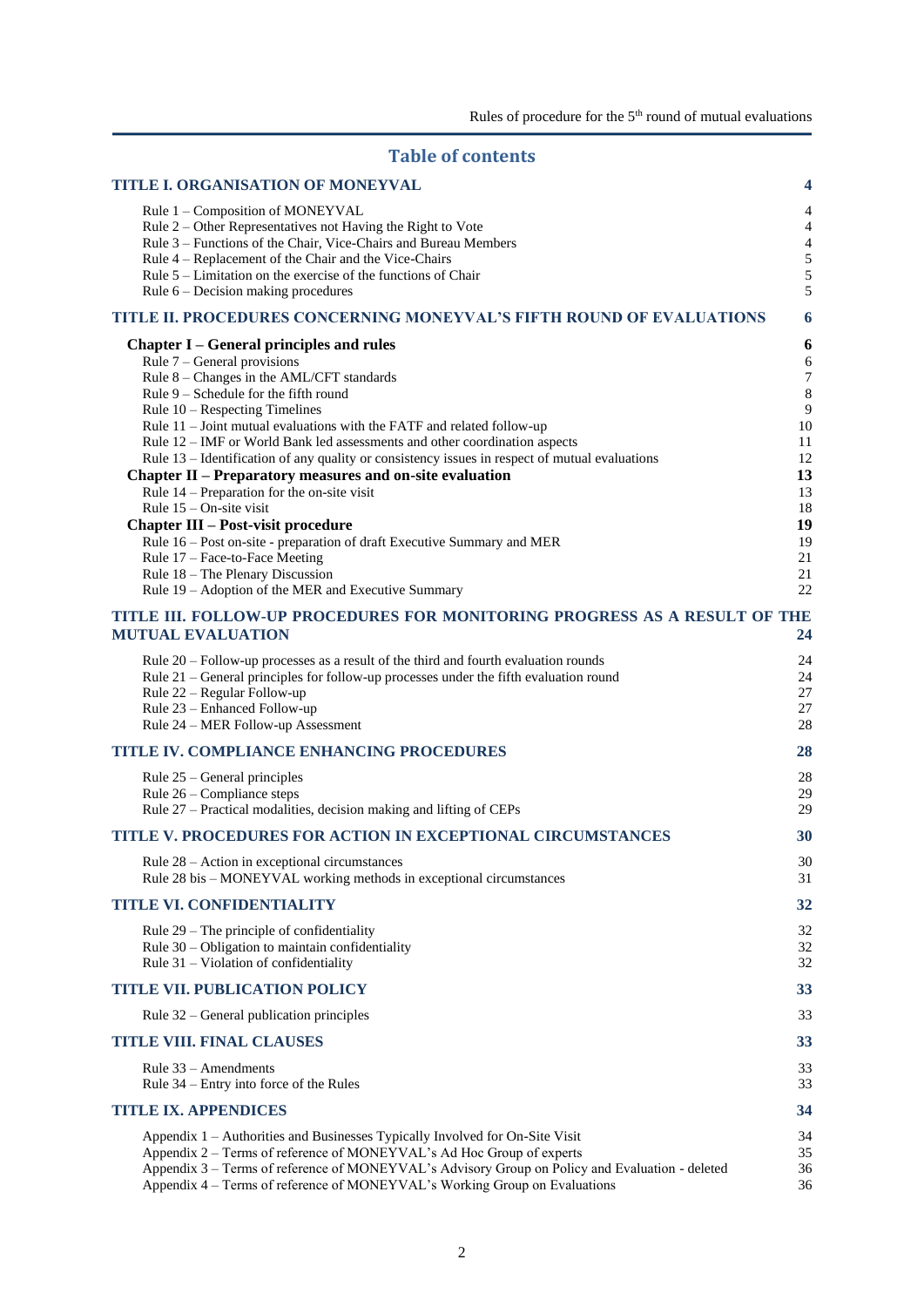Rules of procedure for the  $5<sup>th</sup>$  round of mutual evaluations

| Appendix 5 – Rules of procedure of MONEYVAL's Working Group on Evaluations                      | 37 |
|-------------------------------------------------------------------------------------------------|----|
| Appendix 6 – Standardised Follow-Up Report Publication Format (for Publication)                 | 38 |
| Appendix 7 – Analytical Tool for Technical Compliance Re-Ratings Requests (Not for Publication) | 41 |
| Appendix 8 – Conducting Mutual Evaluations During the Covid-19 Pandemic                         | 43 |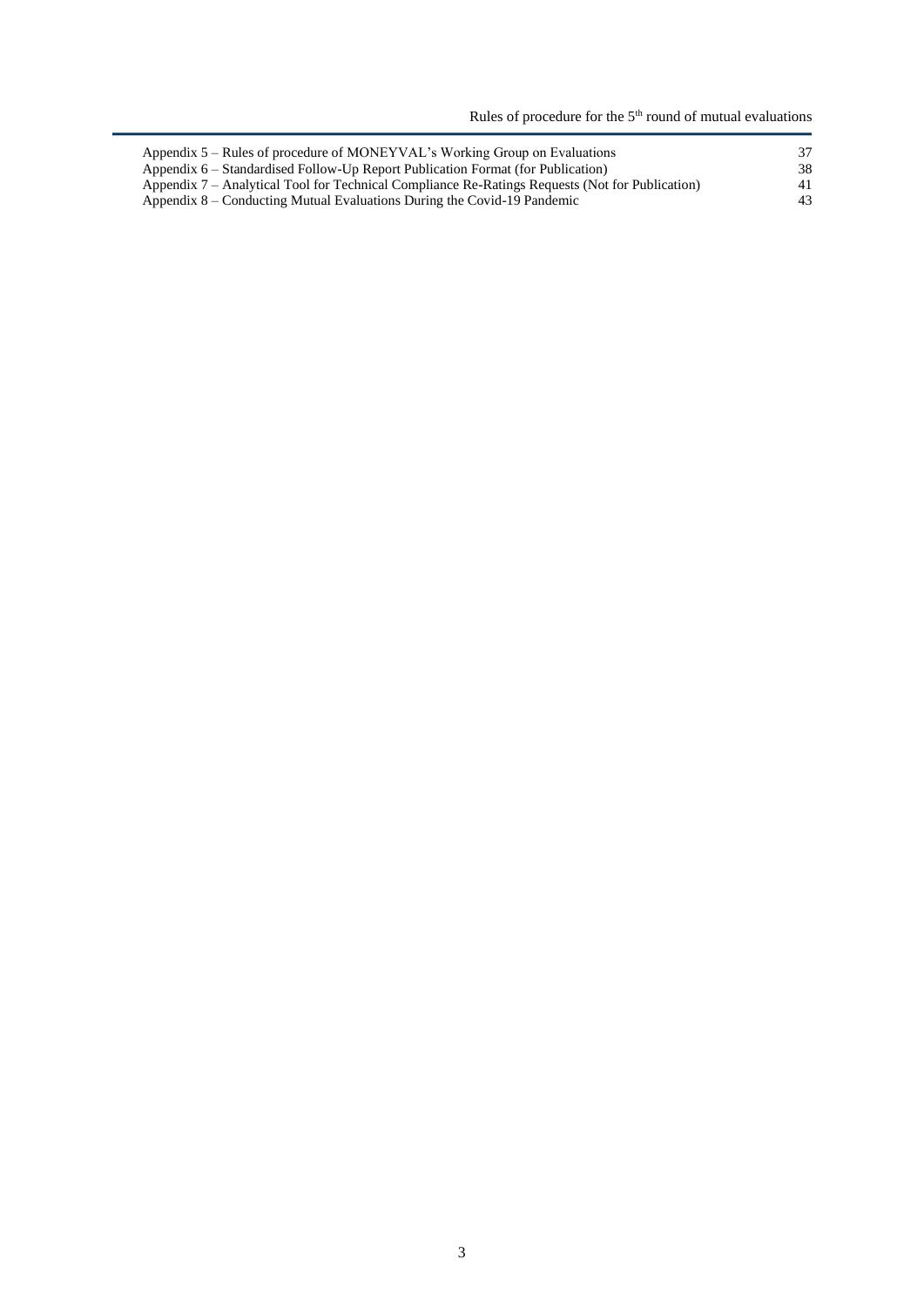The Committee of Experts on the evaluation of anti-money laundering measures and the financing of terrorism (hereinafter referred to as "MONEYVAL"),

Having regards to the Resolution CM/Res(2013)13 adopted by the Committee of Ministers of the Council of Europe on the Statute of the Committee of Experts on the evaluation of anti-money laundering measures and the financing of terrorism,

Pursuant to paragraph 1 of Article 5 of its Statute,

Adopts the following Rules of Procedure,

#### <span id="page-3-0"></span>**TITLE I. ORGANISATION OF MONEYVAL**

#### <span id="page-3-1"></span>*Rule 1 – Composition of MONEYVAL*

- 1. MONEYVAL shall consist of delegations and representatives of observer States, organisations, institutions or bodies, designated according to articles 3 and respectively 4 of MONEYVAL's statute. Each delegation shall appoint a Head of Delegation.
- 2. Countries and territories<sup>2</sup> subject to MONEYVVAL's evaluation processes shall promptly notify the Executive Secretary of any change in the composition of their delegation, and in particular as regards any change of the Head of Delegation. In the absence of such a notification, communications shall be addressed to the Permanent Representation of the relevant State to the Council of Europe.

#### <span id="page-3-2"></span>*Rule 2 – Other Representatives not Having the Right to Vote*

1. Representatives appointed under article 4 of the Statute shall be entitled, upon the Chair's invitation, to make oral or written statements on the subjects under discussion.

#### <span id="page-3-3"></span>*Rule 3 – Functions of the Chair, Vice-Chairs and Bureau Members*

- 1. The Chair shall preside over the plenary meetings, the meetings of the Bureau and any other relevant meetings and perform all functions conferred upon him or her by the Statute, by the Rules of procedure and by a decision of MONEYVAL.
- 2. The Chair may delegate certain of his or her functions to the Vice-Chairs, or, in their absence, to 1 or more of the members of the Bureau, or to the Executive Secretary.
- 3. The Vice-Chair who has served the longest on the Bureau shall take the place of the Chair if the latter is unable to carry out his or her duties. If both Vice-Chairs have served on the Bureau for the same period, they should decide who replaces the Chair, in consultation with the Executive Secretary.
- 4. In the exercise of their duties, the Chair, the Vice-Chairs and the Bureau members shall undertake to respect the principles of impartiality, objectivity and neutrality and be exclusively

<sup>&</sup>lt;sup>2</sup> The term "country or territory" in this document shall refer to the States covered under Article 2(2) of CM/Res(2013)3 on the Statute of the Committee of Experts on the Evaluation of Anti-Money Laundering Measures and the Financing of Terrorism (MONEYVAL); Israel (CM/Dec(2006)953/10.1E); the Holy See, including the Vatican City State (CM/Res(2011)5), the Crown Dependencies of Guernsey, Jersey and the Isle of Man (CM/Res(2012)6), and Gibraltar (CM/Res(2015)26).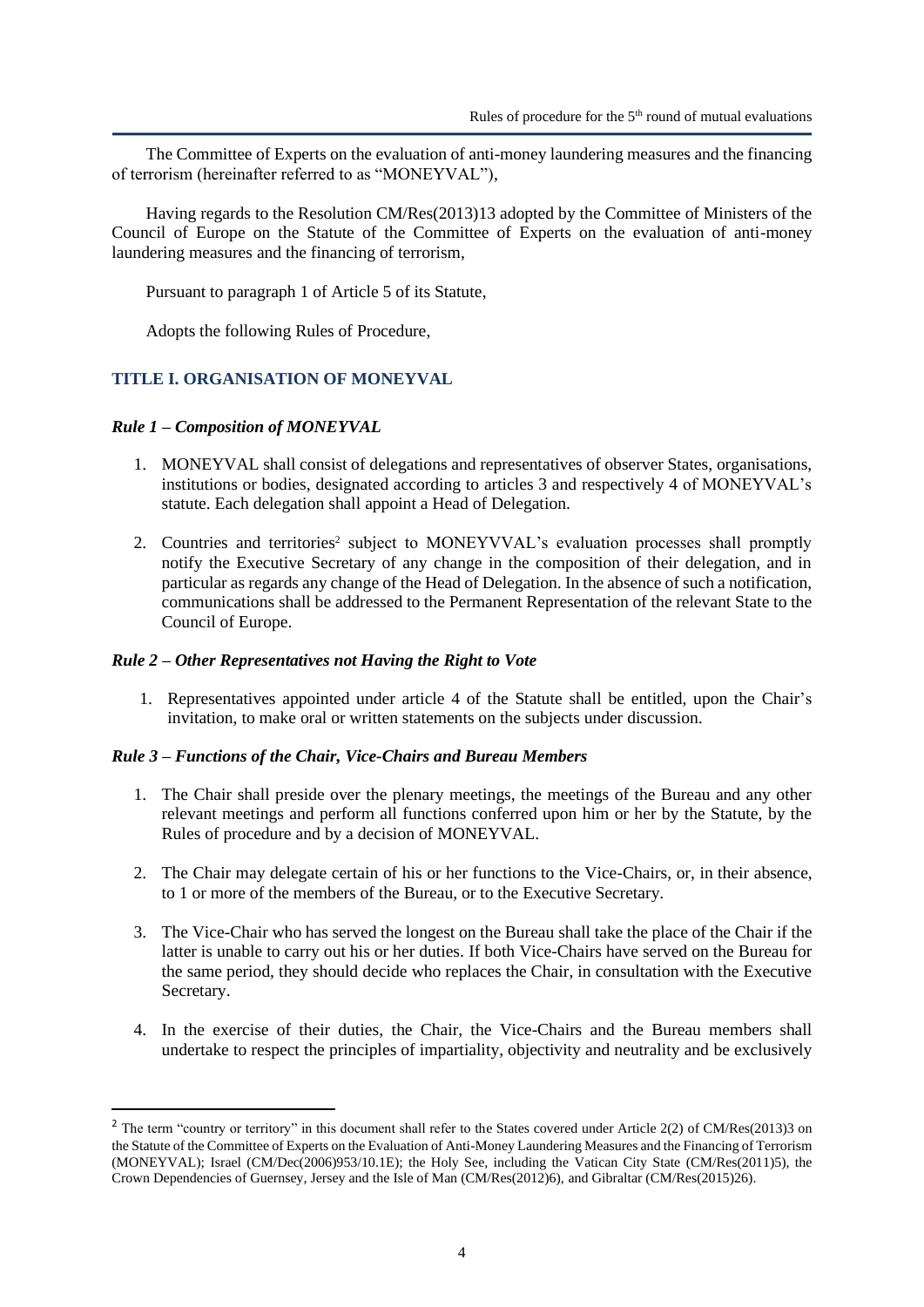guided by the interest of MONEYVAL. In doing so they shall be guided by the Principles of conduct for MONEYVAL Bureau members, working group co-chairs and scientific experts.

5. The Bureau may invite a representative of the FATF Steering Group, who is at the same time a member of a delegation to MONEYVAL, to be present at, and contribute to, Bureau meetings.

#### <span id="page-4-0"></span>*Rule 4 – Replacement of the Chair and the Vice-Chairs*

- 1. If the Chair ceases to be a representative in MONEYVAL or resigns from the office, the Vice-Chair who has served the longest on the Bureau shall immediately and automatically become Chair for the period until elections can be held. If both Vice-Chairs have served on the Bureau for the same period, they should decide who replaces the Chair, in consultation with the Executive Secretary.
- 2. In cases set out under paragraph 1 or if a Vice-Chair becomes Chair pursuant to paragraph 1, or ceases to be a representative in MONEYVAL or resigns from his/her office, an election to fill the resulting vacancy shall take place as soon as possible.
- 3. If the offices of Chair and Vice-Chair are vacant at the same time, the duties of the Chair shall be carried out for the period until elections can be held by another representative sitting on the Bureau appointed after consultation with the remaining Bureau members and the Executive Secretary. Elections to fill the vacancies should take place as soon as possible.<sup>3</sup>
- 4. If both the Chair and the Vice-Chairs are temporarily prevented from carrying out their duties, the duties of the Chair shall be carried out by another representative sitting on the Bureau according to the procedure outlined in paragraph 3 above.

#### <span id="page-4-1"></span>*Rule 5 – Limitation on the exercise of the functions of Chair*

1. The Chair, a Vice Chair or any other representative carrying out the duty of the Chair, shall be replaced in the chair during the discussion and adoption of a report concerning their country/territory, or in any other situation where they are conflicted.

#### <span id="page-4-2"></span>*Rule 6 – Decision making procedures*

*Decision making on issues arising from Bureau discussions*

- 1. The Bureau shall be entrusted with the tasks enumerated in Article 6 of the Statute of MONEYVAL, which shall be carried out through meetings of the Bureau or when appropriate, through teleconference or electronic exchanges.
- 2. Decisions by the Bureau shall be reached by consensus, which shall not be understood as requiring unanimity. When the Bureau has reached a decision in respect of a proposal to be made to the Plenary, the Chair shall present the collective decision of the Bureau members on behalf of all members.

<sup>&</sup>lt;sup>3</sup> In accordance with Article 6 of CM/Res(2013)3 on the Statute of MONEYVAL the term of office of members of the Bureau is two years, renewable once. Any early election held for the office of Chair, Vice-Chair or Bureau member shall normally be held for a two-year term in accordance with the Statute. An election may be held for the remainder of the term of the resigning official (i.e. less than two years), however it shall not be counted into the total number of terms of the newly elected official, if the period of election (the new office term) is less than 1 year.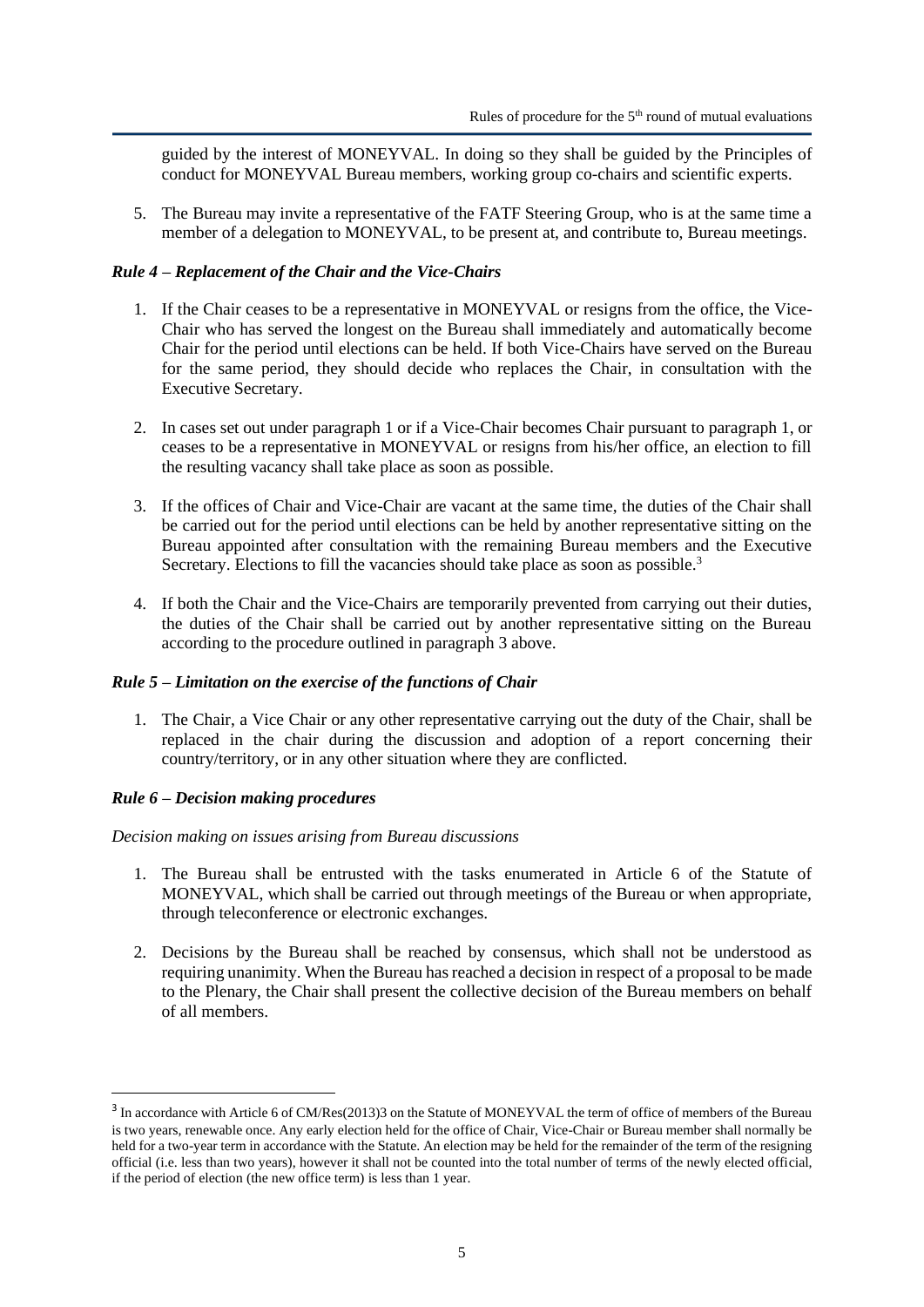*Decision making on issues arising in reports elaborated under the evaluation procedures, including compliance reports and other assessments*

- 3. Decisions on issues arising in mutual evaluation reports elaborated under the evaluation procedures, including compliance reports and other assessments shall be reached by a consensus of MONEYVAL countries and territories (which shall not be understood as requiring unanimity).
- 4. In order to assist the Chair in reaching a conclusion on the existence of consensus, discussions shall be based on substantiated opinions from the plenary, taking into account the views expressed by the evaluation team and the scientific experts.
- 5. If a consensus cannot be reached on the proposals to amend or otherwise change the draft report, including, where applicable, changes to proposed ratings, the report shall remain unchanged on the relevant issue. Where there are dissenting views, these can be reflected in the meeting report of the plenary upon the request of the dissenting country(ies) and/or territory(ies) concerned.
- 6. After consultation with the Bureau, the Chair may, when required, propose that the members take a decision when the Plenary is not in session through a "silent procedure" ( i.e. the decision is adopted unless at least one delegation objects within a given timeframe<sup>4</sup>). This shall be limited to instances where the Chair considers that the adoption of that decision at the following Plenary would cause considerable inconveniences or practical difficulties. A suggestion to apply such a decision making progress shall be made in writing, with an indication of the exact time for the expiration. At the first meeting following the adoption of the decision, the Chair shall inform the Plenary on the procedure and the decision taken. The procedure shall not be applied for the adoption of a mutual evaluation report.

# <span id="page-5-0"></span>**TITLE II. PROCEDURES CONCERNING MONEYVAL'S FIFTH ROUND OF EVALUATIONS**

## <span id="page-5-1"></span>**Chapter I – General principles and rules**

#### <span id="page-5-2"></span>*Rule 7 – General provisions*

- 1. The rules contained in the present title aim at further elaborating article 7 of the Statute of MONEYVAL. They should be periodically reviewed to identify on-going challenges and updated to address those challenges.
- 2. MONEYVAL shall conduct a fifth round of anti-money laundering and countering the financing of terrorism (AML/CFT) mutual evaluations for States and territories which are subject to its evaluation procedures, in order to assess their compliance with the relevant international AML/CFT standards, as set out in article 2 of the Statute of MONEYVAL. 5
- 3. The evaluation procedure shall be based on the principle of mutual evaluation and peer pressure, and shall be instrumental in reaching the aims of MONEYVAL, as enshrined in Article 1 of the

<sup>&</sup>lt;sup>4</sup> When the "silent procedure" is applied for the adoption of follow-up reports, if two delegations (one of which might be the assessed country/territory) raise concerns, then that issue will be discussed at the Plenary.

<sup>&</sup>lt;sup>5</sup> These are currently the 2012 Financial Action Task Force Recommendations (see [http://www.fatf](http://www.fatf-gafi.org/media/fatf/documents/recommendations/pdfs/FATF_Recommendations.pdf)[gafi.org/media/fatf/documents/recommendations/pdfs/FATF\\_Recommendations.pdf\)](http://www.fatf-gafi.org/media/fatf/documents/recommendations/pdfs/FATF_Recommendations.pdf) and relevant international conventions referred therein.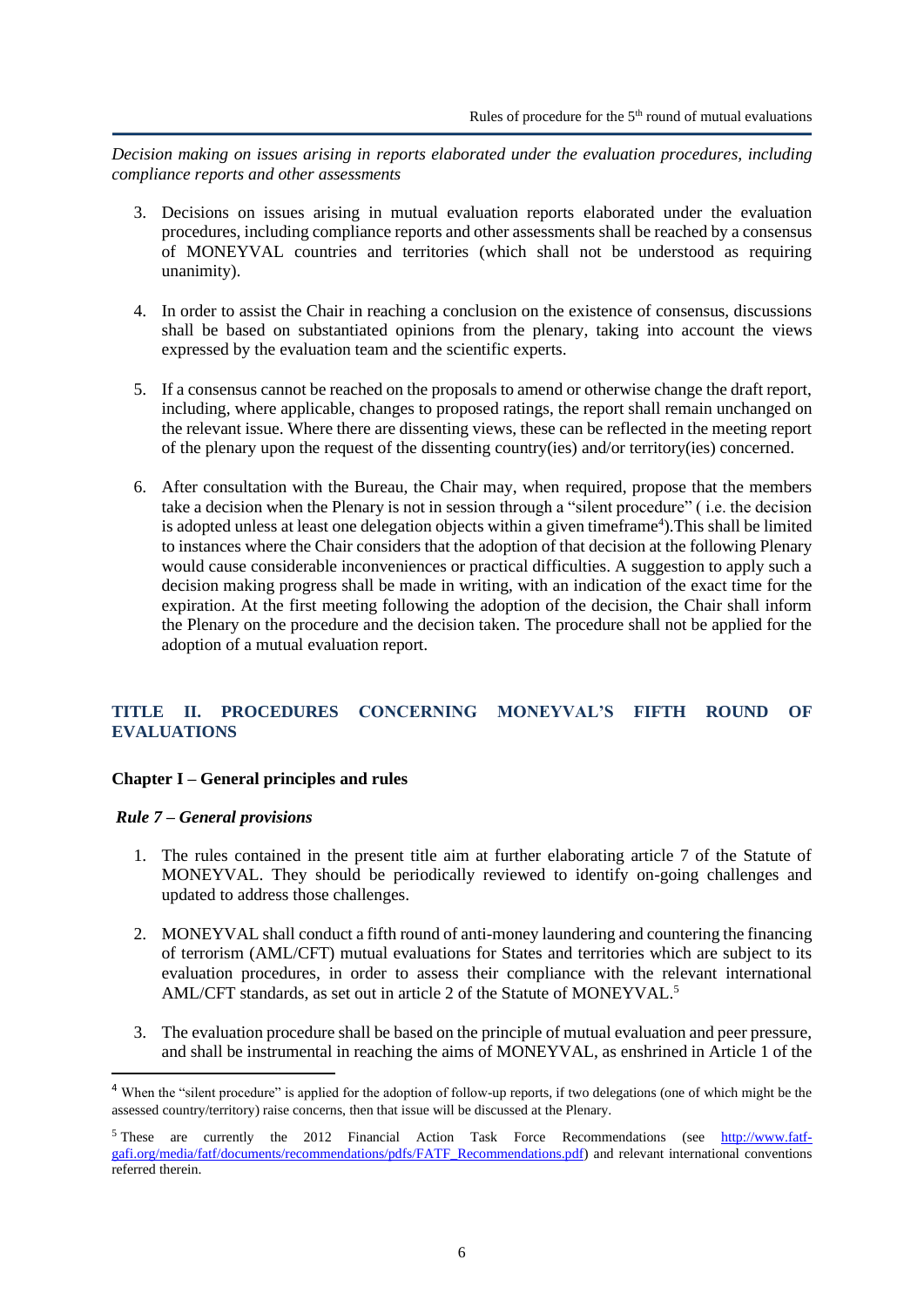Statute. The evaluations shall be undertaken, taking into account the 2013 *Methodology for Assessing Compliance with the FATF Recommendations and the Effectiveness of AML/CFT*  Systems<sup>6</sup> (hereinafter "the Methodology"), as amended from time to time. The assessment of technical compliance shall address the extent to which the country or territory complies with the specific requirements of the standards in laws, regulations or other required measures, which are in force and in effect, including in respect of the institutional framework and the existence, powers and procedures of competent authorities. The assessment of effectiveness shall evaluate the adequacy of the implementation of the standards and identify the extent to which the country or territory achieves a defined set of outcomes that are central to a robust AML/CFT system.

- 4. A number of common general principles and objectives govern mutual evaluations and assessments conducted by the FATF, MONEYVAL, IMF, World Bank and other FATF-style regional bodies (FSRBs)<sup>7</sup>. In line with these principles and objectives, MONEYVAL's procedures should:
	- a) produce objective and accurate reports of a high standard in a timely way;
	- b) ensure that there is a level playing field, whereby mutual evaluation reports (MERs), including the executive summaries, are consistent, especially with respect to the findings, the recommendations and ratings;
	- c) ensure that there is transparency and equality of treatment, in terms of the assessment process, for all countries and territories assessed;
	- d) seek to ensure that MONEYVAL evaluations are equivalent with those conducted by all relevant organisations and bodies (FATF, IMF, World Bank, FSRBs), and of a high standard;
	- e)
- (i) be clear and transparent,
- (ii) encourage the implementation of higher standards,
- (iii) identify and promote good and effective practices, and
- (iv) alert governments and the private sector to areas that need strengthening;
- f) be sufficiently streamlined and efficient to ensure that there are no unnecessary delays or duplication in the process and that resources are used effectively.
- 5. Mutual evaluation reports shall reflect the situation in the country or territory at the time of the on-site visit. The assessment process will take into account relevant laws, regulations or other AML/CFT measures that are in force and effect at that time, or will be in force and effect by the end of the on-site visit.

#### <span id="page-6-0"></span>*Rule 8 – Changes and interpretation of the AML/CFT standards*

1. As a dynamic process, on-going work within the FATF and the European Union could lead to further changes to the relevant standards and/or the methodology. All countries and territories should be evaluated on the basis of the Standards and Methodology as they exist at the date of the country/territory's on-site visit. The report shall state clearly if an assessment has been made against recently amended standards. To ensure equality of treatment, and to protect the international financial system, compliance with the relevant elements of the changes could be

 $6$  As set out in the Methodology, the scope of the evaluations involves 2 inter-related components for technical compliance and effectiveness. The technical compliance component assesses whether the necessary laws, regulations or other required measures are in force and effect, and whether the supporting AML/CFT institutional framework is in place. The effectiveness component assesses whether the AML/CFT systems are working, and the extent to which the country is achieving the defined set of outcomes.

<sup>&</sup>lt;sup>7</sup> See FATF and FSRB's agreed universal procedures for assessments conducted by assessment bodies (February 2016).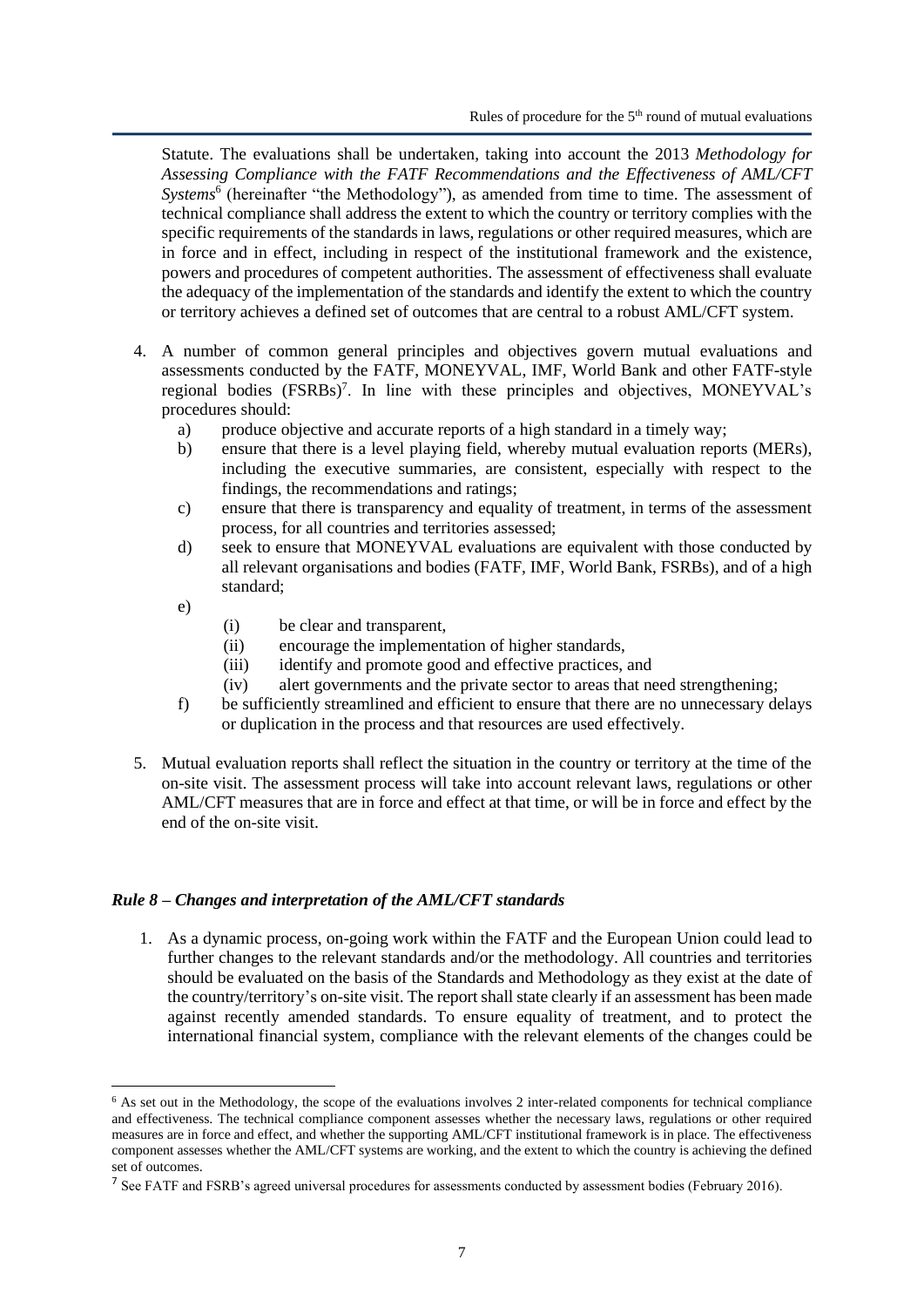assessed as part of the follow-up process, if they have not been assessed or as part of the mutual evaluation.

2. As necessary, MONEYVAL may take up issues pertinent to the interpretation and implementation of the standards by means of the mechanism established by the FATF for this purpose. Where the horizontal issue cannot be resolved at the FSRB level they it shall be initially raised by the MONEYVAL Secretariat with the FATF Secretariat. The MONEYVAL Plenary shall be kept informed of such exchanges. The Plenary may then decide to raise an issue more formally with the FATF. In this case the issue should present important and relevant procedural or substantive matters stemming from one or multiple MERs or FURs, and on which there has been no clear interpretation by the FATF. The MONEYVAL Chair shall write to the FATF at the appropriate level outlining the issue and requesting a formal interpretation from the FATF. Based on Plenary considerations, the MONEYVAL Secretariat shall prepare a background analysis to accompany the request, outlining the impact that the issue, if left unaddressed, could have an impact on the mutual evaluation process of MONEYVAL.

## <span id="page-7-0"></span>*Rule 9 – Schedule for the fifth round*

- 1. The schedule of mutual evaluations for the fifth round, and the number of evaluations to be prepared each year is primarily governed by the resources available to undertake these evaluations, the number of MERs that can be discussed at each Plenary meeting, and by the need to complete the entire round in a reasonable timeframe. The number of MERs to be discussed at each Plenary should not exceed 3.
- 2. A schedule of mutual evaluations showing the fixed or proposed date of the on-site visit, of relevant Financial Sector Assessment Programme (FSAP) missions and the date for the Plenary discussion of the MER will be maintained. The considerations underlying the sequence of evaluations were:
	- a) the sequence of evaluations following the previous round of evaluations (or International Financial Institution (IFI) assessment) and date of the last assessment;
	- b) countries' and territories' views on the proposed date (delegations are consulted on the possible dates for on-site visits and Plenary discussion of their MER);
	- c) results of the previous mutual evaluation or progress or lack thereof as a result of follow-up processes;
	- d) the scheduled date of any possible FSAP mission by the IFIs;
	- e) issues arising from the last round which may indicate that a further evaluation should be a priority; and
	- f) that fact that a country or territory has not participated in MONEYVAL's  $4<sup>th</sup>$  round.
- 3. The sequence of evaluations shall retain flexibility in order to ensure that the evaluation process can respond appropriately and in timely fashion to the needs of the membership and to concerns in the global network of AML/CFT assessment bodies. The Chair and the Executive Secretary should be informed in due course by the respective delegation where any such concerns arise.
- 4. When it is known sufficiently in advance (i.e. for at least 6 months) that a MONEYVAL country/territory is to undergo a Financial Sector Assessment (FSAP),<sup>8</sup> the order of evaluations

**<sup>8</sup>** The FATF Standards are recognised by the IFIs as one of twelve (12) key standards and codes, for which Reports on Observance of Standards and Codes (ROSCs) are prepared, often in the context of a Financial Sector Assessment Programme (FSAP). It is mandatory for jurisdictions with systemically important financial sectors to undergo financial stability assessments under the FSAP every five (5) years. Under current FSAP policy, every FSAP and FSAP update should incorporate timely and accurate input on AML/CFT. Where possible, this input should be based on a comprehensive quality AML/CFT assessment and, in due course, in the case of MONEYVAL, on a follow-up assessment, conducted against the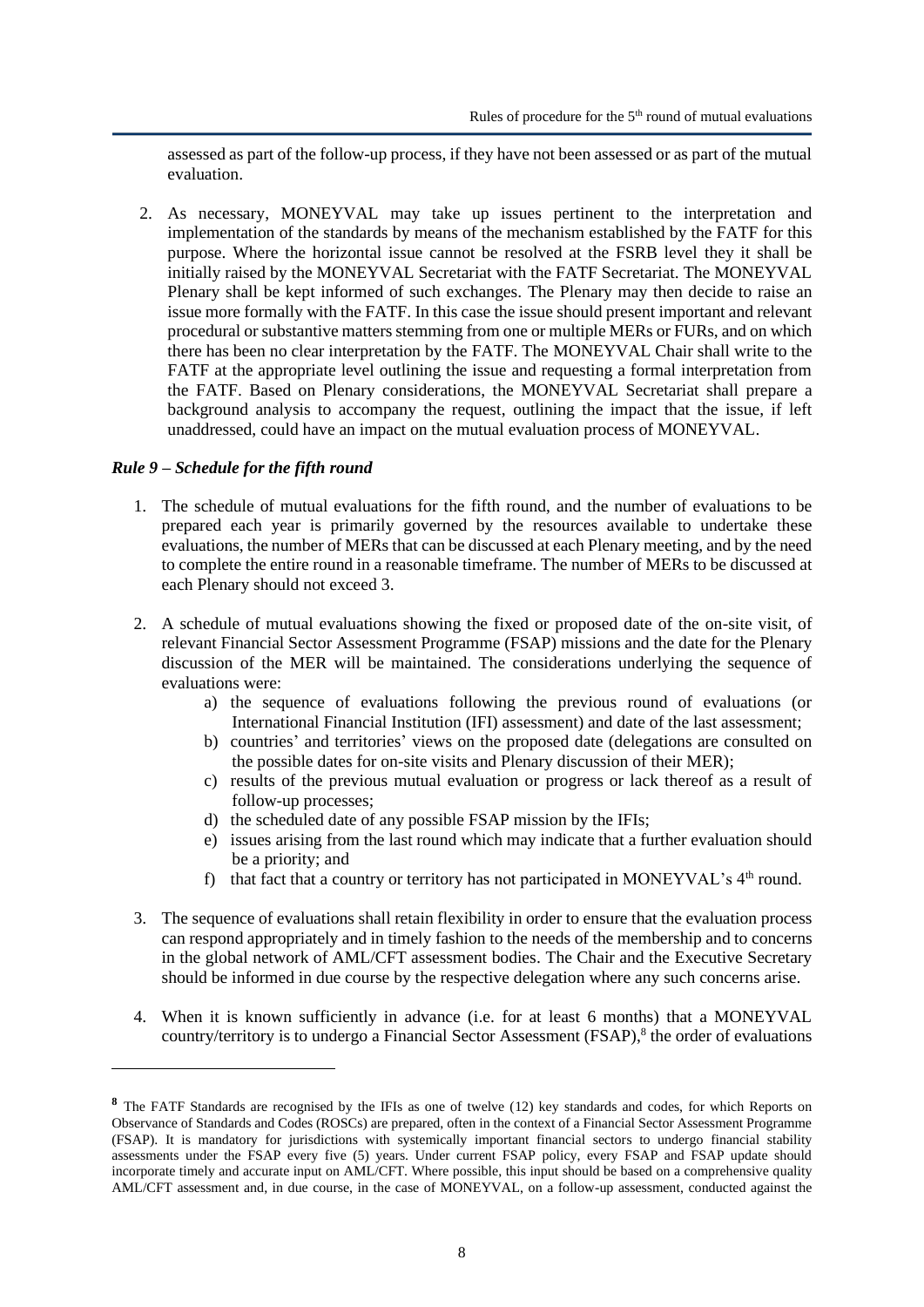can be departed from so that a MONEYVAL evaluation can be completed with a view to it being used as the AML/CFT component in the FSAP, thus avoiding duplication.

#### <span id="page-8-0"></span>*Rule 10 – Respecting Timelines*

- 1. The assessed countries and assessment teams have the flexibility to extend the overall timeline by up to one or 2 months in order to take into consideration the scheduled dates of MONEYVAL Plenary meetings, events or holidays, or to adjust the date of the on-site visit to the most appropriate time. When translation is needed, assessment bodies should ensure that 4 extra weeks are scheduled for translation purposes. In practice, this may require an earlier start to the evaluation process as there is no scope for reducing the time allocated to the post-onsite stages of the process, and the assessed country and assessment team should therefore agree on the broad timeline of the evaluation at least 14 months before the scheduled MONEYVAL Plenary discussion of the evaluation report*.*
- 2. The timelines are intended to provide guidance on what is required if the reports are to be prepared within a reasonable timeframe, and in sufficient time for discussion in Plenary. It is therefore important that the assessors, the secretariat, the reviewers and the country/territory respect the timelines. Delays may significantly impact the ability of the Plenary to discuss the report in a meaningful way. The draft schedule of evaluations has been prepared so as to allow enough time between the on-site visit and the Plenary discussion.
- 3. The country/territory, the secretariat, the assessors and the reviewers undertake to meet the necessary deadlines and to provide full, accurate and timely responses, reports or other material as required under the agreed procedure.
- 4. Where there is a failure to comply with the agreed timelines, then the following actions could be taken (depending on the nature of the default):
	- a) **Failure by the country/territory** Failure to comply with the time deadline or to provide full and accurate responses may result in the visit being deferred and the evaluators being informed of this, and the consequent need for materials to be updated at a later stage. A decision to defer the evaluation in either of these circumstances shall be taken by the Chairman, after discussions with the Head of the relevant Delegation, and in consultation with the Executive Secretary. The country/territory shall be advised in writing of this decision, and the letter will be copied to other Heads of delegation and observers. The Director General of Human Rights and Rule of Law of the Council of Europe may also be invited to write to the responsible Minister or draw the matter to the attention of the Permanent Representative to the Council of Europe of the assessed country/territory. In addition, the assessment team may have to finalise and conclude the report based on the information available to them at that time.

prevailing standard. MONEYVAL and the IFIs should therefore co-ordinate with a view to ensuring a reasonable proximity between the date of the FSAP mission and that of a mutual evaluation or a follow-up assessment conducted under the prevailing methodology, to allow for the key findings of that evaluation or follow-up assessment to be reflected in the FSAP; and members are encouraged to co-ordinate the timing for both processes internally, and with the MONEYVAL Secretariat and IFI staff. If necessary, the staff of the IFIs may supplement the information derived from the ROSC to ensure the accuracy of the AML/CFT input. In instances where a comprehensive assessment or follow-up assessment against the prevailing standard is not available at the time of the FSAP, the staff of the IFIs may need to derive key findings on the basis of other sources of information, such as the most recent assessment report, and follow-up and/or other reports. As necessary, the staff of the IFIs may also seek updates from the authorities or join the FSAP mission for a review of the most significant AML/CFT issues for the country in the context of the prevailing standard and methodology. In such cases, staff would present the key findings in the FSAP documents; however, staff would not prepare a ROSC or ratings.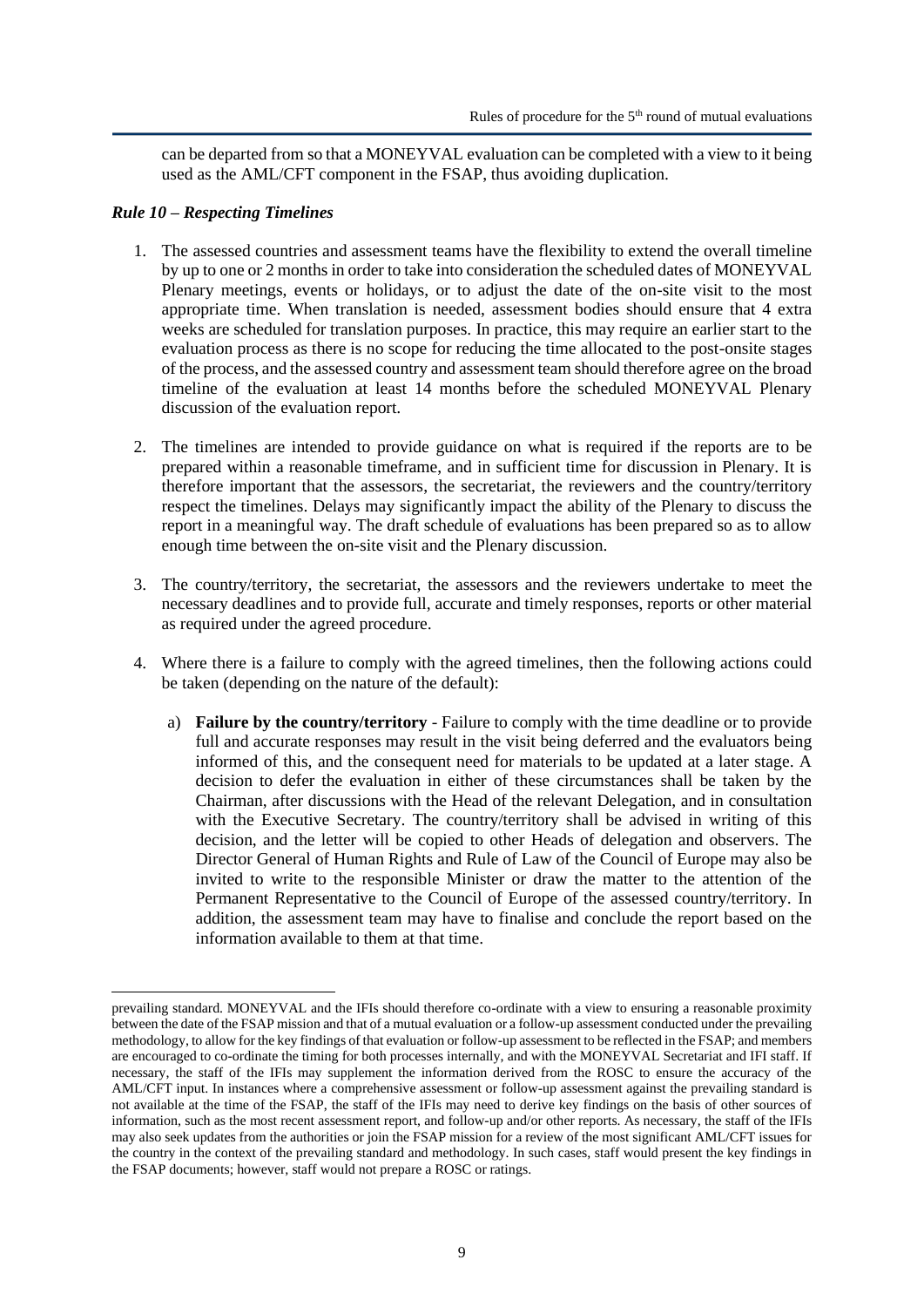- b) **Failure by the assessors, the reviewers or the secretariat** the Chairman may write a letter to or liaise with the head of delegation of the reviewer or the Executive Secretary (for the secretariat). If the written contribution(s) from assessors are not received within the agreed timescales, or if they do not meet the minimum quality requirements, the secretariat shall notify the Bureau and the head of delegation of the evaluating State or territory. The Head of Delegation will use his//her best endeavours to ensure that the required assessor's contribution, or in appropriate cases a substantially revised contribution is sent to the secretariat within 2 weeks from the notification.<sup>9</sup> In the event that a substantial contribution has still not been received from the relevant assessor, the Chairman shall formally draw this issue to the attention of the Permanent Representative to the Council of Europe of the assessor's State or territory, with copies of the letter being sent to the assessor concerned and his/her Head of Delegation.
- 5. The secretariat shall keep the Chairman informed of any failures so that the Chairman can respond in an effective and timely way. The Plenary is also to be informed if the failures result in a request to delay the discussion of the MER, including as to reasons for deferral, and publicity could be given to the deferment (as appropriate) or other additional action considered. In addition, the assessment team may have to finalise and conclude the report based on the information available to them at that time.

#### <span id="page-9-0"></span>*Rule 11 – Joint mutual evaluations with the FATF and related follow-up*

- 1. Mutual evaluations of MONEYVAL countries/territories which are also members of the FATF shall be undertaken pursuant to the procedures agreed by the FATF (Procedures for the FATF 4<sup>th</sup> round of AML/CFT evaluations).<sup>10</sup> These procedures shall also be applied in the context of the follow-up processes.
- 2. MONEYVAL countries/territories shall be given the opportunity to participate in the evaluation process directly through being part of the assessment team (which shall include MONEYVAL assessors and the secretariat) and also by being able to provide comments and input as is possible for FATF delegations. The secretariat shall ensure that the relevant evaluation documents are circulated for comments and input to all MONEYVAL countries/territories and that the comments received shall be communicated to the FATF as appropriate. Based on reciprocity, FATF members shall also be able to participate in mutual evaluation discussions of joint FATF/MONEYVAL members' reports within MONEYVAL.
- 3. The first discussion of the MER shall take place in the FATF, unless otherwise jointly agreed. The presumption is that the FATF's view on the draft MER shall be conclusive. However, in exceptional cases, where a report was agreed within the FATF but subsequently MONEYVAL identifies major difficulties with the text of the report, the Plenary shall request the Executive Secretary to communicate to the FATF the issues identified less than four to six weeks before the FATF Plenary so that these can be discussed at the following FATF Plenary.

<sup>9</sup> When an assessor must leave the assessment due to *force majeure,* or her/his submission is delayed or not submitted, the responsibilities for the respective parts of the assessment shall be reallocated to other members of the assessment team with the support of the Secretariat. If an assessor departs the team prior to the on-site visit the Secretariat shall endeavour to find a replacement assessor as soon as possible.

<sup>&</sup>lt;sup>10</sup> Se[e http://www.fatf-gafi.org/media/fatf/documents/methodology/FATF-4th-Round-Procedures.pdf](http://www.fatf-gafi.org/media/fatf/documents/methodology/FATF-4th-Round-Procedures.pdf)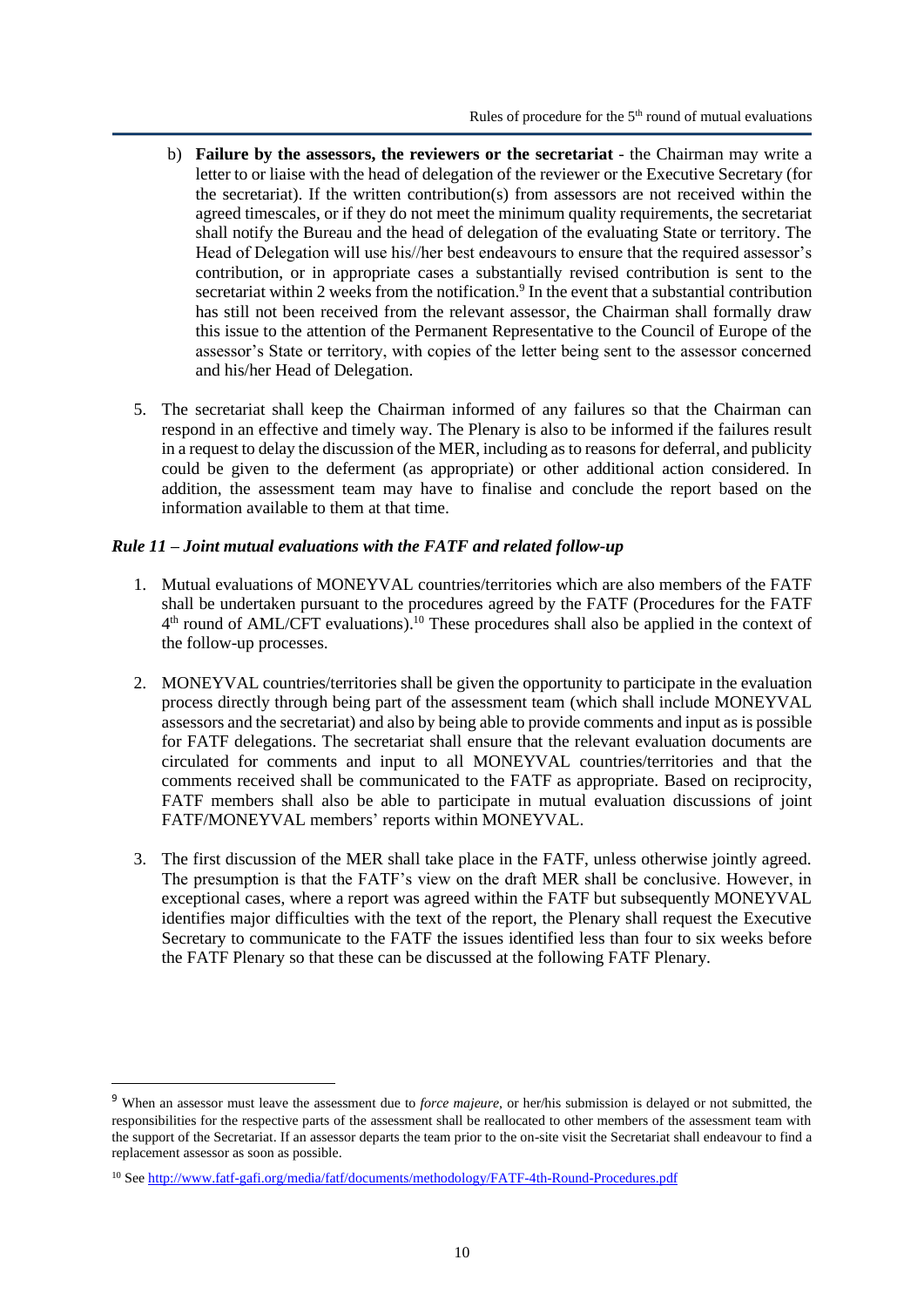## <span id="page-10-0"></span>*Rule 12 – IMF or World Bank led assessments and other coordination aspects*

- 1. MONEYVAL is responsible for the mutual evaluation process for all of its countries/territories and shares this responsibility with the FATF as far as joint members are concerned. Subject to the provisions of Rule 11, there is thus a presumption that MONEYVAL will conduct the respective mutual evaluations, including any follow-up that may be required, as part of this process. The presumption can be overridden at the discretion of the MONEYVAL Plenary on a case by case basis, with the country/territory's agreement.
- 2. For the purposes of the 5<sup>th</sup> round of mutual evaluations, the MONEYVAL Plenary has discretion as to the number of MONEYVAL assessments that could be conducted by the IFIs (i.e. IMF or World Bank). Such IFI-led assessments should be agreed and fixed on the same basis as other evaluations in the schedule.
- 3. For the MONEYVAL assessment schedule to be fixed with appropriate certainty and in a coordinated manner, the process leading to the Plenary decision as to which MONEYVAL countries/ territories will have an assessment led by an IFI team should be clear and transparent. In order for the evaluation schedule to be appropriately planned and assessment teams to be formed in sufficient time, it will be necessary for MONEYVAL to be involved at an early stage in the process of determining which countries and territories will be assessed by an IFI. The Plenary will be informed on a regular basis as to the current status of the assessment schedule, including proposals as to whether assessments will be IFI-led, and the Plenary will decide on any such requests. Where the IMF or WB conduct an AML/CFT assessment as part of the MONEYVAL  $5<sup>th</sup>$  round, they should use procedures and a timetable similar to those of MONEYVAL.
- 4. The MONEYVAL Plenary will in all cases have to approve an IFI assessment that is conducted under the MONEYVAL 5<sup>th</sup> round for it to be accepted as a mutual evaluation.
- 5. MONEYVAL should be given the opportunity to participate in the evaluation process directly through being part of the assessment team (which shall include at least one MONEYVAL assessor) and, subject to available resources, a MONEYVAL secretariat member.
- 6. Furthermore, a country or territory agreeing to an IFI-led evaluation shall consent to provide to the MONEYVAL secretariat a copy of all evaluation documentation communicated to the IFI, as well as a copy of the draft reports and comments made by the delegation on the draft text, at the key stages of the evaluation process.
- 7. The basic products of the evaluation process are the MER and the Executive Summary (for MONEYVAL) and the Detailed Assessment Report (DAR) and the ROSC (for the IFIs).<sup>11</sup> The Executive Summary, whether derived from a MER or a follow-up assessment report (see Rules 21 and 24 below), will form the basis of the ROSC. Following the Plenary, and after the finalisation of the Executive Summary, the summary is provided by the secretariat to the IMF or World Bank so that a ROSC can be prepared following a pro forma review.
- 8. The substantive text of the draft ROSC will be the same as that of the Executive Summary, though a formal paragraph will be added at the beginning:

"This Report on the Observance of Standards and Codes for the *FATF Recommendations and Effectiveness of AML/CFT Systems* was prepared by MONEYVAL. The report provides a

<sup>&</sup>lt;sup>11</sup> The DAR uses a similar template to that of the common agreed template that is annexed to the Methodology and has the same format.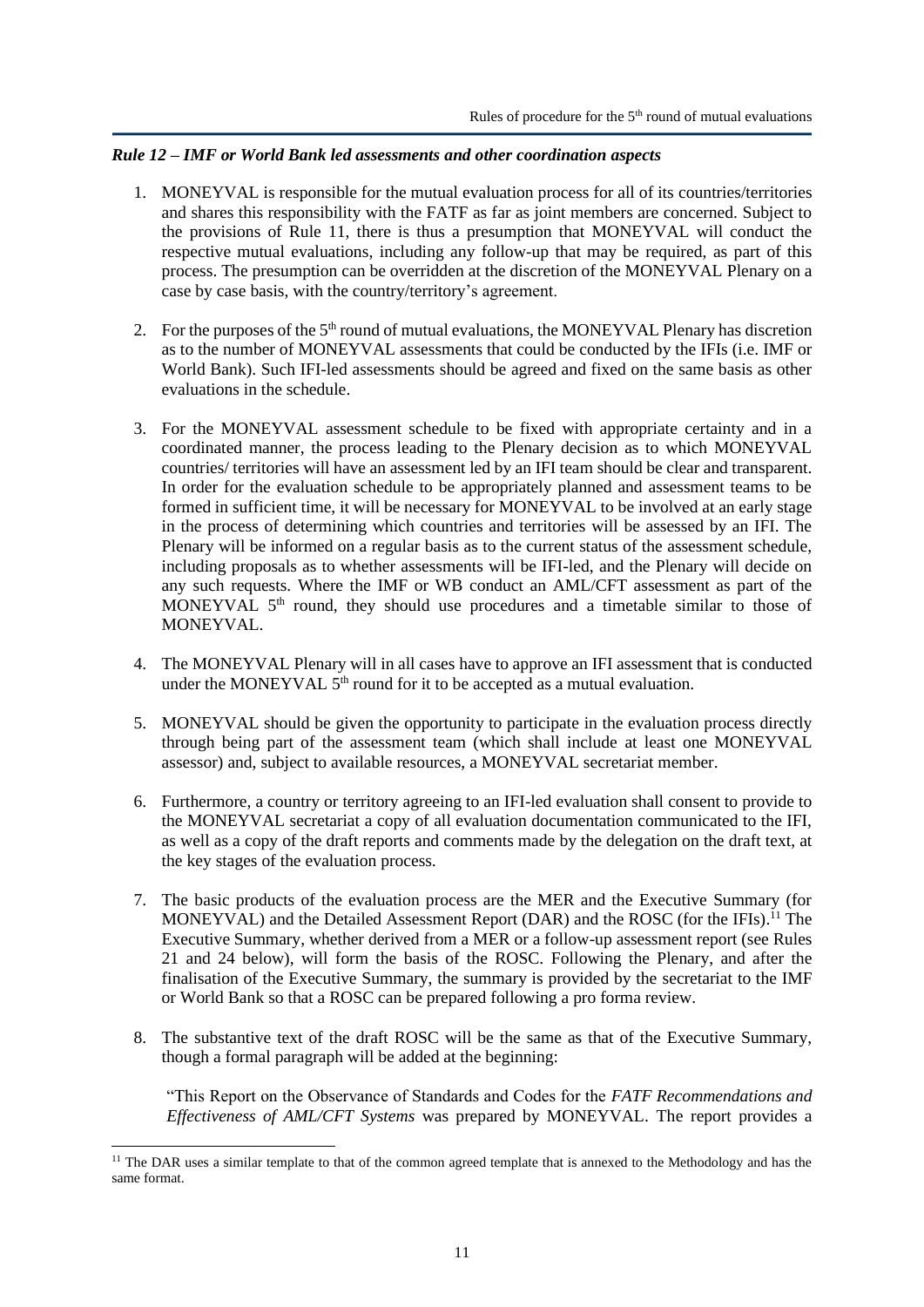summary of AML/CFT measures in place in [*Country/territory*] as at [*date*], the level of compliance with the FATF Recommendations, the level of effectiveness of the AML/CFT system, and contains recommendations on how the latter could be strengthened. The views expressed in this document have been agreed by MONEYVAL and [*Country/territory*], but do not necessarily reflect the views of the Boards or staff of the IMF or World Bank."

9. MONEYVAL's confidentiality and publication rules apply equally for such assessments. Consideration shall be given to the timing of publication of MERs, with a view to finding a mutually agreed publication date with the IFI having conducted the assessment.

## <span id="page-11-0"></span>*Rule 13 – Identification of any quality or consistency issues in respect of mutual evaluations*

## *Quality & consistency review of MONEYVAL reports*

- 1. A quality and consistency review shall be carried out through a mechanism involving MONEYVAL scientific experts and experts serving on the Ad Hoc Group of experts (appendix 2). The main functions of the reviewers are further detailed in Appendix 2.
- 2. The review will involve drawing on expertise from several qualified volunteer experts, based on their professional experience, expertise as assessors and their knowledge of the AML/CFT specificities. This pool may contain experts from MONEYVAL, FATF and FSRB members, including their secretariat members, and observers. Each review shall involve at least one external reviewer. To avoid potential conflicts, the reviewers selected for any given quality and consistency review will be from countries other than those of the assessors and will be made known to the country and assessors in advance. Due to the nature of the peer review process, the secretariat will work to ensure that the mutuality of the process is maintained, and all delegations should propose qualified experts as reviewers. A list of past and potential reviewers will be maintained by the secretariat.
- 3. The reviewers will need to be able to commit time and resources to review the scoping note and the quality, coherence and internal consistency of the draft MER, as well as consistency with the standards and precedents. The reviewers for the quality and consistency review do not have any decision-making powers or powers to change a report.

## *Quality and consistency review of mutual evaluation reports of another assessment body*

- 4. Where a MONEYVAL country/territory or the MONEYVAL Secretariat, considers that a draft  $MER<sup>12</sup>$  of another assessment body of the global AML/CFT network has serious or major issues of quality or consistency (e.g. where ratings are clearly inappropriate, are not consistent with the analysis, where there has been a serious misinterpretation of the Standards or the Methodology, or where an important part of the Methodology has been systematically misapplied), it should, wherever possible, raise such concerns through its Chairman or Executive Secretary, with the assessment body conducting the assessment prior to the MER's adoption by that body.
- 5. In such cases, the Executive Secretary of MONEYVAL should be notified without delay by the respective MONEYVAL country/territory, indicating in writing the issues of specific concern. The Executive Secretary shall immediately notify the Chairman and Heads of delegations, with a view to reaching a decision as soon as possible as to whether the concerns expressed qualify under this procedure. This consultation shall take place when necessary, through an electronic procedure, if there is no Plenary meeting within a reasonable timeframe. The scientific experts

<sup>&</sup>lt;sup>12</sup> References to MER include also detailed assessment reports prepared by IFIs.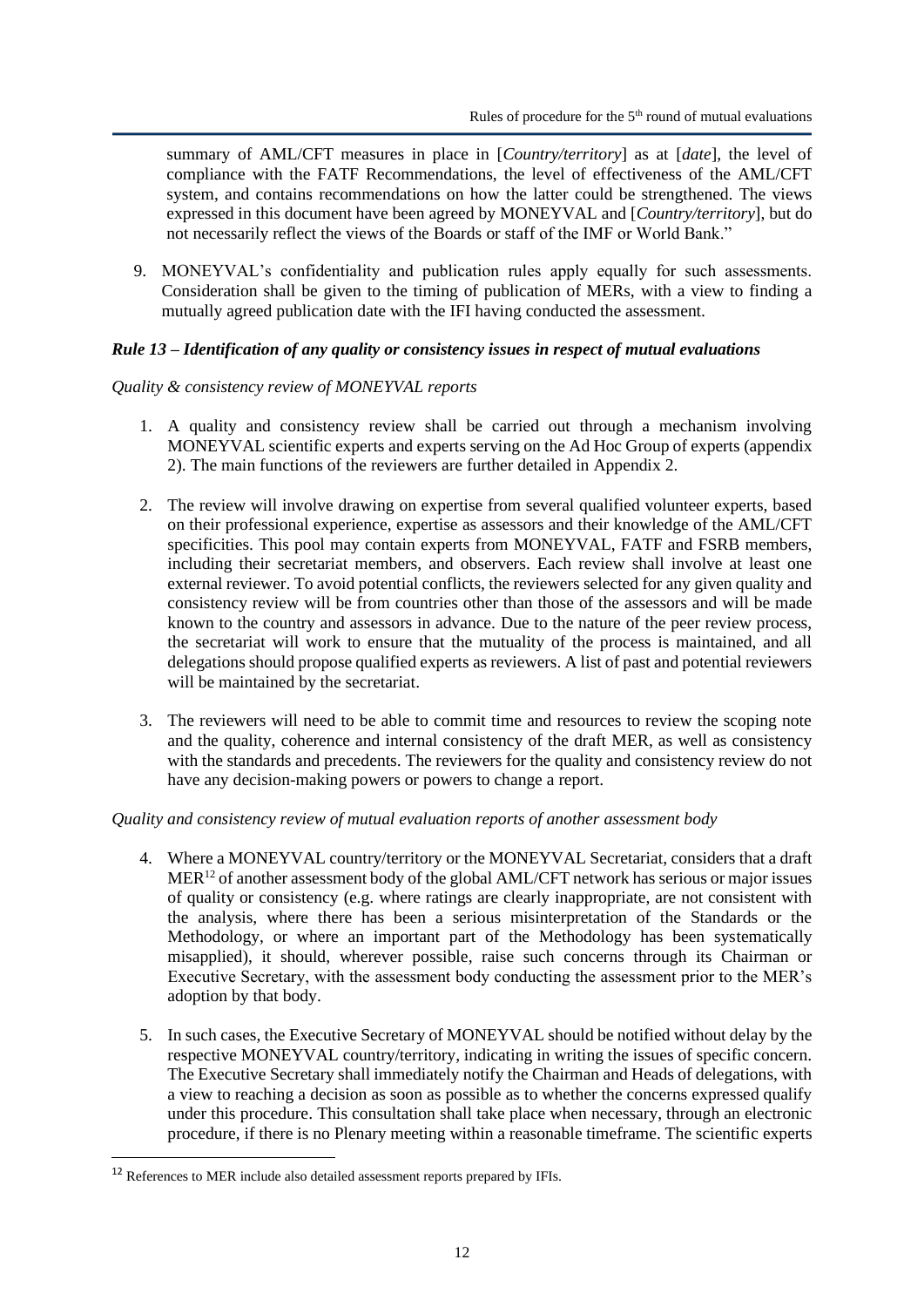may also be consulted in this process when necessary. If MONEYVAL decides that there are significant concerns, it shall notify the FATF secretariat and the secretariat of the relevant assessment body, so that the assessment team and assessed country can consider and work to appropriately address the concerns.

6. The MONEYVAL secretariat shall ensure that the adopted MER will be circulated to all MONEYVAL heads of delegations. Where there remain significant concerns about the quality and consistency of a MER of another assessment body after its adoption, MONEYVAL should inform the assessment body and the FATF secretariat in writing about those concerns **within 2 weeks** of the distribution of the MER following adoption. If a delegation has serious concerns about the quality and consistency of the MER, the Head of delegation should advise **within 10 days** the MONEYVAL Executive Secretary, in writing, indicating their specific concerns. The Executive Secretary shall refer those concerns to the FATF secretariat. Such cases shall be considered following the FATF's rules for ex-post review of major quality and consistency problems.<sup>13</sup>

## <span id="page-12-0"></span>**Chapter II – Preparatory measures and on-site evaluation**

## <span id="page-12-1"></span>*Rule 14 – Preparation for the on-site visit*

- 1. A country or territory should normally be made aware of the dates of their evaluation, as scheduled in the evaluations calendar, **at least 1 year** in advance. At that time, the country/territory should indicate an identified contact person or point for the assessment with whom the secretariat shall liaise for the preparation for the on-site evaluation visit. The Secretariat will fix the precise dates for the evaluation on-site visit **at least 6 months** or as early as possible, before the on-site visit, together with the timelines for the whole process, in consultation with the country/territory (some flexibility is permissible). The country or territory will advise whether they wish to conduct the evaluation in English or French.
- 2. **At least 9 months** in advance, the secretariat will communicate to the country/territory's designated contact person the relevant template questionnaires as revised from time to time. The onus is on the country/territory to demonstrate that it has complied with the Standards and that its AML/CFT regime is effective. Thus, the country/territory should provide all relevant information to the assessment team during the course of the assessment. As appropriate, assessors shall be able to request, through the secretariat, or access documents (redacted if necessary), data, or other relevant information.
- 3. All information should be provided in an electronic format, including a full response to the template questionnaires. Countries/territories should ensure that laws, regulations, guidelines and other relevant documents that are referenced in the completed questionnaires are adequately translated in the language of the evaluation $14$  and are made available in advance of the on-site visit. When additional information is provided at a later stage, this information should be supported by relevant documents and the country/territory must ensure prompt translation into the language of the evaluation.

<sup>&</sup>lt;sup>13</sup> For such concerns to be considered further in the process, any specific concern should be raised by at least 2 of any of the following: FATF or FSRB members or secretariats, or IFIs; at least one of which should have taken part in the adoption of the MER.

<sup>&</sup>lt;sup>14</sup> The authorities should ensure that translations provided to the evaluation team are official translations or otherwise that the adequacy of the translation and use of specialised terminology has been checked by the relevant institutions prior to its submission to the evaluation team for assessment.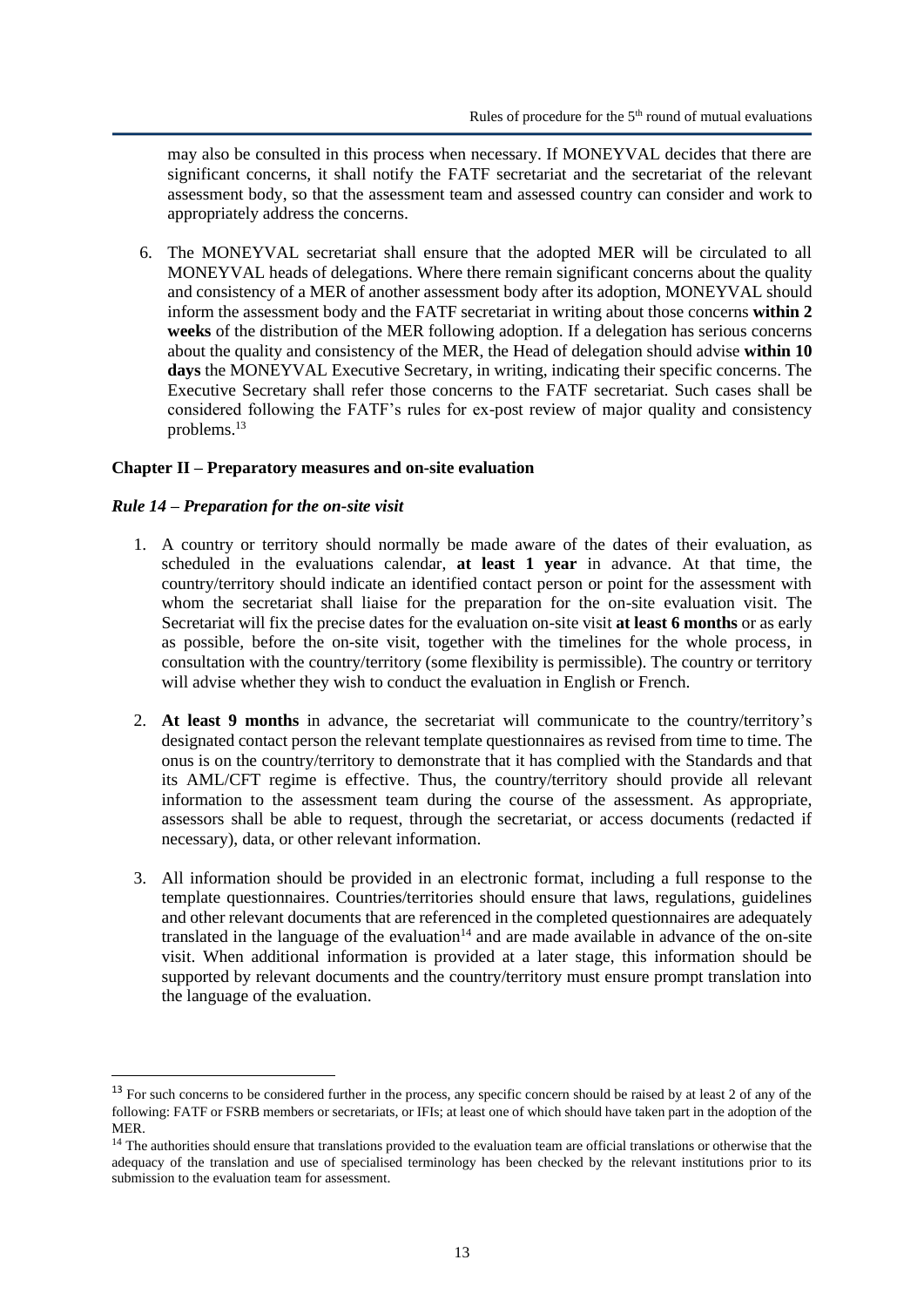#### *(a) Information Updates on Technical Compliance*

- 4. The information provided by the assessed country/territory is intended to provide key information for the preparatory work before the on-site visit, including understanding the country/ territory's ML/TF risks, identifying potential areas of increased focus for the on-site, and preparing the draft MER. Countries and territories should provide the necessary information to the secretariat **no less than 6 months before the on-site**.
- 5. In some countries and territories, AML/CFT issues are matters that are addressed not just at the level of the national government, but also at state/province or local levels. Countries/ territories are requested to note where the AML/CFT measures are the responsibility of state/provincial/local level authorities, and to provide an appropriate description of these measures. Assessors should also be aware that AML/CFT measures may be taken at one or more levels of government, and should examine and take into account all the relevant measures, including those taken at a state/provincial/local level. Equally, assessors should take into account and refer to supra-national laws or regulations that apply to a country/territory.
- 6. Countries/territories should rely on the template questionnaire for the technical compliance to provide relevant information to the assessment team. Along with previous reports, this will be used as a starting point for the assessment team to conduct the desk-based review of technical compliance supported by the secretariat. The questionnaire is a guide to assist countries/territories to provide relevant information in relation to: (i) background information on the institutional framework; (ii) information on risks and context; (iii) information on the measures that the country/territory has taken to meet the criteria for each Recommendation. Countries/territories should complete the questionnaire and may choose to present additional information in whatever manner they deem to be most expedient or effective.

#### *(b) Information on Effectiveness*

7. Countries/territories should rely on the template questionnaire to provide relevant information to the assessment team on effectiveness, based on the 11 Immediate Outcomes identified in the effectiveness assessment **no less than 5 months before the on-site**. They should set out fully how each of the core issues is being addressed as set out in each Immediate Outcome. It is important for countries/territories to provide a full and accurate description (including examples of information, data and other factors) that would help to demonstrate the effectiveness of the AML/CFT regime. Countries/territories should complete the questionnaire and may choose to present additional information in whatever manner it deems to be most expedient or effective.

#### *(c) Composition and Formation of Assessment Team*

- 8. The assessors will be selected by the secretariat, consulting as necessary with the Chairman and other Bureau members. This will normally take place **at least 6 months before the on-site**. The Executive Secretary will formally advise the country/territory of the composition of the assessment team at the time the team is confirmed. In case of a principled and reasoned objection by the country or territory, the secretariat, in consultation with the Chairman, may submit an alternative proposal.
- 9. An assessment team will usually consist of at least 4 expert assessors (comprising at a minimum one legal, financial<sup>15</sup> and law enforcement expert), principally drawn from MONEYVAL countries and territories and will be supported by members of the MONEYVAL Secretariat. Depending on the country/territory assessed and the money laundering and terrorist financing

<sup>&</sup>lt;sup>15</sup> The assessment team should have assessors with expertise relating to the preventive measures necessary for the financial sector and designated non-financial businesses and professions.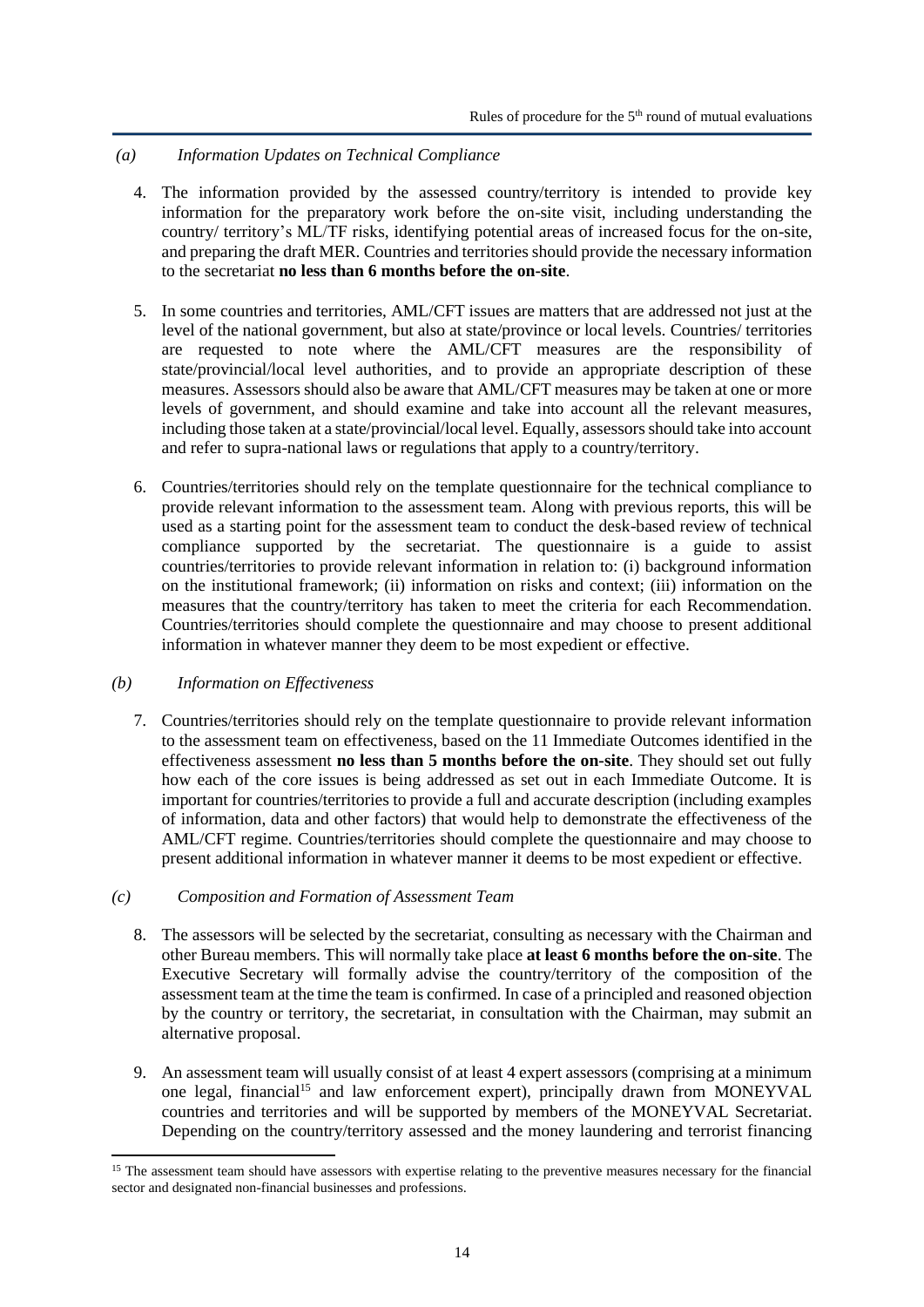risks, additional assessors or assessors with specific expertise may also be required, including where possible evaluators from an FATF country. In selecting the assessors, a number of factors will be considered: (i) their relevant operational and assessment experience; (ii) language of the evaluation; (iii) nature of the legal system (civil law or common law) and institutional framework; and (iv) specific characteristics of the jurisdiction (e.g*.* size and composition of the economy and financial sector, geographical factors, and trading or cultural links), to ensure that the assessment team has the correct balance of knowledge and skills. Assessors should be very knowledgeable about the FATF Standards and Methodology, and are required to successfully complete an assessor training seminar before they conduct a mutual evaluation. Usually, at least one of the assessors should have had previous experience conducting an assessment.

- 10. For some evaluations, the secretariat could invite an expert from observer organisations or bodies<sup>16</sup> to participate on the assessment team, on the basis of reciprocity. Participation of an observer in the assessment process shall be subject to prior agreement by the country or territory assessed.
- 11. Due to the nature of the peer review process, the secretariat will work to ensure so far as it is possible that the mutuality of the process is maintained, and MONEYVAL countries and territories should provide qualified experts over the course of the fifth round. A list of assessors shall be maintained by the secretariat, and updated on a regular basis, based on information on modifications notified by the Head of Delegation. Heads of delegations shall use their best endeavours to ensure that experts within their jurisdiction are available for assessor training and to participate in MONEYVAL evaluations and provide their written reports.

#### *(d) Responsibilities of the Secretariat*

- 12. The Secretariat
	- Supports the assessment team and the assessed country;
	- Focuses on quality and consistency, including taking steps necessary to ensure that the assessors' analysis is clearly and concisely written, comprehensive, objective and supported by evidence;
	- Ensures compliance with process and procedures;
	- Assists assessors and assessed country in the application of the standards, methodology and process in line with written interpretation provided by the FATF and, where relevant, taking into account past MONEYVAL Plenary decisions and horizontal analysis. Where a particular horizontal issue has been identified as requiring interpretation, the Secretariat shall request the FATF for an interpretation in accordance with paragraph 2, Rule 8 of these Procedures.
	- Ensures that assessors and assessed countries have access to relevant and accurate documentation, and checks that statistics and legislative references are cited correctly;
	- Project-leads the process and other tasks as indicated in these procedures.

<sup>&</sup>lt;sup>16</sup> Participation (on a reciprocal basis) of experts from other observers that are conducting assessments, such as the FATF (member or Secretariat), the IMF/World Bank, UNCTED, other FSRBs (Secretariat) could be considered on a case by case basis.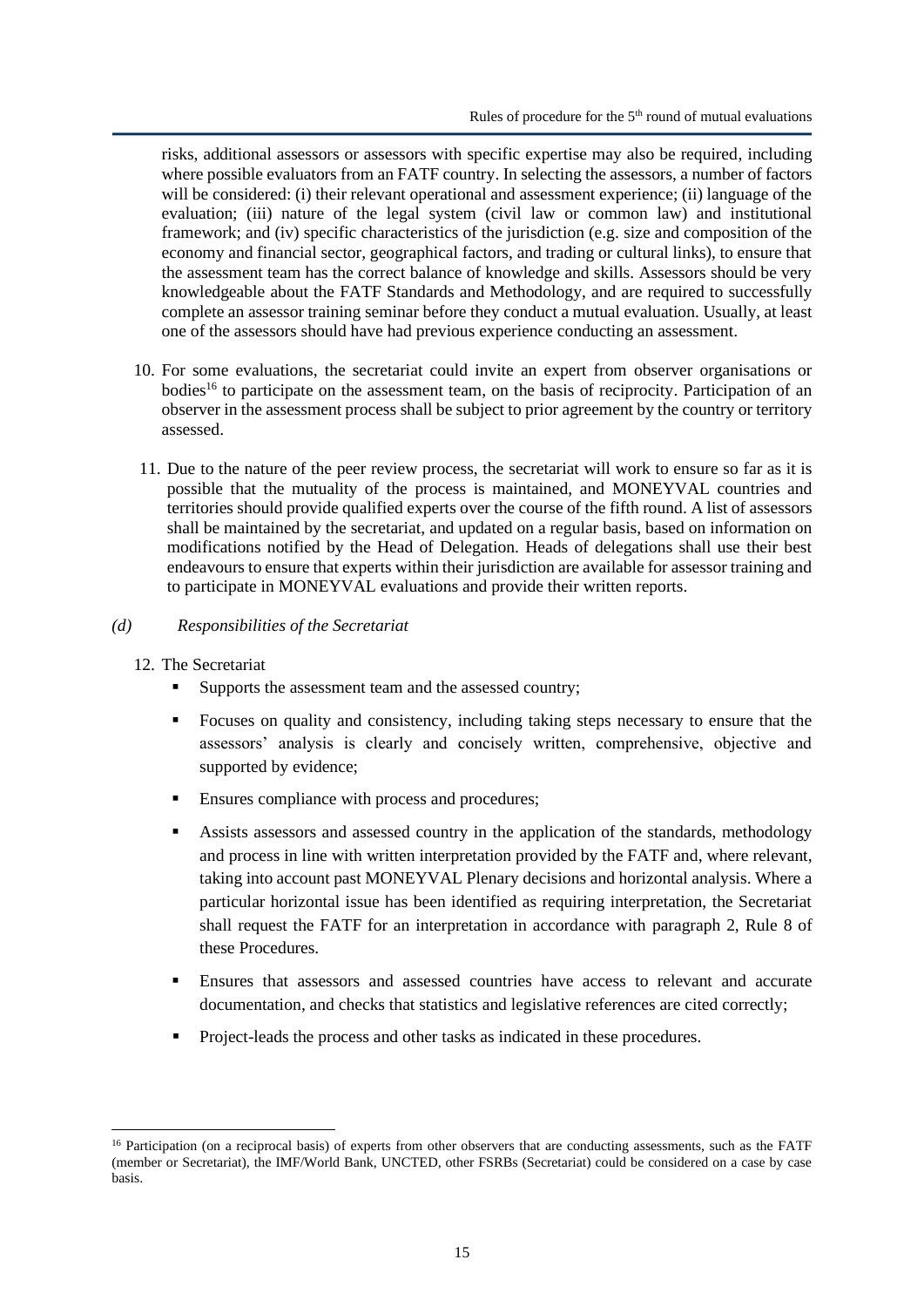#### *(e) Responsibilities of the Assessment Team (assessors)*

- 13. The assessment team is coordinated by a member of the secretariat, who shall ensure that the assessment team collectively produces an independent report (containing analysis, findings and recommendations) concerning the country/territory's compliance with the relevant international standards, in terms of both technical compliance and effectiveness. If possible, a preparatory meeting between the secretariat and assessors shall be organised in advance of the on-site visit.
- 14. A successful assessment of an AML/CFT regime requires, at a minimum, a combination of financial, legal and law enforcement expertise, particularly in relation to the assessment of effectiveness. Experts therefore have to conduct an evaluation in a fully collaborative process, whereby all aspects of the review are conducted holistically. Each expert is expected to contribute to all parts of the review, but should take the lead on, or take primary responsibility for topics related to his or her own area of expertise. An overview of assessors' respective primary responsibilities should be shared with the assessed country, even if the assessment remains an all-team responsibility. As a result, assessors will be actively involved in all areas of the report and beyond their primary assigned areas of responsibilities. It is also important that assessors are able to devote their time and resources to reviewing all the documents (including the information updates on technical compliance, and information on effectiveness), raising queries prior to the on-site, preparing and conducting the assessment, drafting the MER, attending the meetings (e.g. on-site, face-to-face meeting, and Plenary discussion), and adhere to the deadlines indicated.
- 15. The mutual evaluation is a dynamic and continuous process. The secretariat shall engage and consult the assessed country/territory on an on-going basis, commencing **at least 9 months** before the on-site. Throughout the process, the secretariat will ensure that the assessors can access all relevant material and that regular conference calls take place between assessors and the assessed country so as to ensure a smooth exchange of information and open lines of communication. This may include early engagement with higher level authorities to obtain support for and co-ordination of the evaluation for the entirety of the process and training for the assessed country to familiarise stakeholders with the mutual evaluation process. The Plenary should review from time to time, whether there is satisfactory engagement with assessed jurisdictions. Assessed jurisdictions should consider appointing, at an early stage in the evaluation process, a co-ordinator responsible for the mutual evaluation process to ensure adequate co-ordination and clear channels of communication between the secretariat and the assessed jurisdiction. The co-ordinator should have the appropriate seniority to be able to coordinate with other authorities effectively and make certain decisions when required to do so. The co-ordinator should also have an understanding of the mutual evaluation process and be able to perform quality control of responses provided by other national authorities.

#### *(f) Desk-Based Review for Technical Compliance*

16. Prior to the on-site visit, the assessment team will conduct a desk-based review of the country/territory's level of technical compliance, and the contextual factors and ML/TF risks, supported by the secretariat. The review will be based on information provided by the country/territory in the information updates on technical compliance, pre-existing information drawn from the country's evaluation reports, follow-up reports and other credible or reliable sources of information (e.g. reports from other international organisations). This information will be carefully taken into account, though the assessment team can review the findings from the previous MER and follow-up reports, and may highlight relevant strengths or weaknesses not previously noted. If the assessment team reach a different conclusion to previous MERs and follow-up reports (in cases where the Standards and the legislation have not changed) then they should explain the reasons for their conclusion.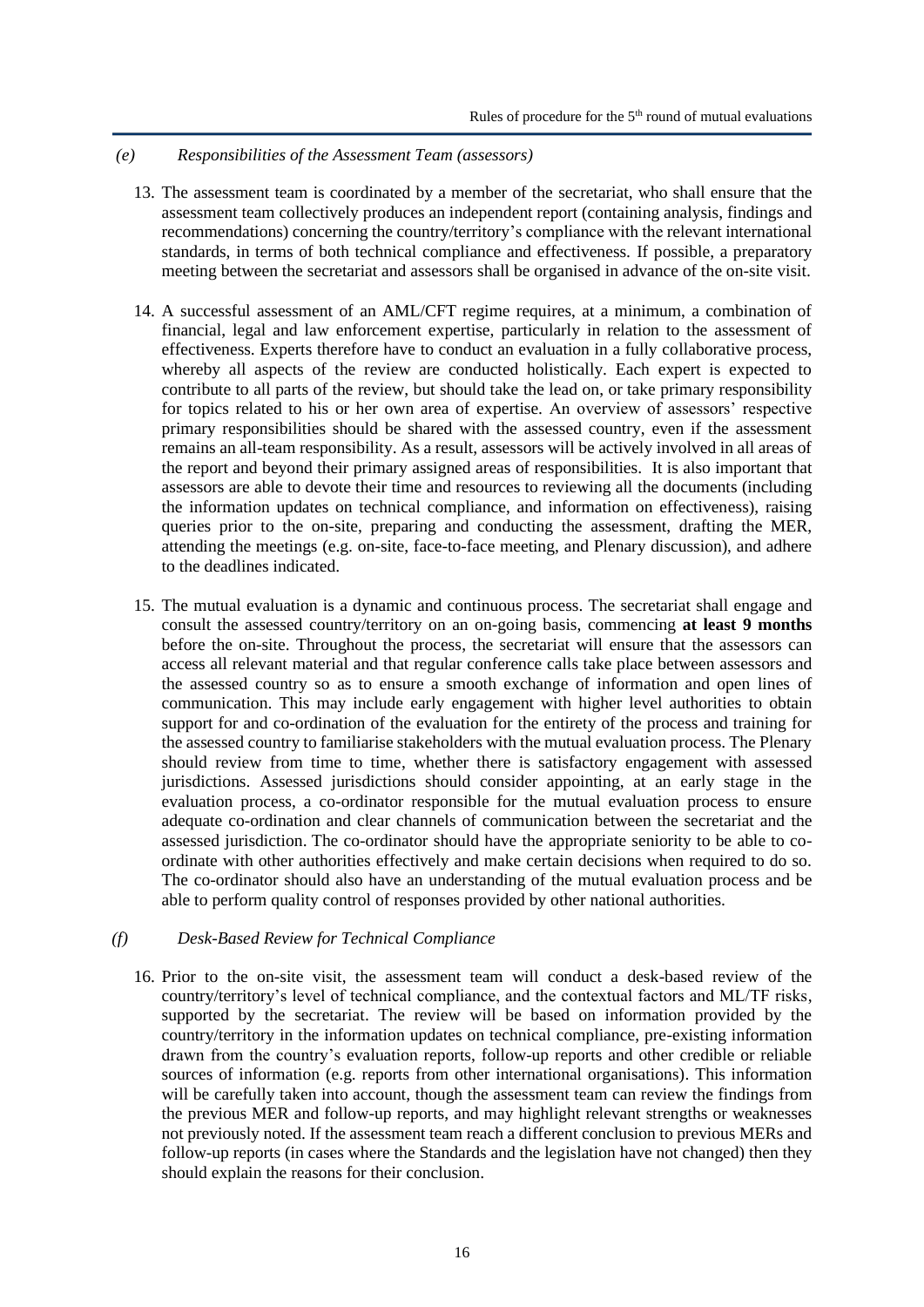- 17. The technical compliance annex is drafted by the assessment team, supported by the Secretariat. This requires assessors to indicate if each criterion and sub-criterion is met, mostly met, partly met or not met and why. Subsequent to the review, the assessment team will provide the country or the territory with a  $1<sup>st</sup>$  draft of the technical compliance annex (which need not contain ratings or recommendations) about 3 months before the on-site. This will include a description, analysis, and list of potential technical deficiencies noted. The country/territory will have one month to clarify and comment on this 1<sup>st</sup> draft on technical compliance annex.
- 18. In conducting the assessment, assessors should only take into account relevant laws, regulations or other AML/CFT measures that are in force and effect at that time, or will be in force and effect by the end of the on-site visit. Where relevant bills or other specific proposals to amend the system are made available these will be referred to in the MER (including for the purpose of the recommendations to be made to the country) but should not be taken into account in the conclusions of the assessment or for ratings purposes.

#### *(g) Ensuring Adequate Basis to Assess International Co-operation and Areas of Higher Risks*

- 19. **6 months before the on-site visit**, the secretariat will invite MONEYVAL countries/territories, FATF members and FSRBs to provide information on their experience of international cooperation with the country/territory being evaluated, or any other AML/CFT issues that they would like to see raised and discussed during the on-site visit. They will also be invited to provide information that would assist the team to identify and focus on areas of higher or lower risks that need increased focus.
- 20. In addition, the assessment team and the country/territory may also identify key countries and territories which the assessed country/territory has provided international cooperation to or requested it from and seek specific feedback. The feedback could relate to: (i) general experience, (ii) positive examples, and (iii) negative examples, on the assessed country's level of international cooperation. The responses received will be made available to the assessment team and the assessed country/territory.

#### *(h) Identifying Potential Areas of Increased Focus for On-Site Visit*

- 21. The assessment team will have to examine the country/territory's level of effectiveness in relation to all the 11 Immediate Outcomes during the on-site. Prior to the on-site visit, the assessment team will, based on its preliminary analysis (of both technical compliance and effectiveness issues), identify specific areas which it would pay more attention to during the onsite visit and in the MER. This will usually relate to effectiveness issues but could also include technical compliance issues. In doing so, the team will consult the country/territory and take into consideration the information provided in this respect by other delegations.
- 22. Where there are potential areas of increased or reduced focus for the on-site, the assessment team should obtain and consider all relevant information and commence discussion of these areas **approximately 4 months before the on-site**, and the secretariat should consult the country/territory **at least 2 months** before the on-site. The country/territory should normally provide additional information regarding the areas which the assessment team would like to pay more or less attention to. While the prerogative lies with the assessment team, the areas for increased or reduced focus should, to the extent possible, be mutually agreed with the country/territory. The scoping note should set out briefly (in no more than 2 pages) the areas for increased and reduced focus, and the rationale. The draft scoping note, along with relevant background information (e.g. the country/territory's risk assessment(s)), should be sent to the reviewers (described in the section on quality and consistency, below) and to the country/territory. Reviewers should, **within one week** of receiving the scoping note, provide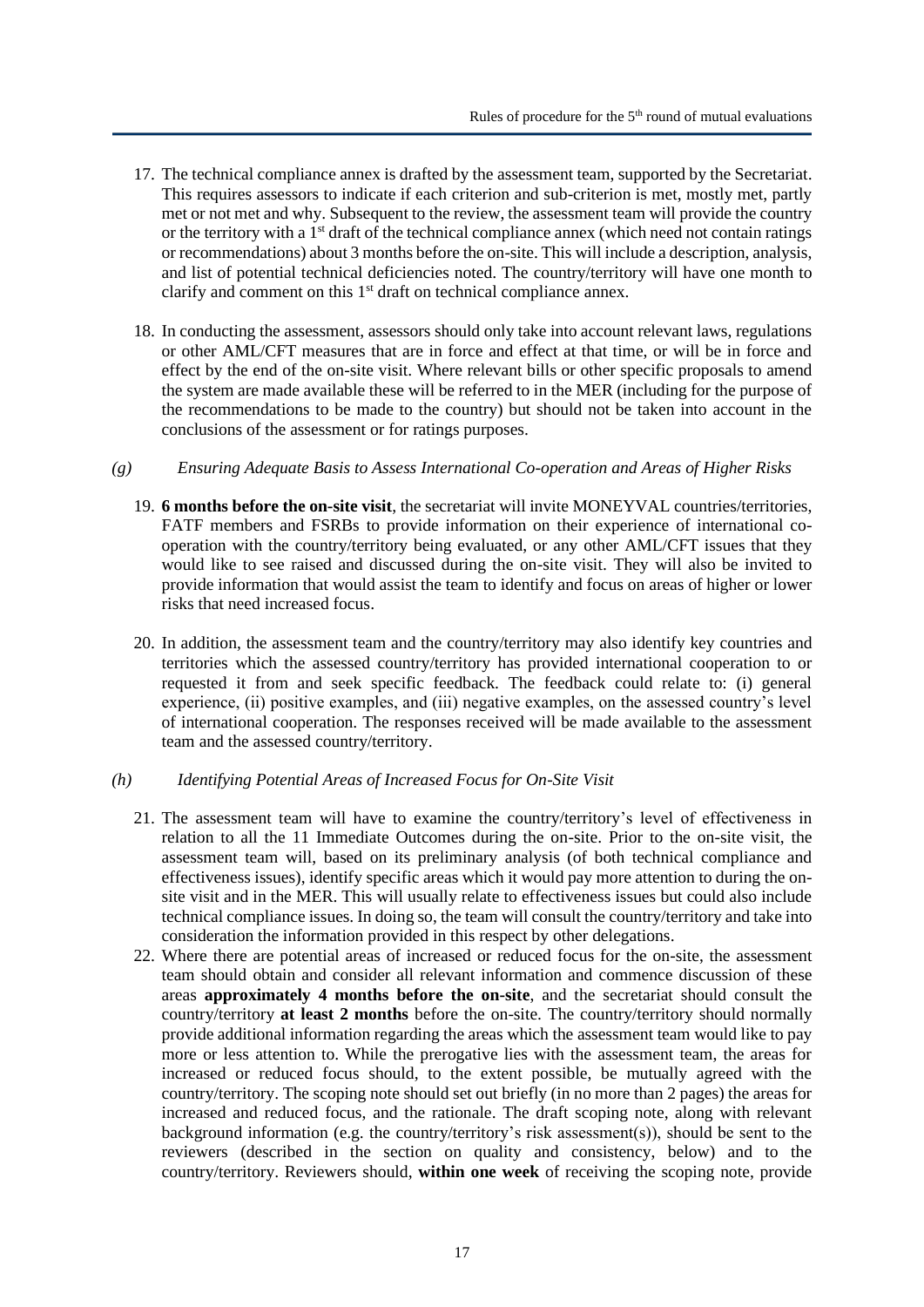their feedback to the assessment team regarding whether the scoping note reflects a reasonable view on the focus of the assessment, having regard to the material made available to them as well as their general knowledge of the jurisdiction. The assessment team should consider the merit of the reviewers' comments, and amend the scoping note as needed. The secretariat should send the final version to the country/territory, **at least 4 weeks prior to the on-site**, along with any requests for additional information on the areas of increased or reduced focus. To expedite the mutual evaluation process, and to facilitate the on-site visit, the assessment team will, one week before the on-site visit, prepare a revised draft TC annex, and an outline of initial findings/key issues to discuss on effectiveness. In order to facilitate the discussions on-site, the secretariat will send the revised TC annex to the country/territory at that time.

#### *(i) Programme for On-Site Visit (Pre-Plenary)*

- 23. The country/territory (designated contact) should work with the secretariat and prepare a draft programme and coordinate the logistics for the on-site. The draft programme, together with any specific logistical arrangements, should be sent to the secretariat no later than 8 weeks before the visit. Please see Appendix 1 for the list of authorities and businesses that would usually be involved in the on-site.
- 24. To assist in preparation, the assessment team should prepare itself for the on-site by developing a preliminary analysis identifying key issues on effectiveness<sup>17</sup>, 4 weeks before the on-site.
- 25. The draft programme should take into account the areas where the assessment team may want to apply increased or reduced focus. Where practical, meetings could be held in the premises of the agency/organisation being met, since this allows the assessors to meet the widest possible range of staff and to obtain information more easily. However, for some evaluations travelling between venues can be time consuming and wasteful, and generally, unless venues are in close proximity, there should be no more than 2 to 3 venues per day. The programme should be finalised at least 3 weeks prior to the on-site visit. The assessment team may also request additional meetings during the on-site.
- 26. Both in terms of the programme and more generally, the time required for interpretation, and for translation of documents, must be taken into account. During the on-site visit there also needs to be independent, professional and well-prepared interpreters if interpretation into English or French is required. However, for the efficient use of time, meetings should generally be conducted in the language of the assessment. The cost of interpretation and other necessary equipment shall be borne by the assessed country/territory, which is responsible for testing that systems work in advance. If there is a problem with organising interpretation, the assessed country/territory should inform the secretariat at least one month in advance of the on-site visit.

#### <span id="page-17-0"></span>*Rule 15 – On-site visit*

1. The on-site visit provides the best opportunity to clarify issues relating to the country/territory's AML/CFT system, and assessors need to be fully prepared to review the 11 Immediate Outcomes relating to the effectiveness of the system and clarify any outstanding technical compliance issues. Assessors should also pay more attention to areas where higher money laundering and terrorist financing risks are identified. Assessors must be cognisant of the different country/territory circumstances and risks, and that countries and territories may adopt different approaches to meet the relevant international standards and to create an effective system. Assessors thus need to be open and flexible and seek to avoid narrow comparisons with their own national requirements.

<sup>&</sup>lt;sup>17</sup> This should normally include a list of preliminary findings and questions per each Core Issue.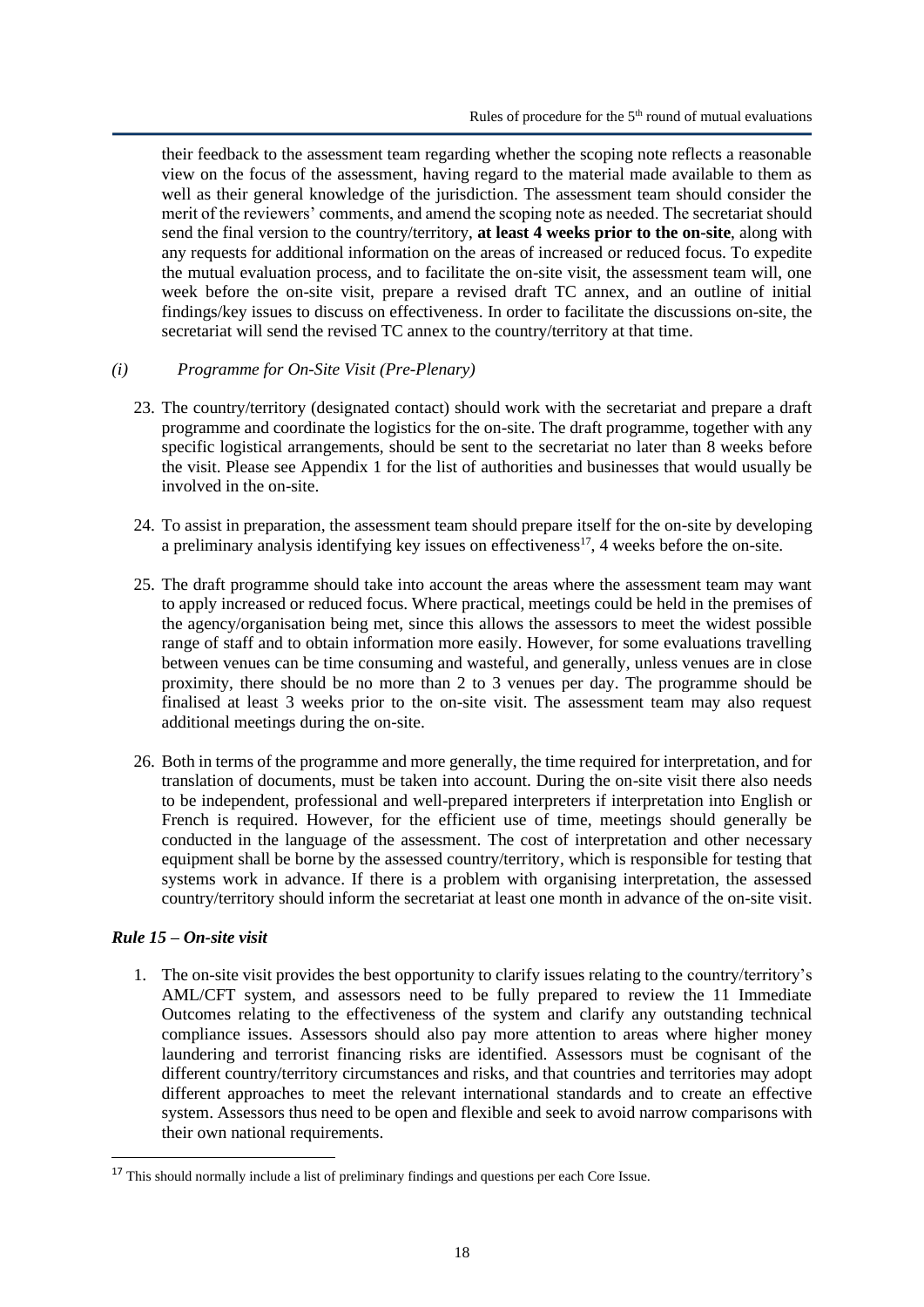- 2. Each on-site visit will normally be conducted over a period which is likely to be between 10 and 14 days, or longer as appropriate. A typical on-site visit would allow for the following:
	- An initial half day preparatory meeting between the secretariat and assessors;
	- Meetings<sup>18</sup> with relevant officials and representatives of the assessed country, including an opening and closing meeting. The opening meeting should include an overview of the country's understanding of risk, to complement the write-ups of the country's national risk assessment(s). Time may have to be set aside for additional or follow-up meetings, if, in the course of the set schedule, the assessors identify new issues that need to be explored, or if they need further information on an issue already discussed.
	- One to 2 days where assessors work on the draft MER (supported by the Secretariat), to ensure that all the major issues that arose during the evaluation are noted in the MER, and discuss preliminary ratings, and key recommendations.
- 3. It is important that the assessment team be able to request and meet with all relevant agencies during the on-site. The country/territory being evaluated, and the specific agencies met should ensure that appropriate staff<sup>19</sup> are available for each meeting. The assessment team should be provided with a specific office for the duration of the on-site mission, and the room should have photocopying, printing and other basic facilities, as well as internet access.
- 4. Meetings with the private sector or other non-government representatives<sup>20</sup> are an important part of the visit. The assessors shall be given the opportunity to meet with such bodies or persons in private, and without an official present. When the coordinating institution wishes to have an official attend other meeting than those of its own institution, the official shall be able to take part in those meetings, only at the discretion of the assessment team and in an observer capacity.
- 5. The assessment team shall provide a written summary of its key findings to the assessed country/territory officials at the closing meeting. With the permission of the country/territory undergoing evaluation, the key findings may be passed by the secretariat to the IMF or World Bank, if it is required to assist with an FSAP mission planned or in progress.

## <span id="page-18-0"></span>**Chapter III – Post-visit procedure**

## <span id="page-18-1"></span>*Rule 16 – Post on-site - preparation of draft Executive Summary and MER*

1. There should be a minimum of 27 weeks between the end of the on-site visit and the discussion of the MER in Plenary. The timely preparation of the MER and Executive Summary<sup>21</sup> will require the assessors to work closely with the secretariat and the country/territory. Depending on when the Plenary discussion is scheduled, the time period may also be extended or adjusted. In exceptional cases and based on justified circumstances (and with the consent of the assessed country), a shorter period of time may be allowed for.

<sup>&</sup>lt;sup>18</sup> The assessment team should also set aside time midway through the on-site to review the progress of the mutual evaluation and where relevant, the identified areas of increased focus for the on-site initially.

<sup>&</sup>lt;sup>19</sup> While the level and seniority of officials may vary from agency to agency, generally speaking, countries and territories shall ensure that both senior managers who are engaged with the institution that they are representing at a policy level, as well as operational staff who can respond to detailed questions on AML/CFT implementation are present at each meeting.  $^{20}$  E.g. those listed in Appendix 1.

 $21$  The format for the Executive Summary and MER is contained in Annex II of the Methodology. Assessors should also pay attention to the guidance on how to complete the Executive Summary and MER, including with respect to the expected length of the MER (100 pages or less, together with a technical annex of up to 60 pages).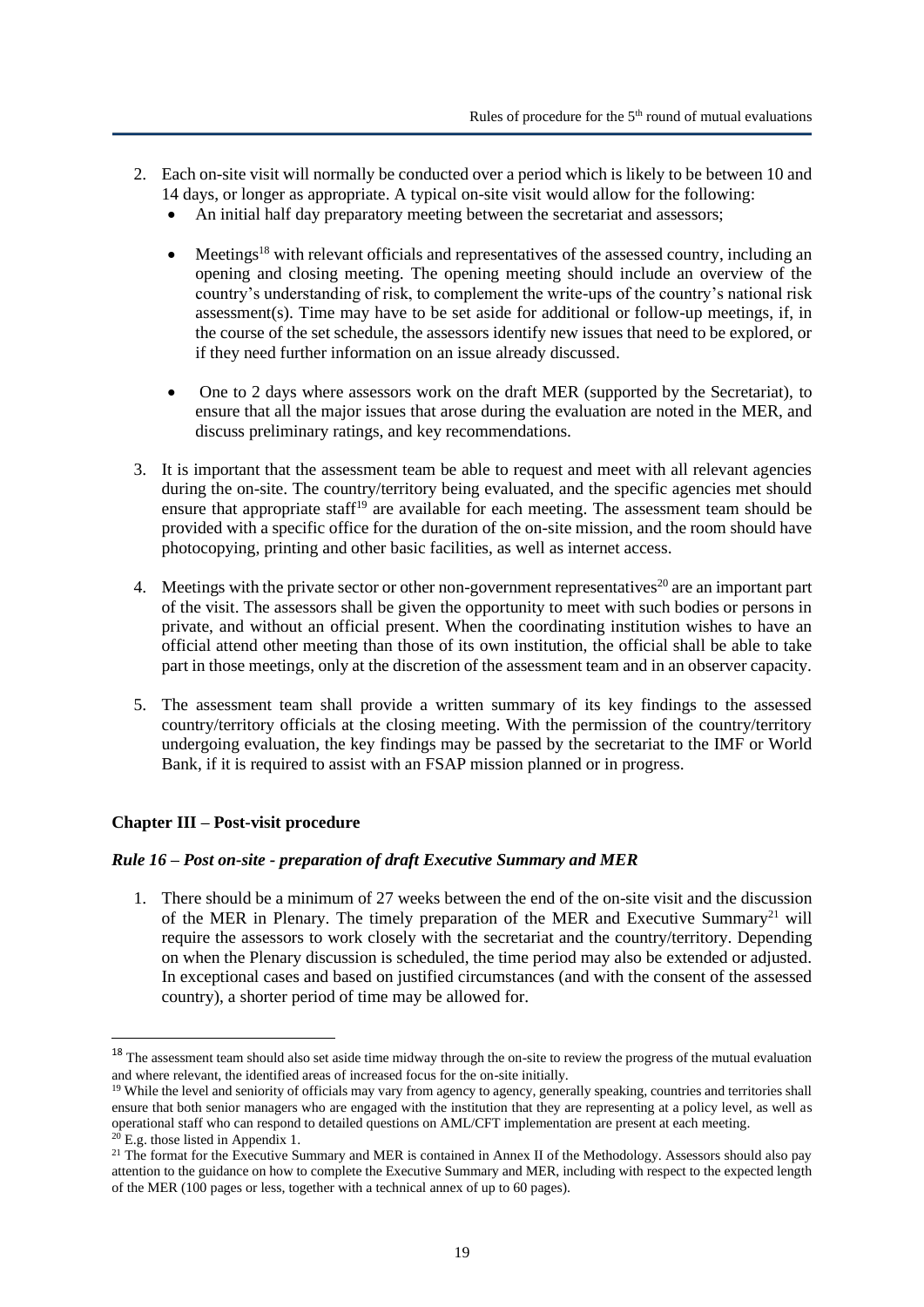- 2. The steps in finalising a draft report for discussion at Plenary, and the approximate time that is required for each part, are set out in greater detail below.
- 3. With the aim to facilitate communication between the assessment team and the assessed country, the Secretariat should facilitate regular conference calls between all relevant parties, in particular after the circulation of an updated draft MER. In the course of drafting the first and second draft MER, assessors should aim to clarify as much as possible, in written or orally, if and how information submitted by the assessed country was taken into account and if/where additional information is still needed.<sup>22</sup>

## *1 st Draft MER*

- 4. The secretariat and assessment team will have **6 weeks** to coordinate and refine the 1st draft MER (including the key findings, and recommended actions to the country).
- 5. The secretariat will send the  $1<sup>st</sup>$  draft MER to the country/territory for comments. The country/territory will have 4 weeks to review and provide its comments on the 1<sup>st</sup> draft MER to the secretariat. During this time, the assessment team would have to be prepared to respond to queries and clarifications that may be raised by the country/territory.
- *2 nd Draft MER and Executive Summary*
- 6. On receipt of the country's comments on the  $1<sup>st</sup>$  draft MER, the assessment team will have 4 weeks to review the various comments and make further amendments, and begin drafting the Executive Summary. Every effort should be made to ensure that the revised draft is as close to a draft MER as possible, acknowledging that there are still further opportunities for amendment. The  $2<sup>nd</sup>$  draft MER and draft Executive Summary will then be sent to the country and to the reviewers (approximately 14 weeks after the on-site).

## *Meeting with the evaluation team*

7. When possible, either before or after the finalisation of the  $2<sup>nd</sup>$  Draft MER the secretariat may organise a 1-2 days meeting for the evaluation team to work on the draft MER, to ensure that all the major issues that arose during the evaluation are noted in the report, and discuss and agree the preliminary recommendations and ratings.

#### *Internal quality and consistency review*

8. The reviewers shall provide their comments on the 2 nd draft MER **within 2 weeks (or 3 weeks where possible)** to the secretariat for communication to the assessment team. To assist their task, they will receive a copy of the comments provided by the country/territory on the 1st draft MER. The reviewers' comments will be disclosed to the assessors and assessed country/territory. It is the responsibility of the assessment team to consider the reviewers' comments and then decide whether any changes should be made to the report. The assessment team should provide to the Plenary a document containing short responses on the decisions and changes it has made to the report based on the reviewers' comments, and the Secretariat should liaise with external reviewers as needed to facilitate this process. The Secretariat will engage the assessed country to discuss further changes to the draft MER, and identify issues for discussion at the face-to-face meeting or video/teleconference.

<sup>&</sup>lt;sup>22</sup> Assessors need not include all the information submitted by the assessed country and should exercise discretion in determining which information are the most relevant to be included.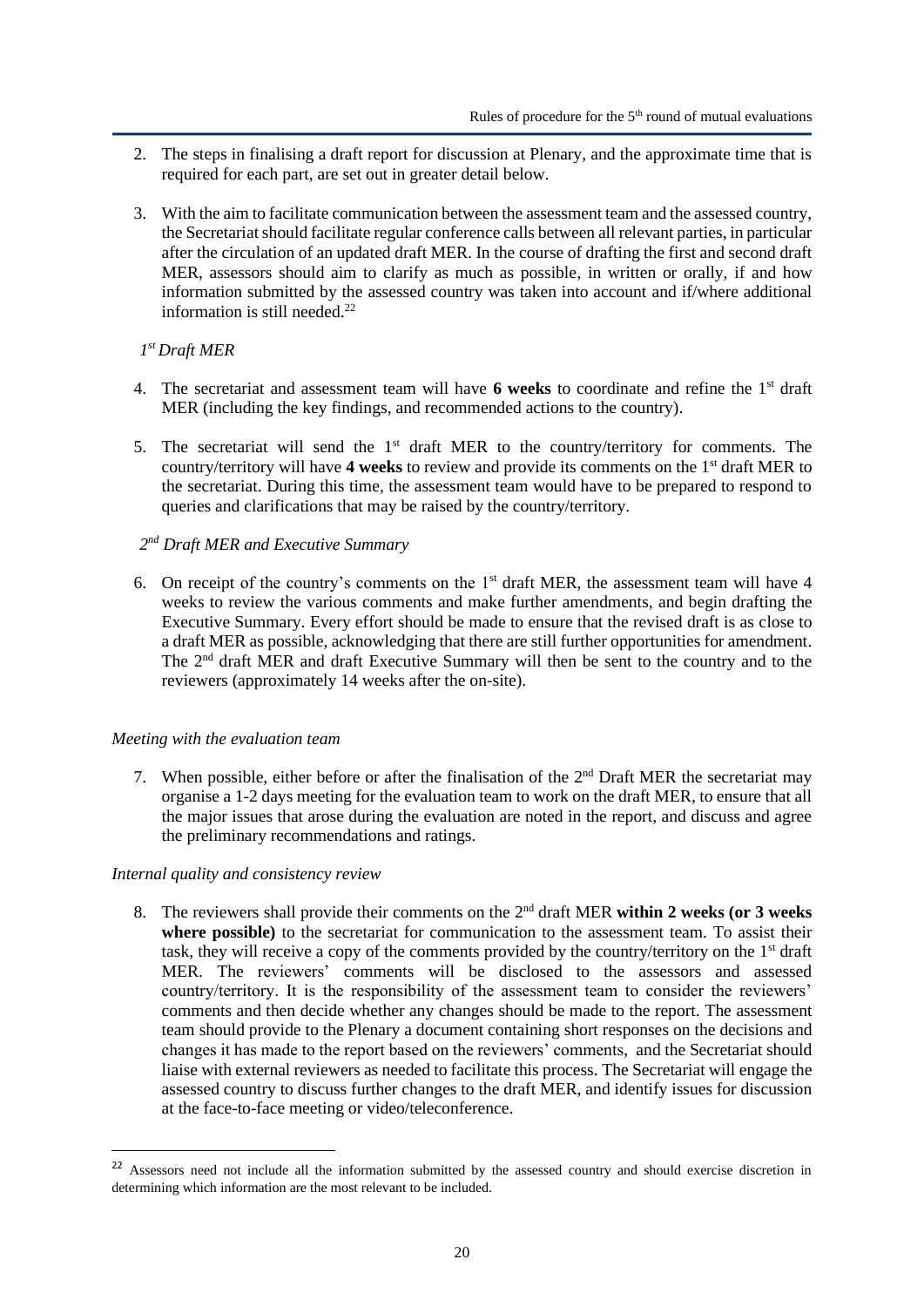## <span id="page-20-0"></span>*Rule 17 – Face-to-Face Meeting*

- 1. A face-to-face meeting is an important way to assist the country/territory and assessment team to resolve outstanding issues. Hence, the secretariat will arrange a face-to-face meeting between the assessment team and the country/territory to further discuss the draft MER and Executive Summary before it is circulated to the Plenary. During this session, the assessment team and country/territory shall work to resolve any major issues raised by reviewers as well as any major disagreements over technical compliance or effectiveness issues, and identify potential priority issues for Plenary discussion. The face-to-face meeting should occur at least 8 weeks before the Plenary (i.e. approximately 19 weeks after the on-site). The country/territory should provide its comments and other relevant material in writing to the assessment team **at least 1 week** prior to any such meeting.
- 2. Subsequent to the receipt of the reviewers' comments and the face-to-face meeting, the assessment team will consider whether any further changes should be made to the draft MER and Executive Summary, and as necessary, revise the draft MER and Executive Summary. Where significant substantive changes are made to the MER after the face-to-face meeting, the Secretariat should consider circulating a revised second draft to external reviewers for a targeted review, if the timetable allows this.

## <span id="page-20-1"></span>*Rule 18 – The Plenary Discussion*

## *Identifying Issues for Plenary Discussion*

- 1. The secretariat will send the revised Executive Summary and MER  $(3<sup>rd</sup> draft)$  to all delegations, observers and reviewers, including FATF (for circulation to FATF members) at least **5 weeks**  prior to Plenary together with the conclusions of the internal quality and consistency review, and assessors' response. There should be no further changes to the substance of the draft MER thereafter before the discussion at the Working Group on Evaluations (WGE) and the Plenary. Delegations, observers and scientific experts will have **2 weeks**to provide any written comments on the MER and Executive Summary, and in particular, to identify any specific issues that they wish to discuss in Plenary. The comments should focus on the key substantive issues, or on other high level or horizontal aspects of the assessment, though other observations may also be made. The comments received will be made available to all delegations and observers.
- 2. Based on the MER and Executive Summary, and comments received, ideally three weeks preceding the Plenary, the secretariat will engage the country/territory, the assessment team, and the WGE co-chairs, and prepare a list of (usually 5 to 7) priority and substantive issues that will be discussed in Plenary and or Working Group. This should take into account the issues that the assessed country/territory and delegations are most keen to discuss. The list of priority issues for discussion in Plenary would include key issues arising from the report (whether referenced by the country/territory, the assessment team or delegations) should focus on effectiveness, but may include issues related to technical compliance and the assessed country's risk and context, as well as any areas of inconsistency or interpretation with other MERs adopted by the FATF and/or MONEYVAL.
- 3. The secretariat will circulate a finalised list of priority issues to delegations and observers **at the latest 2 weeks** before the Plenary discussions. Drafting amendments received on the Executive Summary or MER can be made after the Plenary discussion, and should reflect the decisions made by Plenary. After discussion in the WGE, whose rules of procedures are regulated in Appendix 5 to this document, a revised key issue document is submitted to the Plenary for discussions.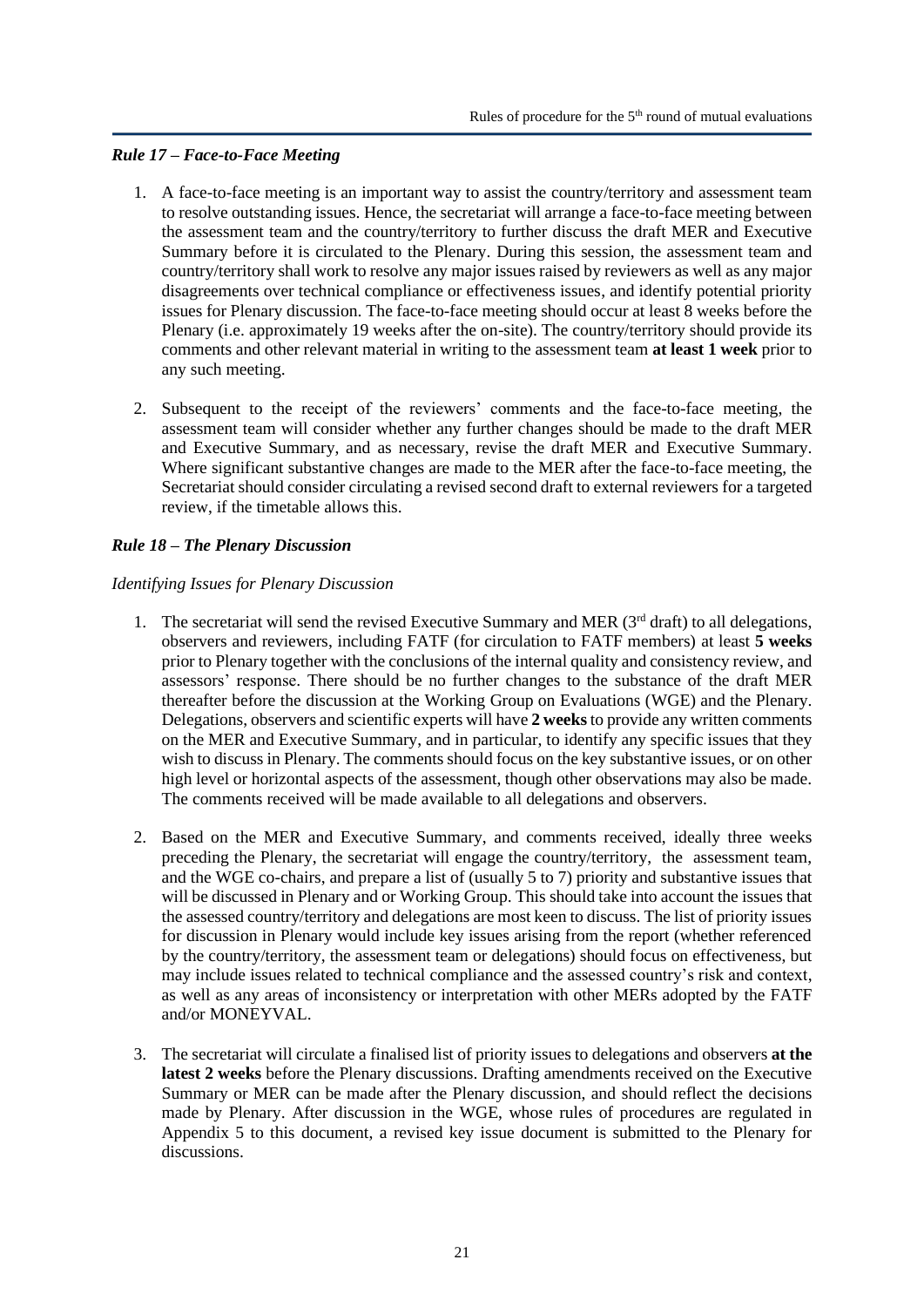#### *Plenary Discussion*

- 4. The discussion of each MER and Executive Summary (particularly the list of priority issues)<sup>23</sup> will focus on high level and key substantive issues, primarily concerning implementation in practice and effectiveness. Where appropriate, important technical issues would also be discussed. Adequate time should always be set aside to discuss the country/territory's response to the mutual evaluation and other issues. The discussion is likely, on average to take 3 to 4 hours of Plenary time, though, where justified, it may be extended to maximum 1 day. The procedure for the discussion will be as follows:
	- a) The Secretariat briefly presents in high level terms the key issues and findings from the report. The team will have the opportunity to intervene/comment on any issue concerning the Executive Summary or MER.
	- b) Assessed country/territory makes a short opening statement.
	- c) The Plenary discusses the list of priority issues identified. This would usually be introduced briefly by WGE co-chairs.
	- d) Adequate time will be set aside to discuss the overall situation of the assessed country/territory's AML/CFT regime and ML/TF risks, the priority actions set out in the Executive Summary, the country/territory's response to the mutual evaluation including any actions already taken, and the key findings.
	- e) Time permitting, other issues could be raised from the floor, and discussed by the Plenary.

## <span id="page-21-0"></span>*Rule 19 – Adoption of the MER and Executive Summary*

- *a) Finalisation of the MER and Executive Summary for Plenary adoption*
- 1. At the Plenary the representatives of the FATF and MONEYVAL Secretariats and Scientific Experts will be expected to assist and advise on all issues relating to the interpretation of the Recommendations, and the quality and consistency aspects of the draft MERs. The Plenary discussion will provide members and observers adequate opportunity to raise and discuss concerns about the quality and consistency of an MER. At the end of the Plenary discussion, the MER and the Executive Summary will be submitted to Plenary for adoption. The adopted report will be subject to further checks for typographical or similar errors.
- 2. Where substantive changes are required to be made to the draft report, either because additional information is required to be added, or the report has to be substantially amended, then the Plenary could decide to defer adoption of the report, and agree to have a further discussion of an amended report at the following Plenary.
- 3. The assessment team would be responsible for ensuring that all the changes agreed by the Plenary had been made. Following the discussion of the report, and prior to its formal adoption, the Plenary should discuss the nature of the follow-up measures or other procedures that would be required.
- 4. The final report is a report of the Council of Europe/MONEYVAL, and not a report by the assessors. As such, the Plenary will retain the final decision on the wording of any report, consistent with the requirements of the Standards and Methodology. The Plenary will give

<sup>&</sup>lt;sup>23</sup> The Executive Summary will describe the key risks, the strengths and weaknesses of the system, and the priority actions for the country to improve its AML/CFT regime.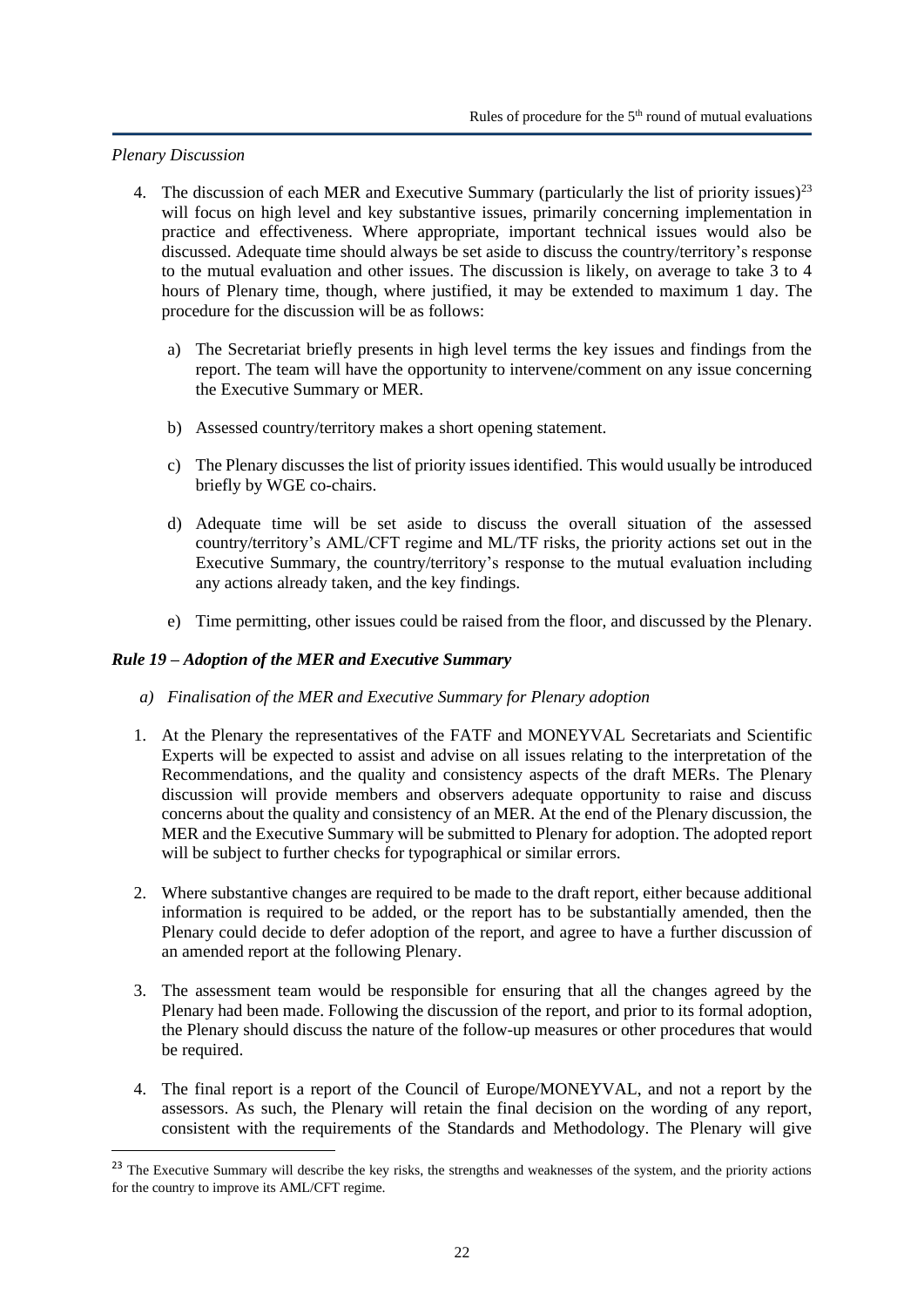careful consideration to the views of the assessors and the country/territory when deciding on the wording, as well as take into account the need to ensure consistency between reports.

- 5. Following the discussion of the report at the Plenary meeting, the secretariat will amend all documents as necessary, and will circulate a revised version of the report to the country/territory **within 1 week of the Plenary**. Care will be taken to ensure that no confidential information is included in the report. **Within 2 weeks of receipt** of the final version of the MER from the secretariat, the Head of delegation must confirm that the MER is accurate and/or advise of any typographical or similar errors in the MER.
- *b) Review of major quality and consistency problems by the AML/CFT global network*
- 6. All finalised MERs adopted by MONEYVAL shall be sent by the secretariat, prior to their formal publication on MONEYVAL's website, to the FATF Secretariat for circulation the global AML/CFT network. The FATF or FSRBs members or secretariats, or the IFIs shall have **2 weeks** to advise the FATF secretariat in writing if they have any serious concerns about the quality and consistency of the MER/FUR and if so, to indicate their specific concerns and how these concerns meet the substantive threshold.<sup>24</sup> This process shall be governed by the FATF procedures related to the ex-post facto Global Quality and Consistency Review. In such cases, MONEYVAL, the assessment team and the assessed country/territory will be invited to provide input in the process.
- 7. MONEYVAL shall consider the recommendations made by the FATF on the appropriate action that could be taken as well as any other measures that may be requested by the FATF as a result of this process and decide on the appropriate course of action. This may involve that the report is reconsidered and/or changes be made before any publication. In such cases, re-opening of discussions or changes to the report shall cover only the identified quality and consistency aspects.
- 8. The Executive Summary and MER shall not be made public until the issue is resolved within MONEYVAL's and FATF's respective processes.
- *c) Communication of the adopted report and publication*
- 9. The MER shall be published **within 6 weeks** of adoption, after having passed the quality and consistency review of the global AML/CFT network. The country/territory assessed shall provide, in view of its publication on MONEYVAL's website, a translation of the Executive Summary into the country's official language(s). According to the Council of Europe publication policy, the full MER shall be translated (where appropriate) into the relevant working languages of the Organisation and published soon after.
- 10. The final report shall be formally transmitted to the Permanent Representation of the country/territory concerned. A copy of the report shall also be transmitted formally to relevant organs, bodies and committees of the Council of Europe.

<sup>&</sup>lt;sup>24</sup> The substantive threshold is when serious or major issues of quality and consistency are identified, with the potential to affect the credibility of the FATF and MONEYVAL brand as a whole.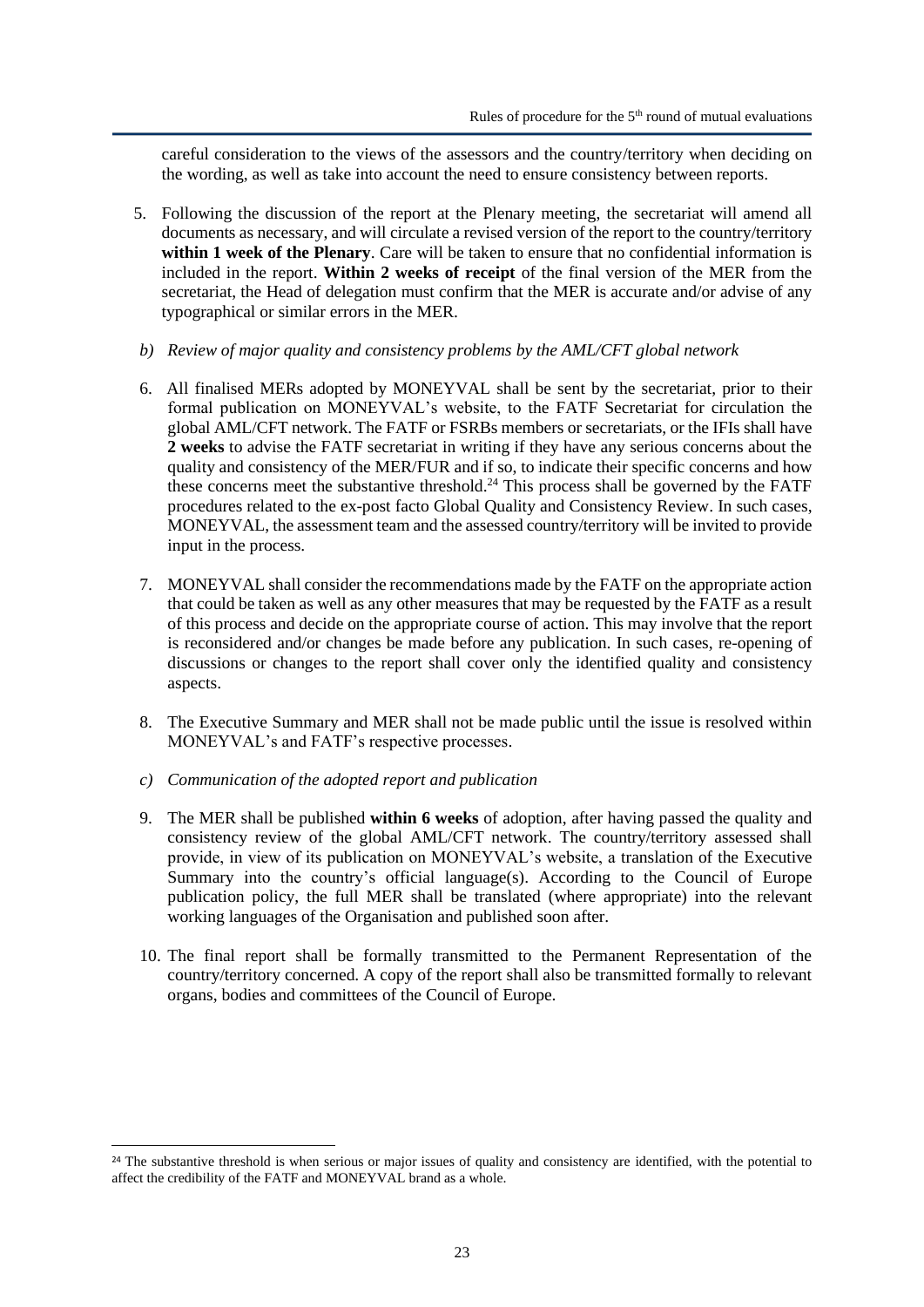## <span id="page-23-0"></span>**TITLE III. FOLLOW-UP PROCEDURES FOR MONITORING PROGRESS AS A RESULT OF THE MUTUAL EVALUATION**

#### <span id="page-23-1"></span>*Rule 20 – Follow-up processes as a result of the fourth evaluation rounds*

1. The rules set out under MONEYVAL's Rules of Procedure for the 4<sup>th</sup> round of mutual evaluations with respect to monitoring progress as a result of mutual evaluation procedures (i.e. Rules 12 and 13) shall continue to be applicable to States and territories subject to MONEYVAL's processes until otherwise decided by the MONEYVAL Plenary.

## <span id="page-23-2"></span>*Rule 21 – General principles for follow-up processes under the fifth evaluation round*

- 1. The follow-up process is intended to:
	- (i) contribute to improving states and territories' implementation of the Standards within a reasonable timeframe;
	- (ii) provide regular monitoring and up-to-date information on countries' compliance with the Standards (including the effectiveness of their AML/CFT systems);
	- (iii) apply sufficient peer pressure and accountability; and
	- (iv) better align the FATF and FSAP assessment cycle.
- 2. Following the discussion and adoption of a MER, the country/territory could be placed in either regular or enhanced follow-up:
	- a) Regular follow-up is the default monitoring mechanism for all countries.
	- b) Enhanced follow-up involves a more intensive process of follow-up. This is intended to be a targeted but more comprehensive report on the countries/territories' progress, with the main focus being on areas in which there have been changes, high risk areas identified in the MER or subsequently and on the priority areas for action.
- 3. MONEYVAL's follow-up processes shall take into account, as appropriate, other complementary processes designed to ensure compliance. These may include for instance its own Compliance Enhancing Procedures or action taken by the FATF (and relevant working groups), or in the case of joint members, any relevant reports submitted by that member to relevant bodies of the global AML/CFT process. This shall be ensured by taking into account any relevant reviews and monitoring reports under the above-mentioned processes, as appropriate. If a different conclusion is reached from previous MONEYVAL reports in cases where the standards and the relevant aspects of the country/territory's AML/CFT regime have not changed, the reasons basing this conclusion shall be set out in the relevant analysis.
- 4. In preparation for the follow-up reports, the country will provide an update to the Secretariat setting out the actions it has taken or is taking to address the priority actions and recommendations, and deficiencies in its MER. The country shall submit information regarding technical compliance (which may be used to justify re-ratings) and effectiveness (for information only). Updates on effectiveness facilitate a better understanding by MONEYVAL of the progress made over time.
- 5. Effectiveness updates should include any information that goes towards addressing the priority actions or recommendations in the MER, such as the lists in the FATF Methodology on the Examples of Information that could support the conclusions on Core Issues for each Immediate Outcome.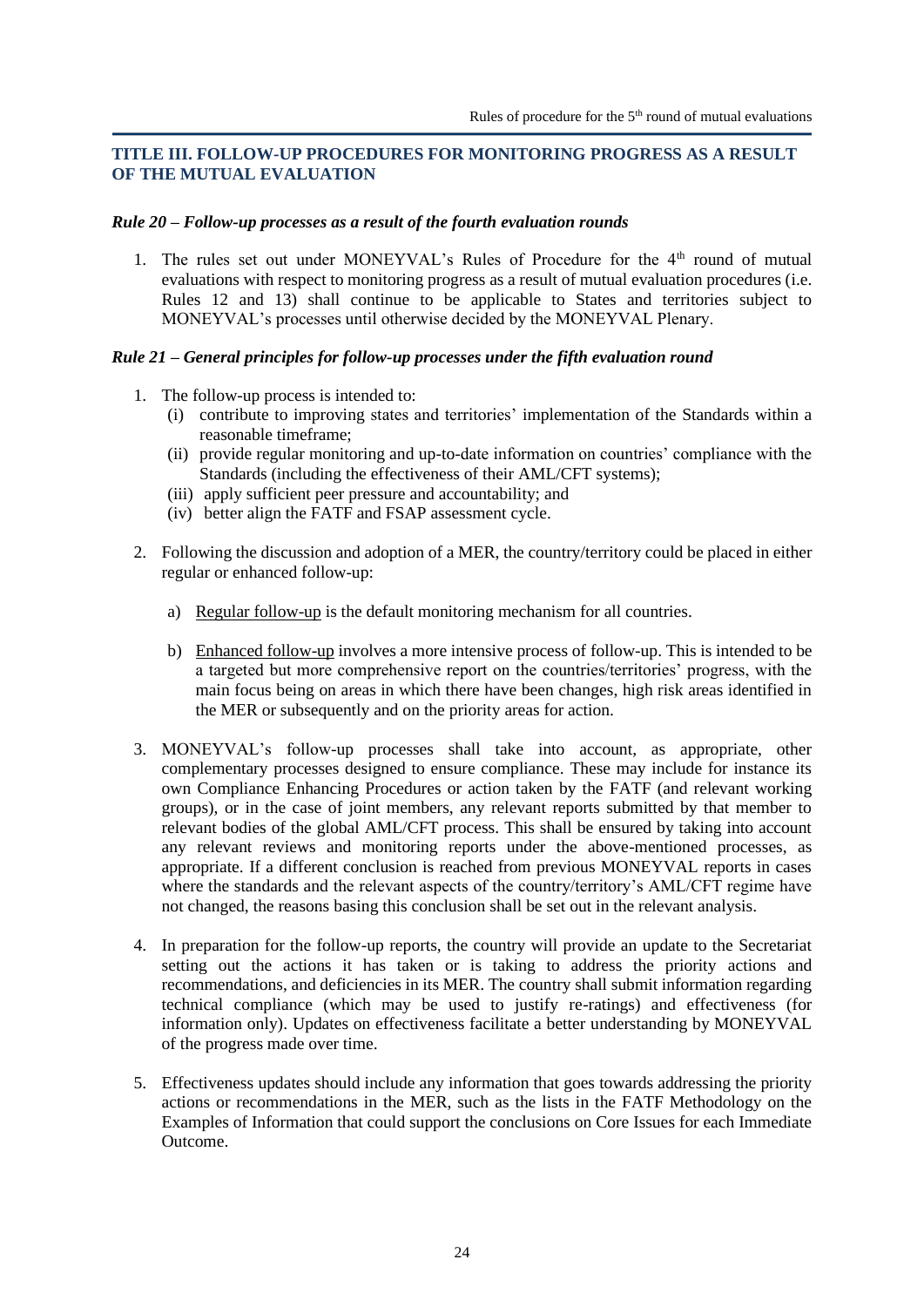- 6. All reports are subject to peer review by MONEYVAL delegations, a Rapporteur Team, and the secretariat, which should highlight the progress made and the remaining deficiencies and propose timelines to take remedial actions. The Rapporteur Team shall be formed by at least 2 countries/territories appointed at the previous plenary or formed by the Bureau between Plenary sessions and include 2 to 6 experts from these delegations, and may include scientific experts.
- 7. The process for follow-up reports is set out below<sup>25</sup>:
	- a) The country/territory seeking a technical compliance re-rating should indicate on which Recommendations a re-rating will be requested, 7 months in advance of Plenary meetings. The country/territory shall provide its report, based on the templates agreed by MONEYVAL for this purpose, **at least 6 months** before the update report is due to be discussed by MONEYVAL; the Plenary will take into account relevant laws, regulations or other AML/CFT measures that are in force and effect at that time<sup>26</sup>.
	- b) The report will be circulated upon receipt to the Rapporteur Team appointed at the previous plenary to review the report;
	- c) The Heads of Delegation of the countries/territories appointed to form the Rapporteur team will assign scrutiny of the relevant parts of the report among their delegation for review. They shall seek to involve former mutual evaluation team members, experienced assessors or otherwise regular members of their delegation. The Rapporteur Team shall prepare a desk-based review which shall form the basis for the summary report to the Plenary. The desk-based review will be sent to the secretariat **at least 11 weeks** before the update report is due to be discussed by MONEYVAL;
	- d) The summary report, based on the desk-based review, shall include an independent analysis of the secretariat on selected aspects. The summary report shall follow the standardised format set out in Appendix 6. The summary report will be sent to the State/territory for comments **at least 9 weeks** before the Plenary discussion. The country/territory will have **2 weeks** to provide comments to the secretariat.
	- e) Follow-up reports with technical compliance re-ratings should be circulated to all members, associate members and observers, including FATF (for circulation to members of the Global Network), at least 5 weeks prior to discussion in the relevant plenary meeting, who have 2 weeks to provide written comments on such reports. Rapporteur teams and secretariat (where necessary, consulting with WGE co-chairs and/or scientific experts) should compile a short list of the most significant issues, and should circulate this to all members, observers and associate members at least 2 weeks prior to the relevant plenary discussion. The relevant plenary discussion should prioritise discussion of these issues and should be limited in time and scope.
	- f) The reporting country/territory shall be given the opportunity to briefly present its report. The secretariat shall present its analysis as well as the proposed recommendation regarding the next steps in the follow-up process. MONEYVAL shall discuss as a matter of priority

<sup>&</sup>lt;sup>25</sup> For follow-up reports considered by MONEYVAL via written procedure, a specific timetable for preparation and adoption for the respective FUR shall be approved by MONEYVAL prior to the start of the review process. This timetable shall respect the minimum deadlines set out in this Rule.

<sup>&</sup>lt;sup>26</sup> This rule may only be relaxed in the exceptional case where the legislation is not yet in force at the six-month deadline, but the text will not change and will be in force by the time of the Plenary. In other words, the legislation has been enacted, but is awaiting the expiry of an implementation or transitional period before it is enforceable. In all other cases, the procedural deadlines should be strictly followed to ensure that experts have sufficient time to do their analysis.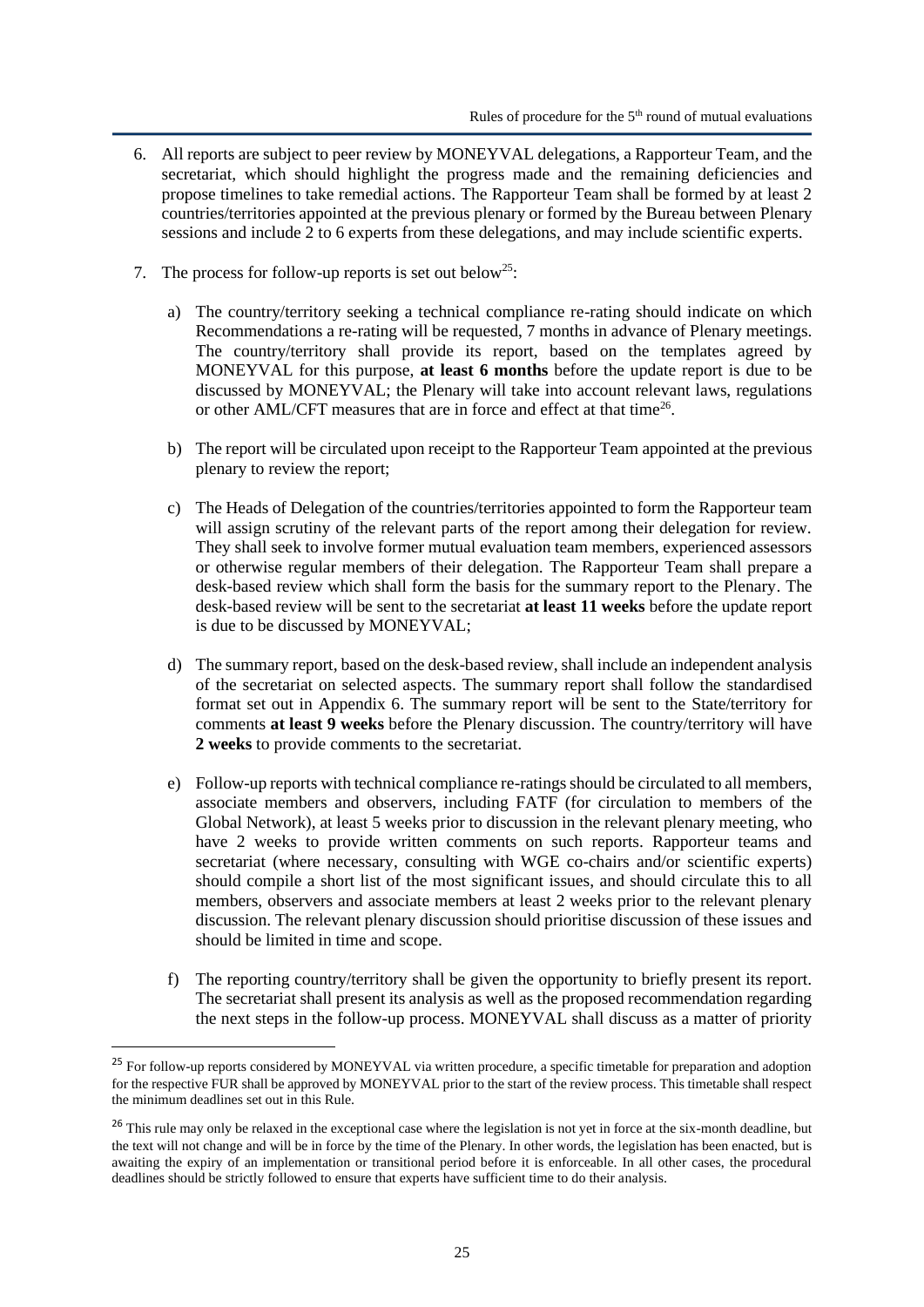the identified substantive issues. Delegations and observers, including the Rapporteur team, may raise any additional questions aimed at seeking clarifications about the information provided in the report.

- 8. Countries may seek re-ratings for technical compliance as part of the follow-up process with recommendations rated as NC or PC. The decision on re-ratings shall be taken by the Plenary. Re-ratings may be allowed if the follow-up report, and other relevant information submitted by the country, provides sufficient justification for the Plenary to come to such a conclusion, based on an analysis conducted by the Secretariat. Re-rating requests will not be considered where the Secretariat/the Rapporteur Teams determine(s) that the legal, institutional or operational framework has not changed since the country's/territory's MER (or previous FUR, if applicable) and there have been no changes to the FATF Standards or their interpretation.<sup>27</sup> The general expectation<sup>28</sup> is for countries to have addressed most if not all of the technical compliance deficiencies by the end of the  $3<sup>rd</sup>$  year after the adoption of the MER. The analysis of the followup report where re-ratings for technical compliance are requested shall be conducted in accordance with the process set out in Appendix 7. If any of the FATF standards have been revised since the end of the on-site visit (or previous FUR, if applicable), the country will be assessed for compliance with all revised standards at the time its re-rating request is considered (including cases where the revised Recommendation was rated LC or C).
- 9. The plenary may consider excluding the discussion of an individual criterion rating unless it will have an impact on the overall Recommendation rating. By separate decision, the plenary may also opt to approve follow-up reports through written process. $29$
- 10. In the exceptional case that it comes to the Plenary's attention that a country has significantly lowered its compliance with the FATF standards, the Plenary may request the country to address any new deficiencies as part of the follow-up process.
- 11. If any of the FATF standards have been revised since the last day of the on-site visit, the country will be assessed for compliance with all revised standards at the time its re-rating request is considered.
- 12. For countries subject to review by the International Cooperation Review Group (on the basis of an agreed ICRG action plan), no reporting is expected on the Recommendations that are included in an ongoing ICRG action plan. However, overall progress on each Recommendation is still expected to be achieved, including on parts of Recommendations that are not covered by the ICRG action plan, under the normal timelines, or as soon as the country has completed its ICRG action plan (if this is after the regular timelines).
- 13. Following the publication of a MER, and following any Plenary decision related to follow-up taken, the Head of delegation of the country/territory concerned shall be formally notified about the decision of the Plenary regarding the follow-up procedures and the reporting timelines.

 $27$  The determination as to whether the re-rating request is in line with these criteria shall be made upon initial circulation of the report to the rapporteur team. Where there is disagreement between the expert(s) and the assessed country in this respect, they should discuss with scientific experts to achieve an agreement.

<sup>&</sup>lt;sup>28</sup> It is up to the Plenary to determine the extent to which its members are subject to this general expectation, depending on the member's context.

<sup>&</sup>lt;sup>29</sup> In this case, at a minimum, if comments are raised when a report is circulated for approval by written process, the Secretariat should work with the Rapporteur teams and the assessed country/territory to amend the report and address comments received. The report would be then circulated again for approval and be discussed in Plenary if any other comments are raised.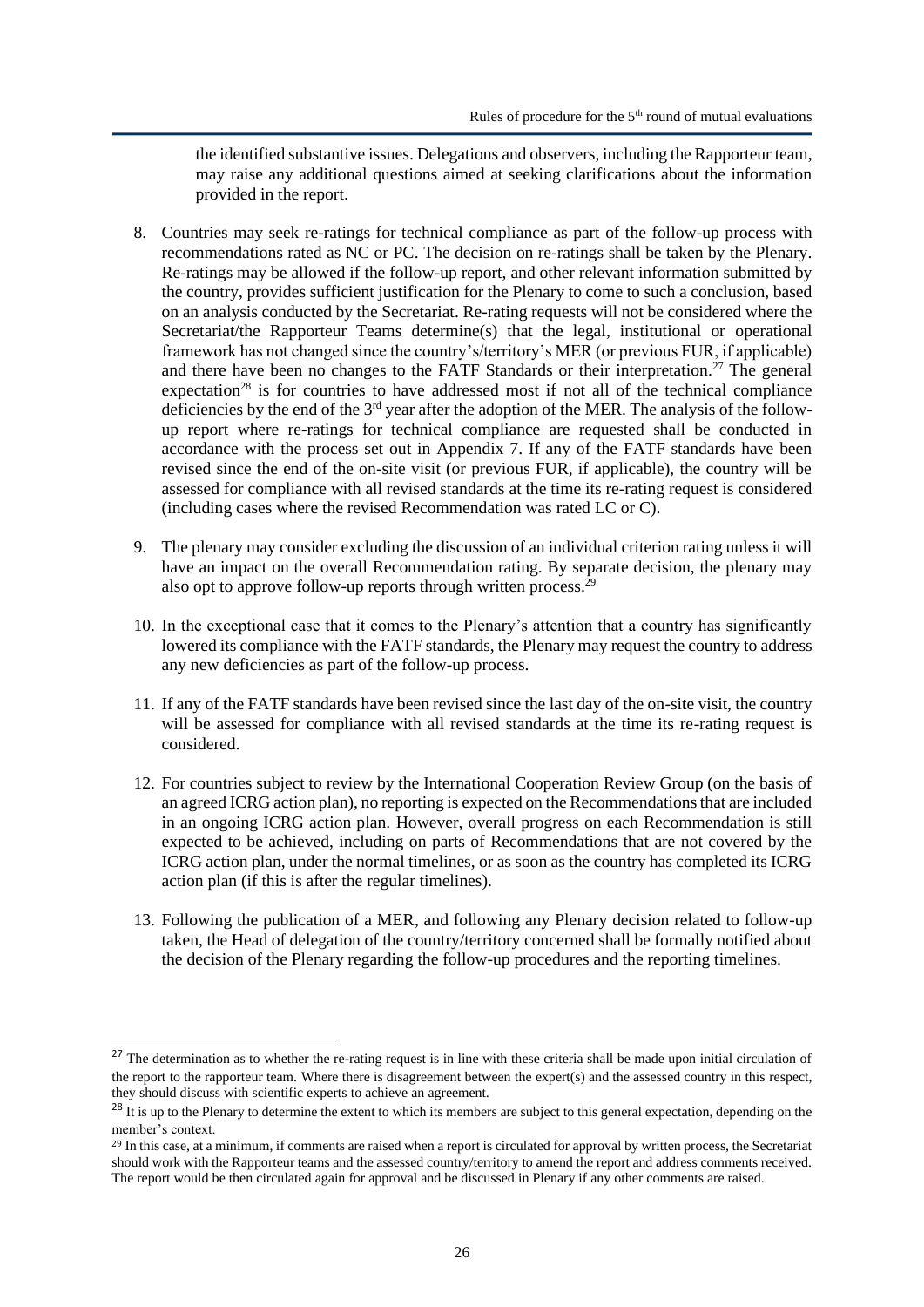- 14. The general publication policy of FATF and MONEYVAL applies to actions taken under the follow-up policy. Regular follow-up reports and their analysis will be published. The Plenary will retain flexibility on the frequency with which enhanced follow-up reports are published, but they will be published whenever there is a re-rating.
- 15. After adoption, and prior to publication, final follow-up reports with TC re-ratings should be provided to the FATF Secretariat and all other assessment bodies for consideration in the post-Plenary Quality and Consistency Review process described in the Post-Plenary Quality and Consistency Review section of these Procedures. Follow-up reports where no issues are raised through the pre-plenary review process or during the plenary discussion are not subject to this post – Plenary Q&C review process.

## <span id="page-26-0"></span>*Rule 22 – Regular Follow-up*

Regular follow-up will be the default mechanism to ensure a continuous and on-going system of monitoring. This is the minimum standard that will apply to all members after 2-and-a-half years from the adoption of the country's MER and subsequently at 3-year intervals.

#### <span id="page-26-1"></span>*Rule 23 – Enhanced Follow-up*

- 1. The Plenary may decide, at its discretion, that the country should be placed in enhanced followup, which would result in the country reporting back more frequently than for regular followup. Countries in enhanced follow-up would typically first report back to the Plenary two years after the adoption of the country's MER, and subsequently report twice more at yearly intervals, unless the Plenary decides otherwise. The Plenary retains the discretion to vary the specific frequency of reporting.
- 2. In deciding whether to place a country/territory in enhanced follow-up, the Plenary would consider the following factors:
	- a) After the discussion of the MER: a country/territory will be placed immediately into enhanced follow-up if any one of the following applies:
		- (i) it has 8 or more NC/PC ratings for technical compliance, or
		- (ii) it is rated NC/PC on any one or more of R.3, 5, 10, 11 and 20, or
		- (iii) it has a low or moderate level of effectiveness for 7 or more of the 11 effectiveness outcomes, or
		- (iv) it has a low level of effectiveness for 4 or more of the 11 effectiveness outcomes.
	- b) After the discussion of a follow-up report: the Plenary could decide to place the country/territory into enhanced follow-up at any stage in the regular follow-up process, if a significant number of priority actions have not been adequately addressed on a timely basis. A country would also be placed into enhanced follow-up if, during the regular follow-up process, its level of technical compliance changed to a level that the Plenary considers as equivalent to NC/PC on any one or more of R.3, 5, 10, 11 and 20.
- 3. In addition to more frequent reporting, the Plenary may also apply other compliance measures to countries and territories as set out in Title IV.
- 4. The Plenary may also decide to move the country/territory back to regular reporting at any time during the enhanced follow-up process when the country/territory entered enhanced follow-up on the basis of meeting a criterion in paragraph  $23(2(a(i,ii)))$ , the Plenary may decide that the country/territory may be moved from enhanced to regular follow-up following Plenary's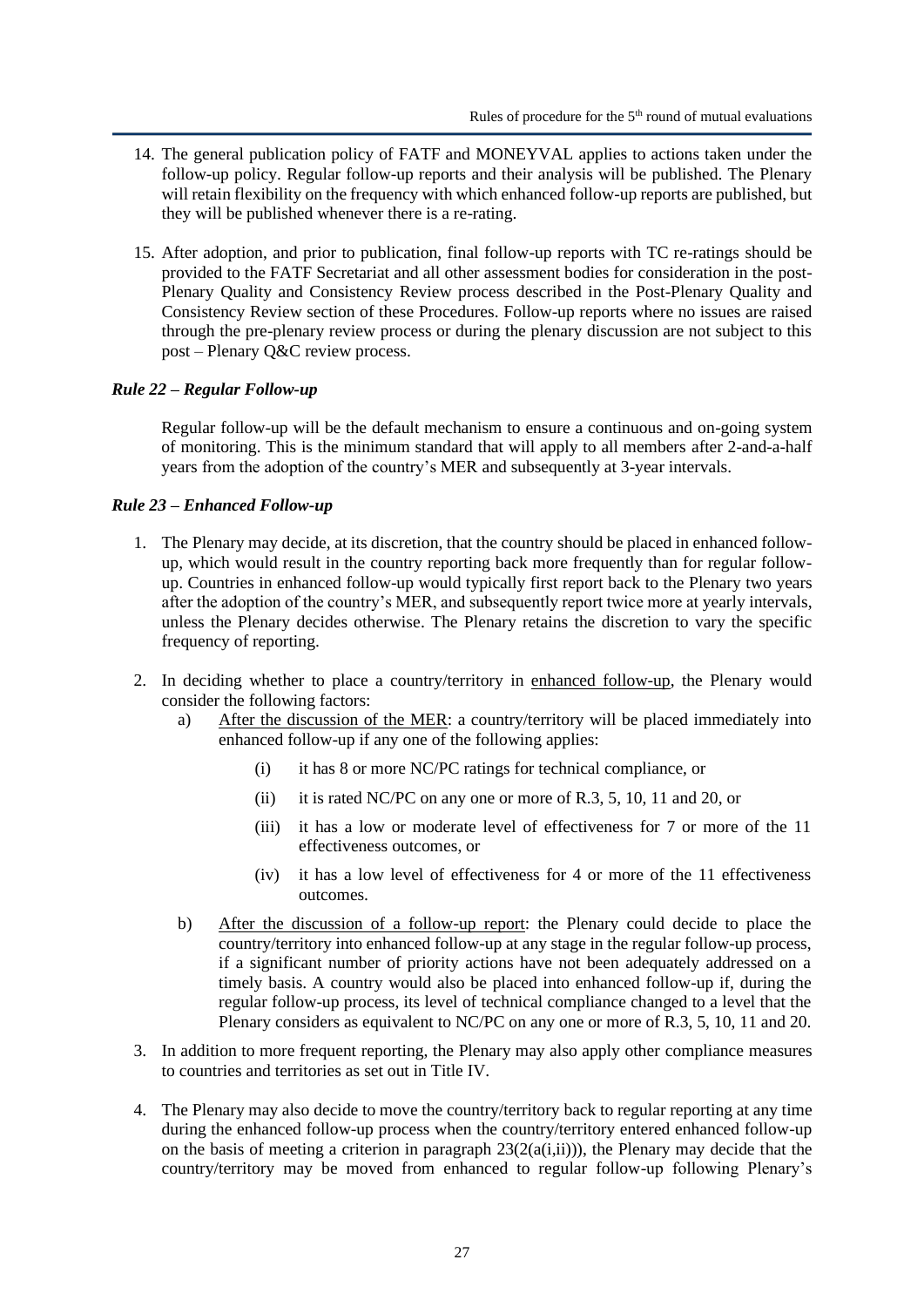decision that the country/territory no longer meets those criteria. At that time the Plenary will decide the timing of the country/territory's next regular follow-up report. The criteria for being placed under or exiting from enhanced follow-up at any stage of the follow-up process after the adoption of the MER will be primarily based on a qualitative analysis of the level of progress made against priority recommended actions in the MER as well as the level of technical compliance and effectiveness.

#### <span id="page-27-0"></span>*Rule 24 – MER Follow-up Assessment*

Deleted

#### <span id="page-27-1"></span>**TITLE IV. COMPLIANCE ENHANCING PROCEDURES**

#### <span id="page-27-2"></span>*Rule 25 – General principles*

- 1. MONEYVAL may take action at any time in respect of countries and territories subject to its evaluation procedures for failure to implement the reference documents or the recommendations in mutual evaluation reports. It should be guided by the following principles:
	- a) flexibility in order to deal with situations which require urgent action by the Plenary when issues of non-compliance arise;
	- b) equality of treatment for MONEYVAL countries/territories;
	- c) a graduated approach for dealing with non-complying countries/territories;
	- d) approval by the Plenary of the steps to be taken, whilst allowing for some discretion regarding their application.
- 2. There are several ways by which a country/territory could come to the attention of MONEYVAL for the purpose of application of Compliance Enhancing Procedures (CEPs):
	- a) as a result of MONEYVAL's evaluation processes; or
	- b) as a result of a Bureau's decision to refer to MONEYVAL a serious issue of concern<sup>30</sup> which could qualify for the application of Compliance Enhancing Procedures.
- 3. Any MONEYVAL delegation, through their Head of delegation, can also bring to the attention of MONEYVAL a serious issue which could qualify for the application of Compliance Enhancing Procedures, by outlining in writing its concerns and the nature of the difficulties encountered. When such a notification is received, the Bureau shall gather any further additional clarifications it may require before discussing its merits, by liaising, as appropriate, with the MONEYVAL delegation and the country or territory concerned and taking a decision to present this issue for Plenary decision.
- 4. In cases when MONEYVAL has identified the need to take action, the Chairman of MONEYVAL shall send a letter to the Head of Delegation concerned, with a copy to MONEYVAL delegations and the Permanent Representative of the Country/territory to the

<sup>&</sup>lt;sup>30</sup> Such issues may include for example situations where a) there is a demonstrated unwillingness or inability to respond adequately to requests, *b)* where non-compliance with certain Recommendations results in serious vulnerabilities in the AML/CFT framework c*)* where there are substantial ML or FT threats or risks d) if substantial changes occur in a State/territory at a time when this cannot be addressed by the formal follow-up.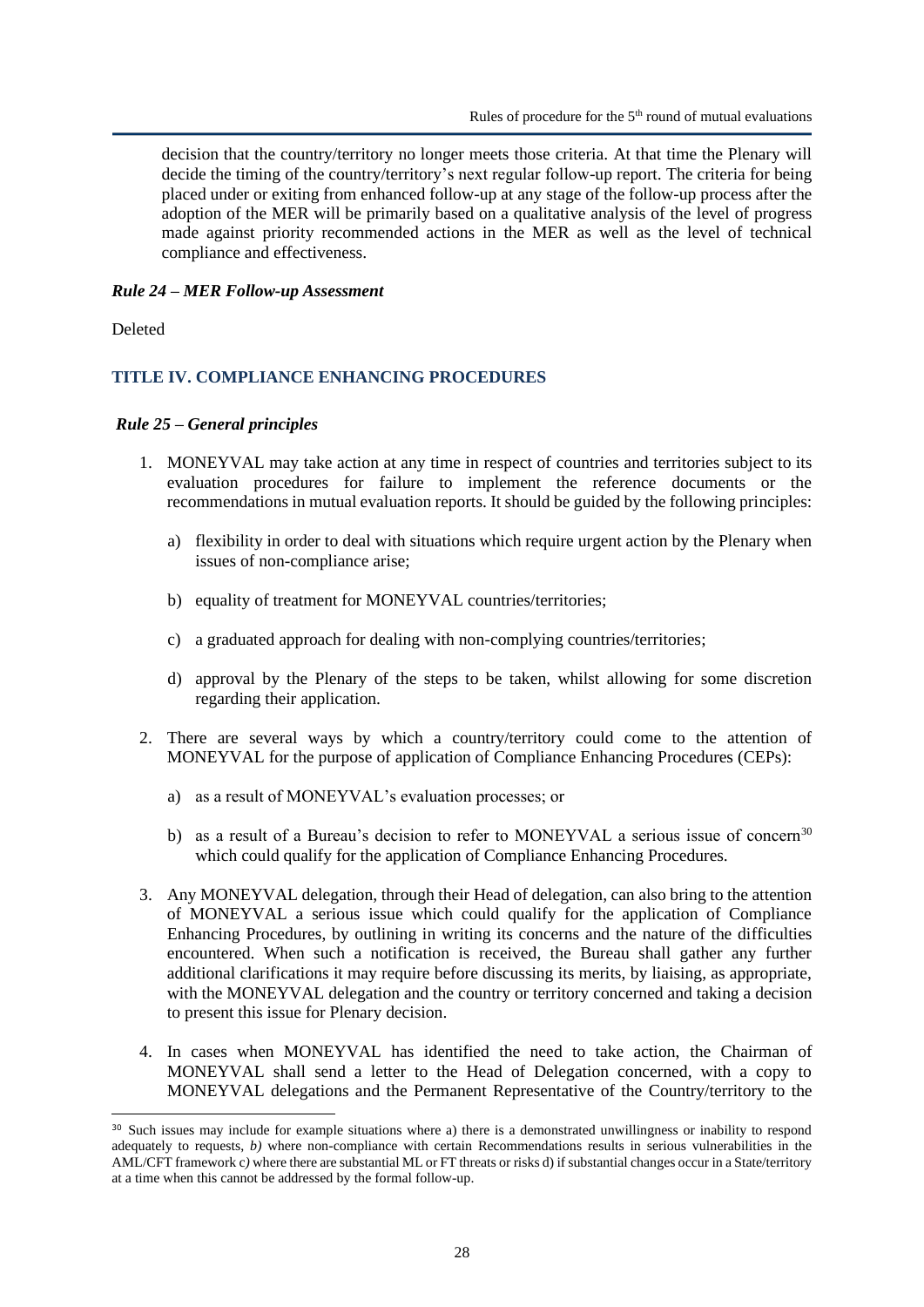Council of Europe, drawing his/her attention to non-compliance with the reference documents and requiring the Country or territory concerned to provide a report before the next MONEYVAL plenary meeting (or regular reports) within a fixed timeframe, so as to assess the extent of the problem and any actions or progress of the country/territory concerned in addressing the issues of concern and implementing the reference documents.

## <span id="page-28-0"></span>*Rule 26 – Compliance steps*

1. In addition to reporting, MONEYVAL may also apply other steps to a non-complying country/territory, as follows:

**Step 1:** MONEYVAL inviting the Secretary General of the Council of Europe to send a letter to the relevant Minister(s) of the country or territory concerned, drawing his/her/their attention to non-compliance with the reference documents and the necessary corrective measures to be taken;

**Step 2:** Arranging a high-level mission to the non-complying country or territory to meet relevant Ministers and senior officials to reinforce this message;

**Step 3:** In the context of the application of the 2012 FATF Recommendation 19 by MONEYVAL countries and territories, issuing a formal public statement to the effect that a country or territory insufficiently complied with the reference documents and inviting the members of the global AML/CFT network to take into account the risks posed by the noncomplying country or territory.

**Step 4:** Referring the matter for possible consideration under the FATF's International Cooperation Review Group (ICRG) process, if this meets the nomination criteria set out under the ICRG procedures.

- 2. In all cases, the Chairman can require the country or territory to provide regular reports to the MONEYVAL Bureau and Plenary on progress in addressing the issues of concern.
- 3. Notwithstanding a reference to the FATF's ICRG under step 4, the MONEYVAL Plenary retains its decision-making powers under the CEPs on any necessary measures that need applying, in order to assist the country/territory to meet the requirements for removal from these procedures.

## <span id="page-28-1"></span>*Rule 27 – Practical modalities, decision making and lifting of CEPs*

- 1. As regards the application of steps 1 and 2, the practical modalities are as follows: the Chairman would propose to the Plenary, after consultation with the Bureau, the steps which in his/her estimation should be taken in relation to the non-complying country or territory. The Plenary would then decide the parameters for action, and the Chairman would be authorised to take action, where necessary through the secretariat, within these limits.
- 2. If after a reasonable time the country or territory in question persists in its failure to comply significantly with the reference documents and the recommendations, efforts would need to be intensified. These will involve the application of step 3 and 4, either separately or cumulatively. The Chairman, through the MONEYVAL / Council of Europe Secretariat, may bring the matter to the attention of the Committee of Ministers of the Council of Europe. The Chairman would also be authorised at this juncture to propose to the Plenary that step(s) 3 and/or 4 be taken, and to pursue the action approved by the Plenary . The Chairman would have no discretion to modify or deviate from the course of conduct approved by the Plenary. The Chairman, through the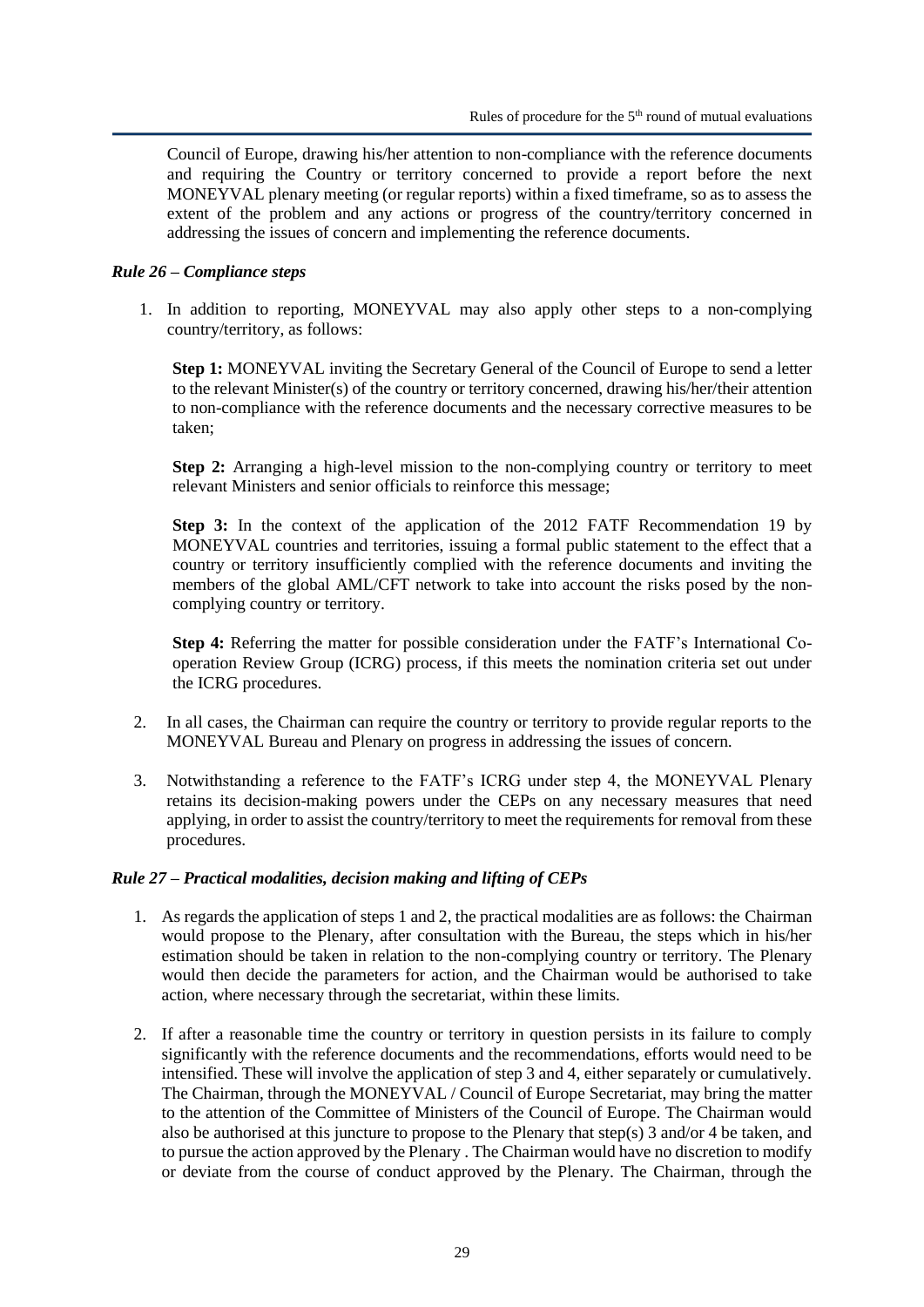MONEYVAL / Council of Europe Secretariat, shall inform the Committee of Ministers about any action taken under these steps.

- 3. A written analysis shall be prepared by the secretariat on the basis of the information provided by the non-complying country or territory and of any other reliable sources of information, outlining the main areas of concern, the action taken by the non-complying country or territory and a recommendation regarding the next step(s) in the compliance enhancing procedures. The report submitted by the non-complying Country or territory together with the secretariat analysis shall be reviewed by the Bureau. When appropriate or feasible, the Bureau may request to hold an exchange of views with the non-complying Country or territory before a CEP report , analysis and recommendations are discussed by the Plenary.
- 4. The **procedure** for discussing compliance enhancing reports is as follows:
	- a) The secretariat shall briefly present the status of the application of CEPs in respect of the non-complying country or territory, outlining the key issues of concern and the findings of its analysis.
	- b) The non-complying country or territory shall present the measures taken as a result of the CEPs and its views on its compliance with the reference documents.
	- c) The Plenary shall discuss the issues of concern identified, whether the action taken (if any) may be considered as addressing in an adequate manner MONEYVAL's concerns and the extent of or speed of progress to rectify the issues of concern.
- 5. MONEYVAL shall decide at each Plenary meeting where a compliance enhancing report is being examined whether the country or territory concerned has taken adequate corrective action to address the issue(s) of concern in a timely manner, on the basis of the report submitted by the non-complying country or territory, as well as any other supporting documents, and whether any additional steps under the CEPs should be applied.
- 6. When considering compliance enhancing reports, MONEYVAL shall adopt the secretariat analysis and decide upon the appropriate step (s) under the CEPs which shall be applied, given the urgency and/or gravity of the issue(s) of concern. The adopted secretariat analysis of a CEP report and the report submitted by the non-complying Country or territory shall be published in accordance with MONEYVAL's publication rules.
- 7. When a country/territory is placed in compliance enhancing procedures, removal will be possible only when the issues of concern have been adequately addressed and that any technical deficiency has been addressed through legislation or other enforceable means, as appropriate. The latter should be in force and effect before a decision is taken to remove a country/territory from CEPs. Where necessary, there should also be evidence which satisfies the plenary that there is effective implementation on the issues which caused the imposition of CEPS. This may, but need not necessarily require, a brief on-site mission.

## <span id="page-29-0"></span>**TITLE V. PROCEDURES FOR ACTION IN EXCEPTIONAL CIRCUMSTANCES**

#### <span id="page-29-1"></span>*Rule 28 – Action in exceptional circumstances*

1. In exceptional cases, where there are urgent and serious concerns, and where a prompt (re)action by MONEYVAL is required, the Chairman shall be permitted to undertake a course of action, as set out in the paragraphs below, as an interim measure until MONEYVAL can be fully seized of the problem at its earliest Plenary meeting and take an informed decision with a view to resolving it. This mechanism, which shall be used only in exceptional circumstances, is aimed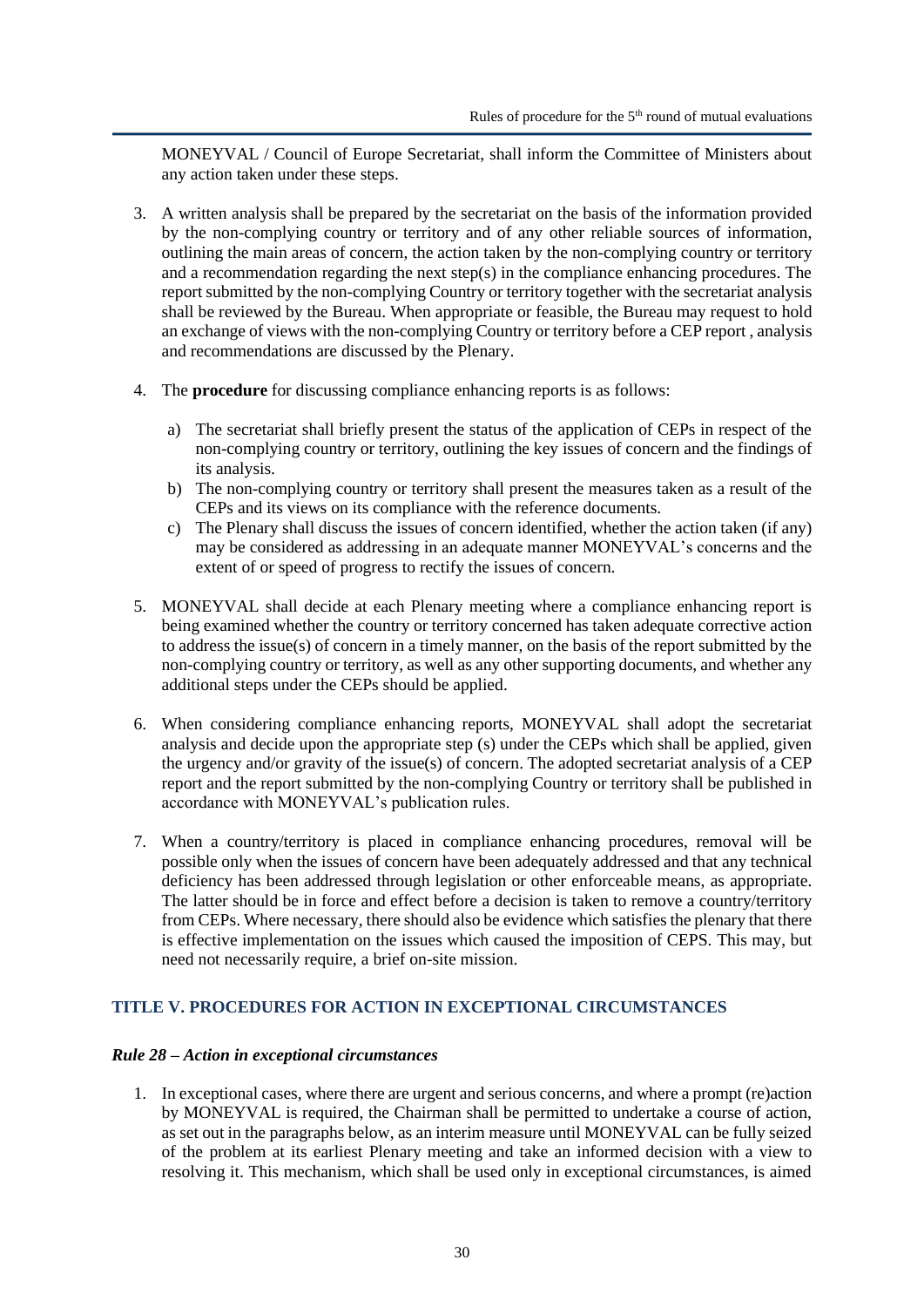at providing a framework for a rapid reaction to situations which may involve important issues for MONEYVAL/Council of Europe or any of its States and territories.

- 2. In determining whether the matter requires immediate action and cannot wait until a Plenary meeting is held, the Chairman shall consult with the Bureau and the Executive Secretary of MONEYVAL. When doing so, all Parties shall consider in particular a) the seriousness of the situation, b) the level of urgency, and any likely adverse consequences of inaction by MONEYVAL/ Council of Europe. The Chairman and/or the Executive Secretary shall engage in this process as appropriate with the MONEYVAL Country or territory concerned and interested parties.
- 3. Action taken under this mechanism may involve as appropriate an on-site mission, face-to-face or teleconference meeting(s) with the Country or territory concerned and/or relevant representatives, a written analysis and/ or expertise commissioned, or any other appropriate measure the Bureau may consider appropriate.
- 4. Upon initiation of the course of action, the Chairman shall notify all MONEYVAL delegations. A report shall be presented to MONEYVAL, at its next meeting, about the situation and the developments resulting from the course of action undertaken, together with any recommendations on measures that MONEYVAL should consider at that time, including further monitoring by MONEYVAL.
- 5. Any further action shall be discussed and decided by MONEYVAL at its earliest Plenary, applying, where appropriate, its Rules of Procedure.
- 6. A MONEYVAL member state or territory is also entitled to nominate any jurisdiction to the ICRG in accordance with the ICRG Procedures and Guidelines. The nomination document shall be addressed to the ICRG co-chairs and forwarded by the Head of the MONEYVAL Member Delegation to the FATF Secretariat through the MONEYVAL Secretariat. MONEYVAL and its Secretariat shall not bear any responsibility for any aspect of such a nomination. The MONEYVAL Secretariat will not assess the content of the nomination, nor whether the nominating country has provided all the necessary assessments and justifications for ICRG purposes.

## <span id="page-30-0"></span>*Rule 28 bis – MONEYVAL working methods in exceptional circumstances*

- 1. In exceptional circumstances, MONEYVAL may adjust its working methods by substituting physical meetings and activities described in these Rules of Procedure for virtual meetings and activities with the use of videoconference facilities, including so called 'hybrid' meetings allowing for both physical and virtual participation of delegations.
- 2. The Chair upon consultation with the Bureau shall take a decision on which meetings and activities of MONEYVAL may be held virtually or in a 'hybrid' fashion.
- 3. In cases where meetings and activities take place virtually or in a 'hybrid' fashion, they are to be held in full accordance with these Rules of Procedure.
- 4. In the course of a virtual or 'hybrid' Plenary discussion, the Plenary may refrain from taking a decision on a given item and opt for a written ('silent') procedure in accordance with Rule 6, paragraph 6 of these Rules of Procedure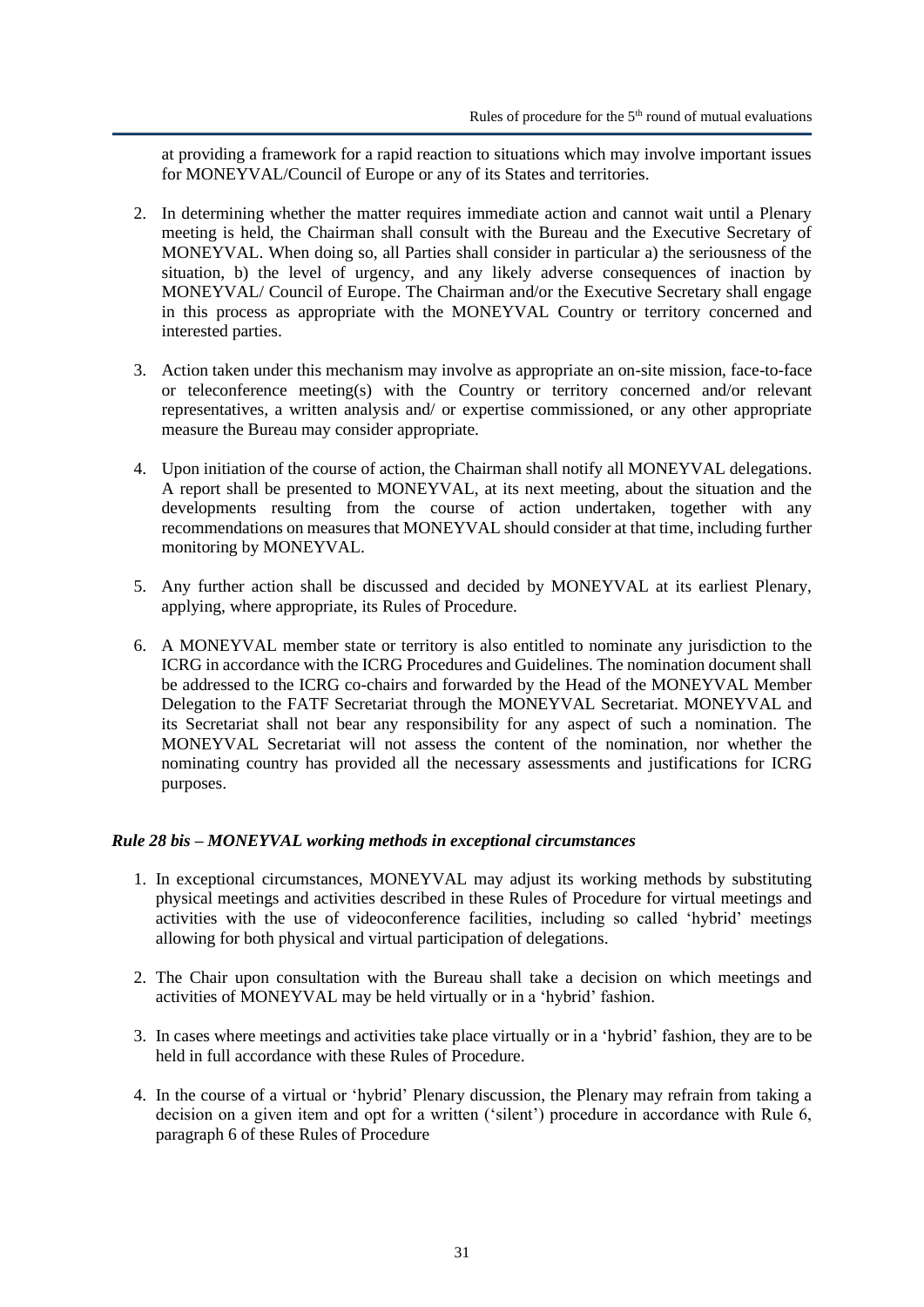## <span id="page-31-0"></span>**TITLE VI. CONFIDENTIALITY**

#### <span id="page-31-1"></span>*Rule 29 – The principle of confidentiality*

- 1. Information gathered by MONEYVAL in relation to an evaluation, follow-up or compliance procedure, including replies to the questionnaires, and related correspondence shall be confidential.
- 2. All documents and information elaborated: (a) by an evaluated country/territory during a mutual evaluation exercise; (b) by the MONEYVAL secretariat or evaluators and (c) in the context of the consultation or review mechanisms, should be treated as confidential. These documents shall be used for the specific purpose provided. Such documents cannot be made public without a Committee decision based on a specific request to that effect.
- 3. This confidentiality requirement does not apply to documents and information of an assessed country/territory if the originator of the document consents to their release or if these have been made already public by the country/ territory concerned.
- 4. The key findings provided by the assessment team to the assessed country/territory officials at the closing meeting and the draft evaluation reports are confidential. With the permission of the country/territory undergoing evaluation, such documents may be passed by the secretariat to the IMF or World Bank, if it is required to assist with an FSAP mission planned or in progress.
- 5. A country/territory evaluated by the IMF or World Bank on behalf of MONEYVAL shall be bound by the confidentiality requirements of the evaluation process as set out under the procedures of these international financial institutions. However, when a country/territory accepts to be evaluated under these procedures and following the Plenary's approval for this evaluation to be undertaken by another organisation, it shall expressly agree to provide to MONEYVAL, through its secretariat, a copy of all documents and information/communications shared between the country/territory and the assessment body for the purpose of the evaluation.
- 6. No personal data shall be published without the express consent of the person concerned.

## <span id="page-31-2"></span>*Rule 30 – Obligation to maintain confidentiality*

- 1. Representatives of MONEYVAL delegations from countries/territories, from observer States, organisations, institutions and bodies, scientific experts, experts and other persons assisting the Committee are required to maintain the confidentiality of the facts or information of which they have become aware during the exercise of their functions, during and after their mandate.
- 2. These confidentiality requirements apply equally to the secretariat and any other person or delegation with access to MONEYVAL's documents or information. The members of the assessment team and reviewers shall sign a confidentiality agreement before becoming involved in the evaluation process.

## <span id="page-31-3"></span>*Rule 31 – Violation of confidentiality*

1. If there are serious grounds for believing that any of the persons covered under the present Title has violated the obligation of confidentiality, MONEYVAL may, after the person concerned has had an opportunity to state his or her view to the Bureau, decide to inform the Secretary General of the Council of Europe, and/or the Permanent Representation of the country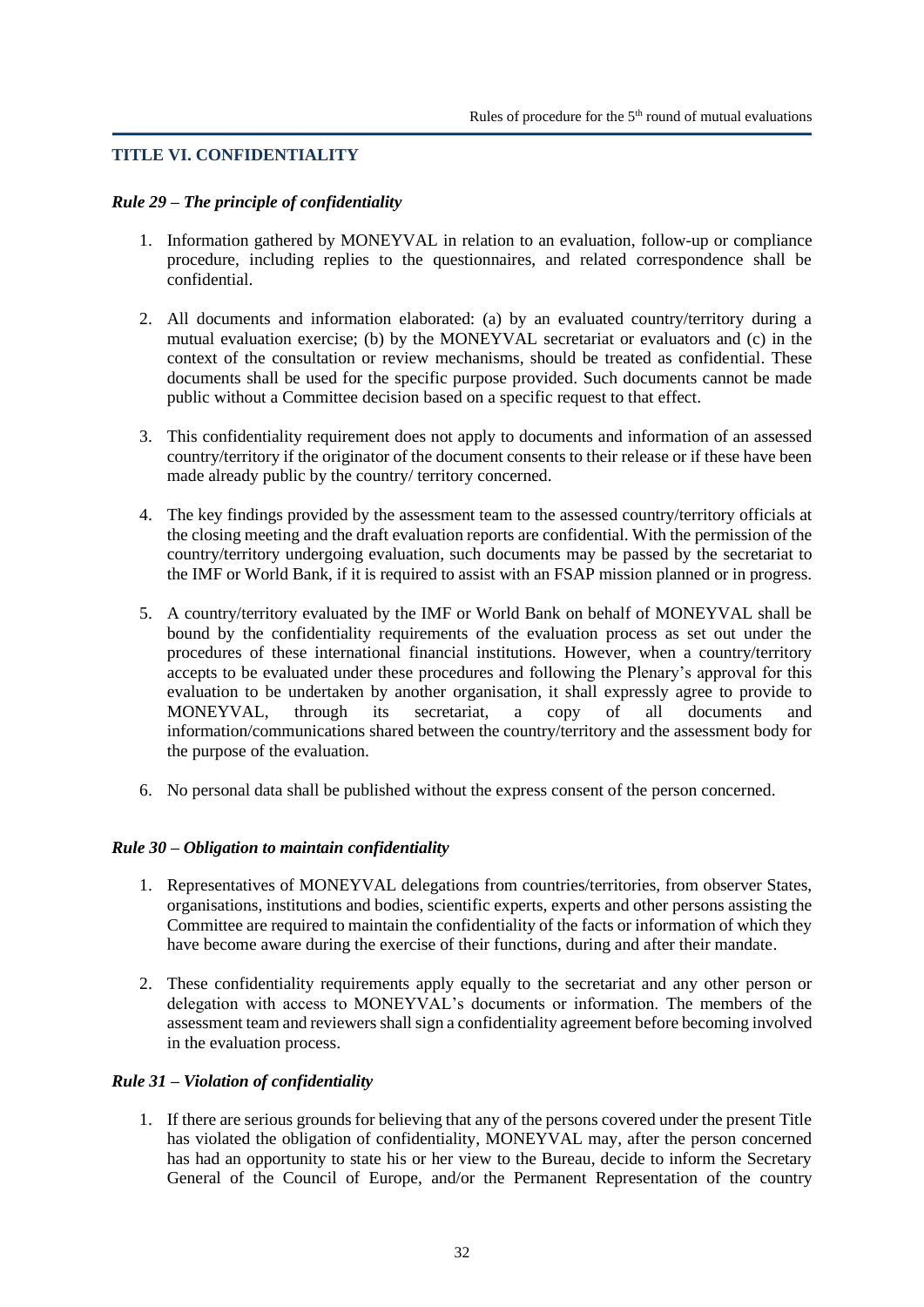concerned to the Council of Europe, and/or the Organisation/body concerned and request that appropriate measures be taken, including removing the representative from participating to MONEYVAL activities.

## <span id="page-32-0"></span>**TITLE VII. PUBLICATION POLICY**

#### <span id="page-32-1"></span>*Rule 32 – General publication principles*

1. As set out in article 5(13) of MONEYVAL's statute, all reports adopted by MONEYVAL shall be public. The public website shall include up to date information on the status of the country/territory in the evaluation process, and if applicable, on the next steps. These principles apply to MONEYVAL's activities as well as any action under MONEYVAL's evaluation procedures.

## <span id="page-32-2"></span>**TITLE VIII. FINAL CLAUSES**

## <span id="page-32-3"></span>*Rule 33 – Amendments*

- 1. Any Head of delegation of a country/territory with the right to vote, the Chairman or the Executive Secretary may, at any time, propose an amendment to these Rules. A proposal to that effect shall be submitted in writing to the Bureau. It shall be for the Bureau to decide whether or not this proposal is submitted to MONEYVAL.
- 2. If the Bureau decides not to submit the proposal to MONEYVAL, it shall be included on the agenda of MONEYVAL only if it receives the support of one fourth of the MONEYVAL delegations with a right to vote at any given moment.
- 3. MONEYVAL may adopt an amendment suggested by a majority of the votes cast.

#### <span id="page-32-4"></span>*Rule 34 – Entry into force of the Rules*

The present rules entered into force on 8 December 2014.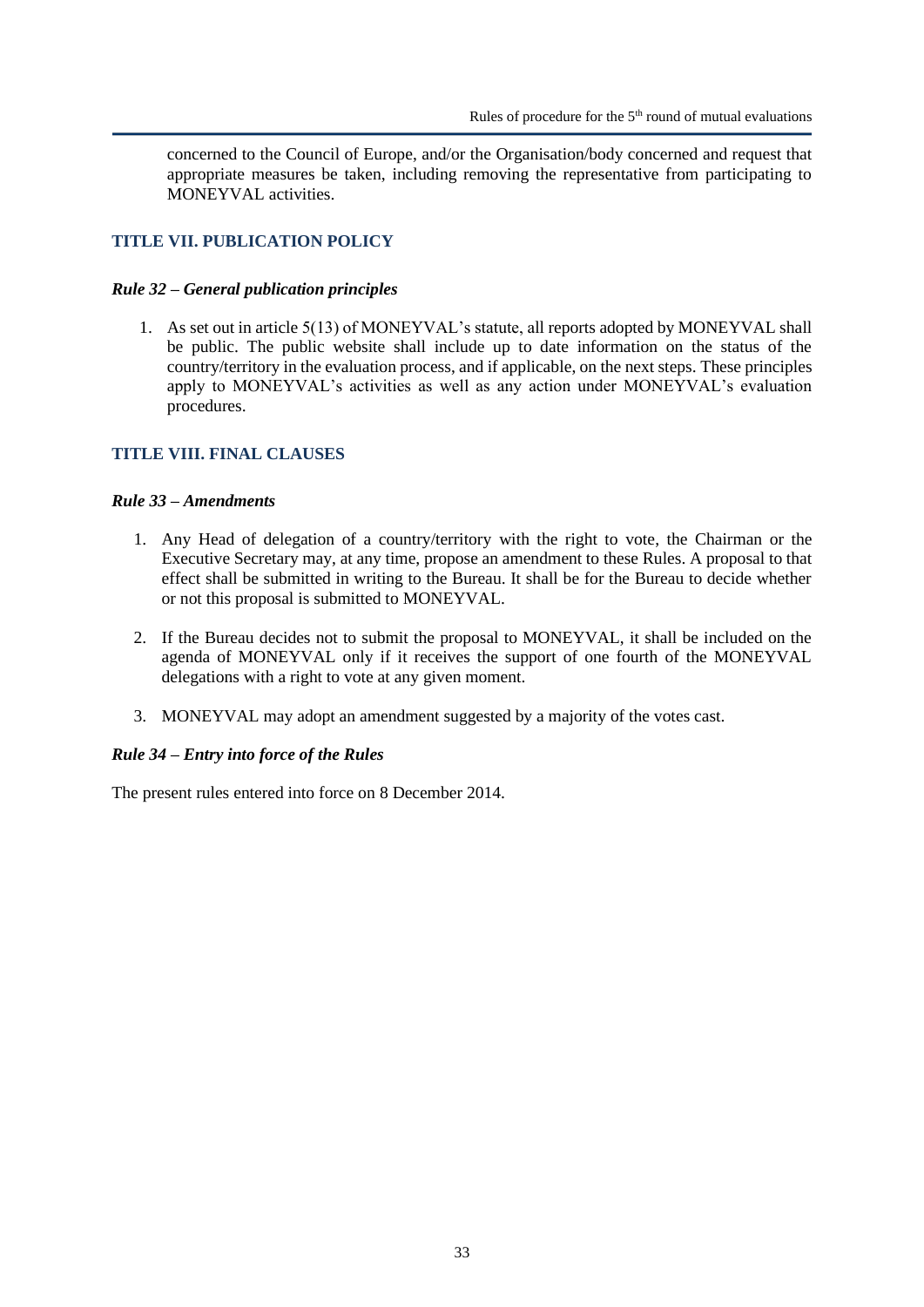# <span id="page-33-0"></span>**TITLE IX. APPENDICES**

# <span id="page-33-1"></span>*Appendix 1 – Authorities and Businesses Typically Involved for On-Site Visit*

## Ministries:

- Ministry of Finance.
- Ministry of Justice, including central authorities for international co-operation.
- Ministry of Interior.
- Ministry of Foreign Affairs.
- Ministry responsible for the law relating to legal persons, legal arrangements, and non-profit organisations.
- Other bodies or committees to co-ordinate AML/CFT action, including the assessment of the money laundering and terrorist financing risks at the national level.

# Criminal justice and operational agencies:

- The FIU.
- Law enforcement agencies including police and other relevant investigative bodies.
- Prosecution authorities including any specialised confiscation agencies.
- Customs service, border agencies, and where relevant, trade promotion and investment agencies.
- If relevant specialised drug or anti-corruption agencies, tax authorities, intelligence or security services.
- Task forces or commissions on ML, FT or organised crime.

# Financial sector bodies:

- Ministries/agencies responsible for licensing, registering or otherwise authorising financial institutions.
- Supervisors of financial institutions, including the supervisors for banking and other credit institutions, insurance, and securities and investment.
- Supervisors or authorities responsible for monitoring and ensuring AML/CFT compliance by other types of financial institutions, in particular bureaux de change and money remittance businesses.
- Exchanges for securities, futures and other traded instruments.
- If relevant, Central Bank.
- The relevant financial sector associations, and a representative sample of financial institutions ( including both senior executives and compliance officers, and where appropriate internal auditors).
- A representative sample of external auditors.

# DNFBP and other matters:

- Casino supervisory body;
- Supervisor or other authority or Self-Regulatory Body (SRB) responsible for monitoring AML/CFT compliance by other DNFBPs;
- Registry for companies and other legal persons, and for legal arrangements (if applicable);
- Bodies or mechanisms that have oversight of non-profit organisations, for example tax authorities (where relevant);
- A representative sample of professionals involved in non-financial businesses and professions (managers or persons in charge of AML/CFT matters (*e.g.* compliance officers) in casinos, real estate agencies, precious metals/stones businesses as well as lawyers, notaries, accountants and any person providing trust and company services);
- Any other agencies or bodies that may be relevant (*e.g.* reputable academics relating to AML/CFT and civil societies).

Efficient use has to be made of the time available on-site, and it is therefore suggested that the meetings with the financial sector and DNFBP associations also have the representative sample of institutions/DNFBP present.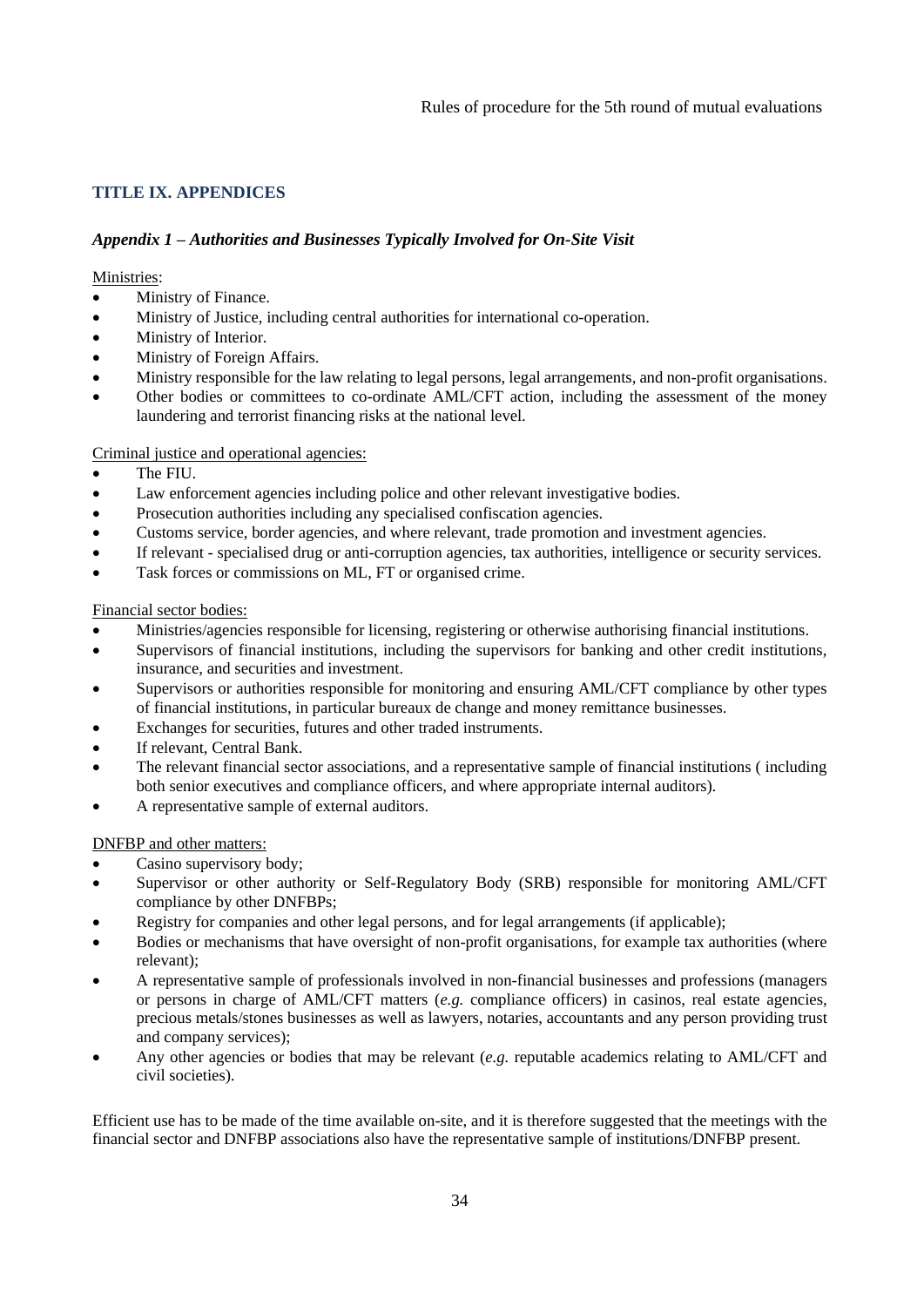## <span id="page-34-0"></span>*Appendix 2 – Terms of reference of MONEYVAL's Ad Hoc Group of experts*

#### **Terms of Reference**

#### **Purpose**

An Ad Hoc Group of experts will be established for each mutual evaluation to assist the assessors, the plenary, the Chairman and secretariat in the mutual evaluation process and act as a reviewer. Each Ad-hoc group shall contain at least one external reviewer.

The secretariat shall assist each Ad Hoc Group of experts to undertake its tasks.

#### **Participation**

The Ad Hoc Group of Experts will be composed of qualified volunteer experts, based on their professional experience, demonstrated expertise as assessors and their knowledge of the AML/CFT specificities. A pool would be maintained and kept up to date, including experts from MONEYVAL, FATF, IFIs, other FSRBs (including their secretariat members), based on nomination proposals.

#### **Role and function**

The primary functions of the Ad Hoc Group of experts are to ensure MERs are of an acceptable level of quality and consistency, and to assist the assessment team and the assessed country by reviewing and providing timely input on the scoping note and the draft MER and Executive Summary (including any annexes) with a view to:

- a) Commenting on assessors' proposals for the scope of the on-site, including on whether the assessors' draft scoping note reflects a reasonable view on the focus of the assessment.
- b) Reflecting a correct interpretation of the FATF standards and application of the methodology (including the assessment of risks, integration of the findings on technical compliance and effectiveness, and areas where the analysis and conclusions are identified as being clearly deficient).
- c) Checking whether the description and analysis supports the conclusions (including ratings), and whether, based on these findings, sensible recommended actions and priority actions for improvement are made.
- d) Where applicable, highlighting potential inconsistencies with earlier decisions adopted by the FATF and/or MONEYVAL on technical compliance and effectiveness issues, and that horizontal (crosscutting issues) are adequately addressed.
- e) Checking that the substance of the report is generally coherent and comprehensible.

In addition, on the basis of reciprocity, experienced experts from the pool may also be called upon to contribute as MONEYVAL reviewers to an FATF or FSRB mutual evaluation process.

The objective of the Ad Hoc Group is to identify and highlight what appear to them to be problematic issues in each sector of a draft report, which may impact on the quality and/or consistency of the assessment overall compared with other adopted reports, or on the interpretation of the relevant international standards in the draft report. The ad hoc group of experts will undertake any assignments as set out in MONEYVAL's rules of procedure and advise as requested in writing within the agreed timescales, as appropriate, the Chairman, secretariat and examiners. It may be assisted in its mandate by MONEYVAL's scientific experts through the secretariat.

The Ad Hoc Group of experts will primarily perform its functions and responsibilities primarily on line between plenary meetings, though meetings may be organised if necessary.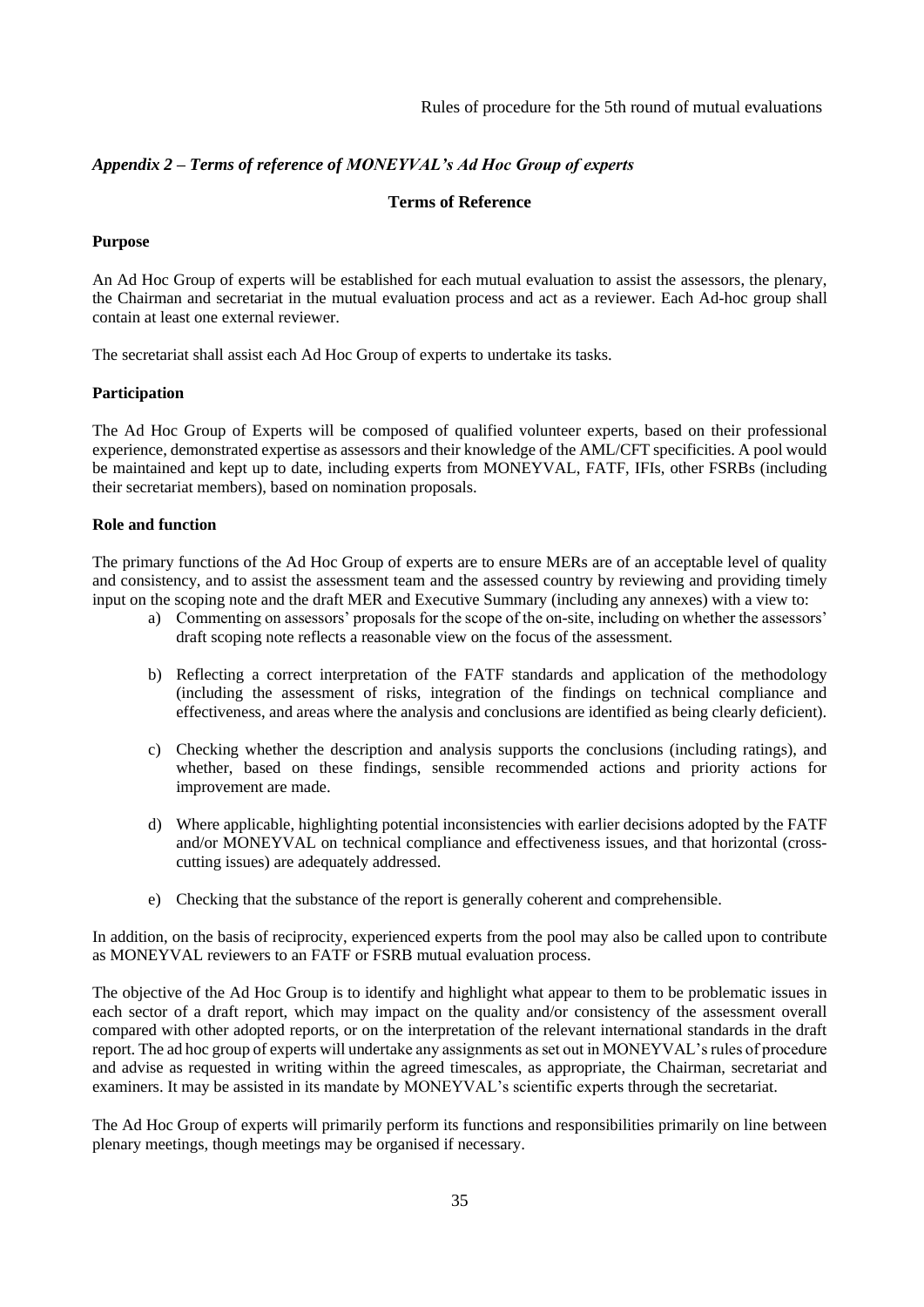#### **Modalities**

Proposals for the pool from which the ad-hoc groups will be formed for each report should be submitted to the secretariat. The composition of the pool as a whole will be kept under regular review by the Plenary. The composition of specific ad-hoc groups for each report will be communicated to the assessed country/territory no less than 4 months before the on-site visit and to the Plenary as soon as it is practicable.

#### <span id="page-35-0"></span>*Appendix 3 – Terms of reference of MONEYVAL's Advisory Group on Policy and Evaluation*

Deleted

#### <span id="page-35-1"></span>*Appendix 4 – Terms of reference of MONEYVAL's Working Group on Evaluations*

#### **Terms of Reference**

#### **Purpose**

The Working Group on Evaluations (WGE) is established to assist MONEYVAL by preparing the plenary discussion and proposing solutions to the Plenary on technical and some other significant issues, in order to allow the plenary to focus discussions on primarily effectiveness issues, matters of substance and recommendations to the assessed jurisdiction. The discussions conducted at the WGE are expected to guide the decisions of the Plenary in relation to priority and substantive issues. The WGE does not have decision-making powers which rest with the Plenary. The Plenary will take the final decisions on changes of a substantive nature to an MER.

#### **Participation**

Participation in the WGE is open to 1-3 representatives from each MONEYVAL country/territory and 1-3 representatives from each observer to MONEYVAL. Meetings of the WGE will also involve participation of members of the evaluation team, the assessed jurisdiction's delegation, reviewers, chairman of MONEYVAL and MONEYVAL scientific experts.

#### **Term**

The term of the WGE will continue until otherwise mandated by the Plenary.

#### **Role and functions**

The WGE will support the work of the MONEYVAL Plenary by:

- 1. Identifying and prioritising issues for MONEYVAL Plenary discussion of mutual evaluations and any related follow-up actions.
- 2. Discussing a list of issues, covering both technical compliance and effectiveness issues, including horizontal issues or questions of interpretation
- 3. Ensuring that the process applies a clear understanding of the FATF standards and that any areas of inconsistency or interpretation with other MERs adopted by the FATF or MONEYVAL are being discussed with a view to their correction by the Plenary and ensuring the quality and consistency of mutual evaluations.
- 4. Referring significant or horizontal interpretation issues of the FATF standards back to the Plenary to consider possible policy implications, with proposed solutions if possible.
- 5. Undertaking any other tasks as assigned to it by the Plenary.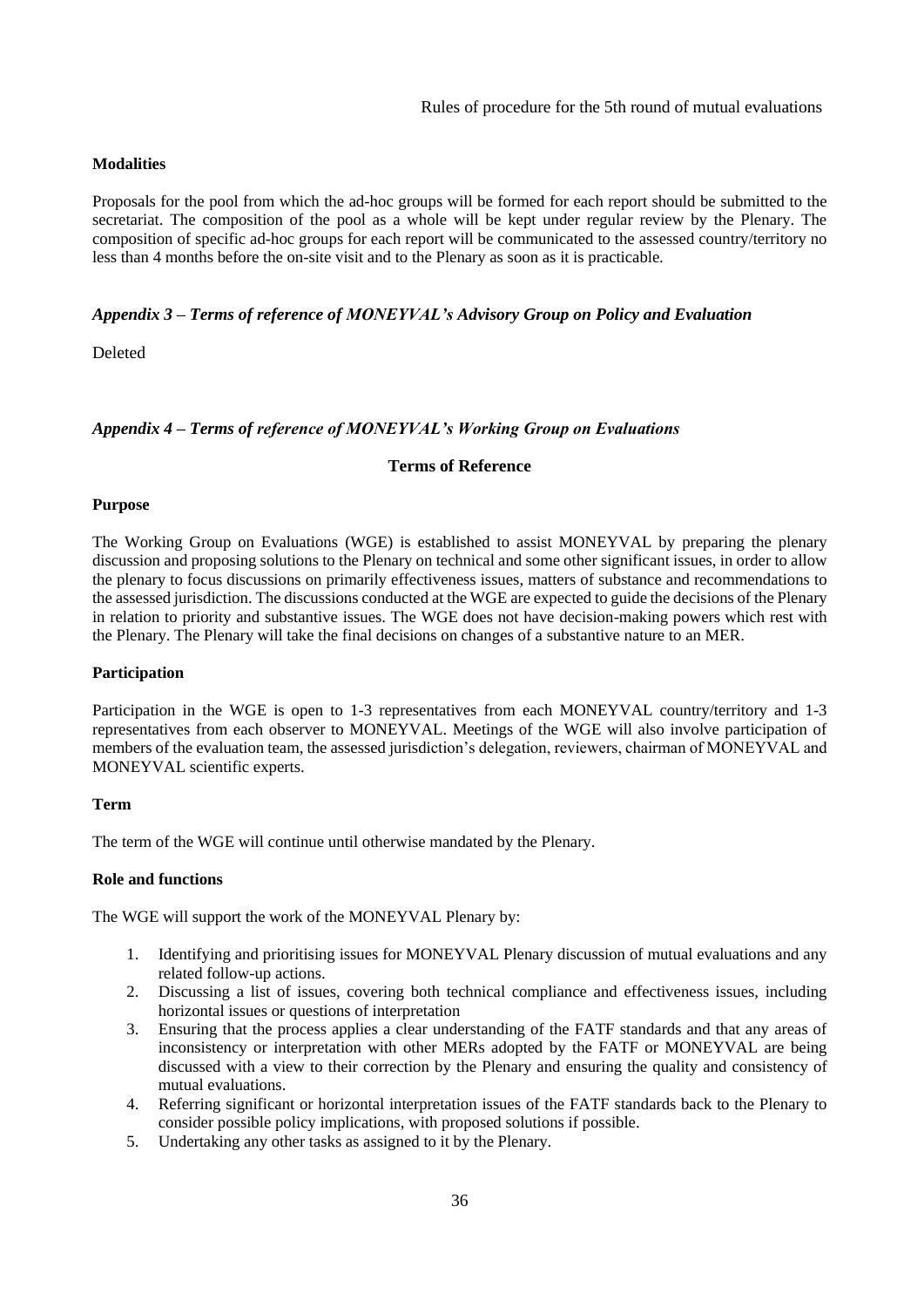The co-chairs will support the work of the WGE by:

- 1. Engaging with the Secretariat to prepare a list of priority and substantive issues for WGE discussion and a list of key issues for Plenary discussion;
- 2. Chairing WGE meetings;
- 3. Undertaking any other tasks as assigned to it by the Plenary;
- 4. Reporting to the Plenary on the progress in carrying out its work, as necessary.

#### **Chairs**

The group will be chaired by a MONEYVAL scientific expert and by an expert from a MONEYVAL country/territory, who would undertake their roles in independent capacities. Both experts should have a demonstrated and strong AML/CFT expertise. The chair(s) of the Group would be decided by the Bureau for a mandate of 2 years, renewable. The WGE co-chairs shall be guided by the Principles of conduct for MONEYVAL Bureau members, working group co-chairs and scientific experts.

#### **Budgetary aspects**

Participation of 1 nominated representative from each MONEYVAL country/territory to WGE meetings shall be covered from MONEYVAL's budget. Observers participate at the costs of the sending institution.

#### <span id="page-36-0"></span>*Appendix 5 – Rules of procedure of MONEYVAL's Working Group on Evaluations*

#### **Process before the meeting**

- 1. According to paragraph 1 of Rule 18 of MONEYVAL's 5<sup>th</sup> Round Rules of Procedure, the secretariat is expected to circulate the 3<sup>rd</sup> (and final) draft of the Executive Summary and MER to all delegations, observers, scientific experts and reviewers 5 weeks prior to the plenary.
- 2. Delegations, observers, scientific experts and reviewers will have 2 weeks to provide any written comments on the MER and Executive Summary. The comments should focus on issues of substance, or on other high level or horizontal aspects of the assessment, though other observations may also be made.
- 3. Examples of issues of substance would include: (1) inconsistency between the analysis of an immediate outcome and the rating; (2) inconsistency in the treatment of similar issues in different reports; (3) issues of materiality and risk; (4) issues of a technical nature which could have a significant impact on the interpretation of a particular Recommendation; and (5) issues of a horizontal nature, e.g. the proportionality and dissuasiveness of sanctions, or concerning different types of ML convictions (e.g. autonomous ML, third-party ML, self-laundering).
- 4. Delegations, observers, scientific experts and reviewers are also encouraged to submit any comments related to specific text in the report or requests for clarification, which may not be substantive issues and may not have a bearing on the rating of an Immediate Outcome or a Recommendation but may ultimately result in an improved version of the MER. These comments will be considered by the assessment team. The assessed country/territory may also be asked to provide clarifications, where these are requested by a delegation.
- 5. 2 weeks before the Plenary session, the secretariat will engage the assessed country/territory, the assessment team and the co-chairs to select the key issues.
- 6. If necessary, a decision may be taken by the co-chairs to include a certain key issue which had not previously been raised in any of the comments received. This should, however, be restricted to those situations where there are issues of serious concern (particularly with regard to ratings) which have not been raised by any delegation. Additional key issues may also become apparent in the course of a discussion of another key issue during the WGE meeting.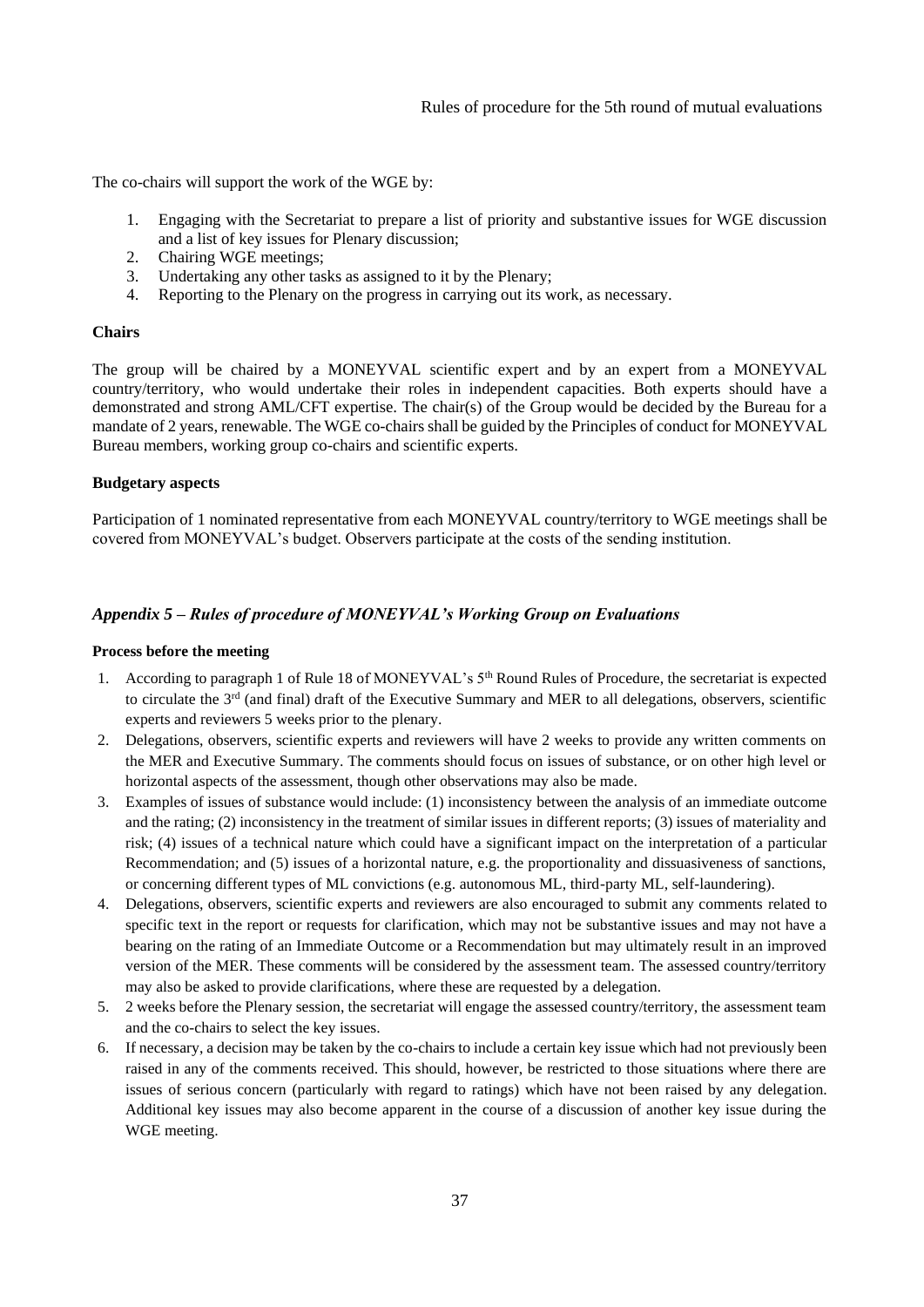- 7. Once the key issues are selected, the assessed country/territory and the assessment team will be invited to provide their views and comments in writing, which will be summarised in the draft key issues document.
- 8. The draft key issues document will be circulated to delegations 2 weeks before the WGE meeting.

#### **Process during the meeting**

- 9. The co-chairs will open the meeting and invite the secretariat to present a brief overview of the key findings of the MER.
- 10. The co-chairs and/or the secretariat will then present each key issue and invite the WGE party which had raised the issue as well as the assessed jurisdiction to provide its comments. The assessment team will be invited to express their views on the key issue. The co-chairs will then open the floor for comments from delegations, observers, scientific experts and reviewers.
- 11. The WGE may decide to change the description of the key issue (for example to narrow down the issue, describe it better or merge several issues) before forwarding it to the Plenary, depending on how the discussion of the key issue evolves during the meeting. If so, the assessors and the assessed country/territory will be afforded the opportunity to redraft their views.
- 12. Decisions on key issues shall be taken by consensus. The co-chairs will determine whether consensus has been reached.

#### **Process after the meeting**

- 13. The secretariat and the co-chairs will review the "key issues document" and circulate it to the Plenary at least 1 day before the day on which the report will be discussed in Plenary.
- 14. Based on the WGE discussion, the assessors and the secretariat may agree to amend the MER before the Plenary meeting. The redrafting does not involve the assessed country/territory. However, any change is shown to the assessed country/territory before it is finalised for circulation, and a possibility is given to the assessed country/territory to comment on the amendments.
- 15. In the Plenary, the co-chairs will introduce each (revised) key issue, 1 by 1. They will summarise the discussion held in the WGE and present its findings and decisions. The Plenary discussion will then proceed as provided in Rule 18, paragraph 4 of MONEYVAL's 5th round Rules of Procedure.

## <span id="page-37-0"></span>*Appendix 6 – Standardised Follow-Up Report Publication Format (for Publication)*

# *[COUNTRY NAME: NUMBER & TYPE (E.g. Regular or Enhanced) OF FOLLOW-UP REPORT]*

# **I. INTRODUCTION**

1. The mutual evaluation report (MER) of [country name] was adopted on [date]. This follow-up report analyses the progress of [country name] in addressing the technical compliance deficiencies identified in its MER. Re-ratings are given where sufficient progress has been made. This report also analyses progress made in implementing new requirements relating to FATF Recommendations which have changed since the MER was adopted: [list the relevant Recommendations if applicable]. Overall, the expectation is that countries will have addressed most if not all technical compliance deficiencies by the end of the third year from the adoption of their MER. This report does not address what progress [country name] has made to improve its effectiveness. Progress on improving effectiveness will be analysed as part of a later follow-up assessment and, if found to be sufficient, may result in re-ratings of Immediate Outcomes at that time.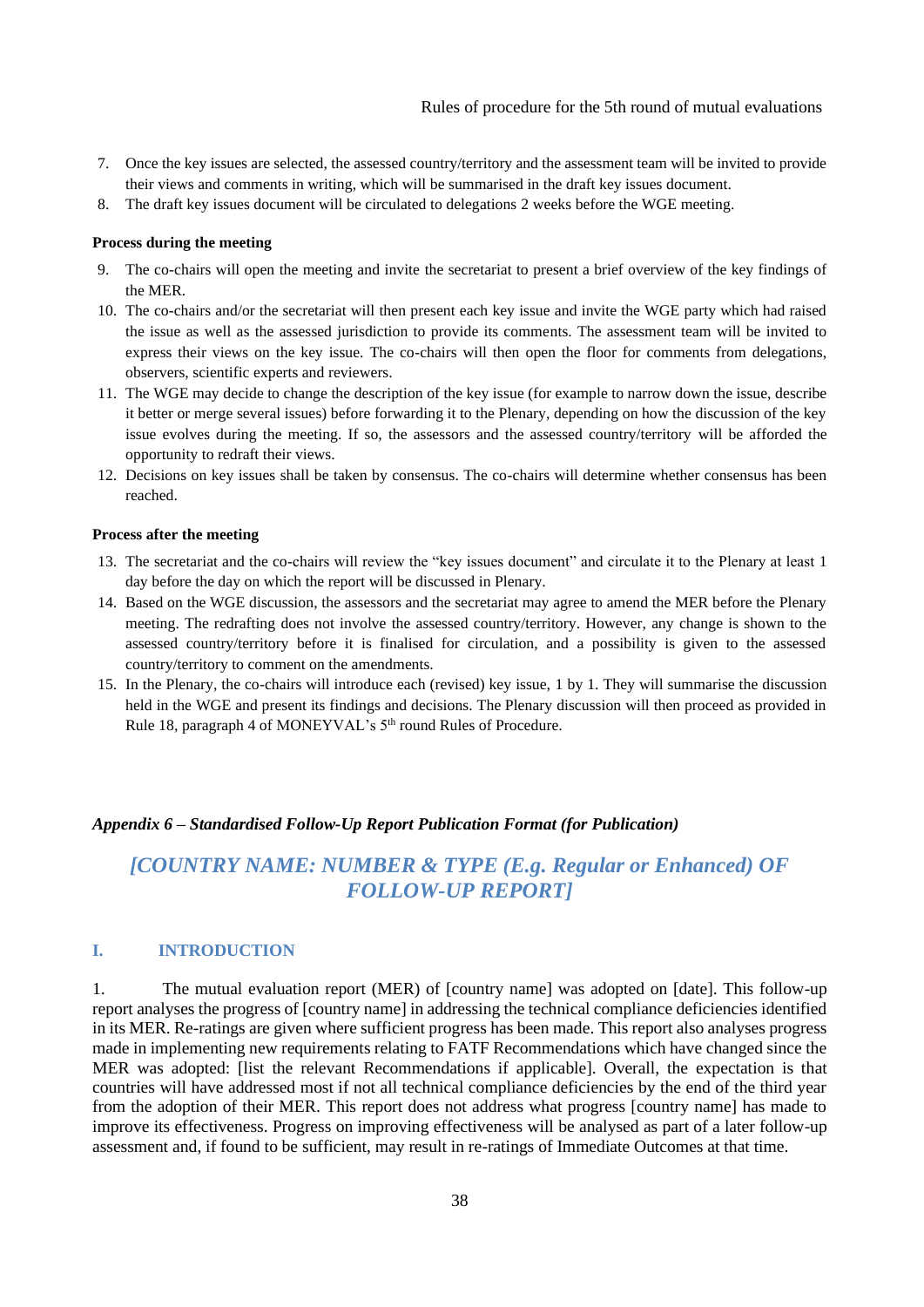## **II. FINDINGS OF THE MUTUAL EVALUATION REPORT**

2. The MER rated<sup>31</sup> [*country name*] as follows for technical compliance [*table to be updated accordingly*]:

| R <sub>1</sub> | R <sub>2</sub>  | $R_3$    | $R_4$           | R <sub>5</sub> | R <sub>6</sub>  | R <sub>7</sub> | R8              | R <sub>9</sub> | $R_{10}$    |
|----------------|-----------------|----------|-----------------|----------------|-----------------|----------------|-----------------|----------------|-------------|
|                |                 |          |                 |                |                 |                |                 |                |             |
| <b>R</b> 11    | R <sub>12</sub> | $R_{13}$ | R <sub>14</sub> | $R_{15}$       | R <sub>16</sub> | $R_{17}$       | R <sub>18</sub> | $R_{19}$       | <b>R</b> 20 |
|                |                 |          |                 |                |                 |                |                 |                |             |
| R 21           | R 22            | $R_{23}$ | R <sub>24</sub> | $R_{25}$       | R 26            | R 27           | R <sub>28</sub> | R 29           | $R_{30}$    |
|                |                 |          |                 |                |                 |                |                 |                |             |
| R 31           | $R_{32}$        | R 33     | $R_{34}$        | $R_{35}$       | R 36            | R 37           | $R_{38}$        | R 39           | $R_{40}$    |
|                |                 |          |                 |                |                 |                |                 |                |             |

3. Given these results, [*country name*] was placed in [*enhanced/enhanced (expedited)/regular*] follow-up.<sup>32</sup> The assessment of *[country name*]'s request for technical compliance re-ratings and the preparation of this report was undertaken by the following [*experts/members of the Secretariat*]:

• *[Expert/Secretariat name(s) and title(s).]* 

4. Section III of this report summarises the progress made to improve technical compliance. Section IV sets out the conclusion and a table showing which Recommendations have been re-rated.

## **III. OVERVIEW OF PROGRESS TO IMPROVE TECHNICAL COMPLIANCE**

5. This section summarises the progress made by [*country name*] to improve its technical compliance by:

- a) Addressing the technical compliance deficiencies identified in the MER, and
- b) Implementing new requirements where the FATF Recommendations have changed since the MER was adopted (R.5 and R.8 [*include others if relevant*]).

#### **3.1. Progress to address technical compliance deficiencies identified in the MER**

6. [*Country name*] has made progress to address the technical compliance deficiencies identified in the MER in relation to Recommendations: [*list all Recommendations rated NC which the country has requested a re-rating*] (which were rated NC); [*list all Recommendations rated PC which the country has requested a re-rating*] (which were rated PC). [*If the country has also sought upgrades on recommendations rated LC, this should be included here*.]

<sup>&</sup>lt;sup>31</sup> There are 4 possible levels of technical compliance: compliant (C), largely compliant (LC), partially compliant (PC), and noncompliant (NC).

 $32$  Regular follow-up is the default monitoring mechanism for all countries. Enhanced follow-up is based on the FATF's traditional policy that deals with members with significant deficiencies (for technical compliance or effectiveness) in their AML/CFT systems and involves a more intensive process of follow-up.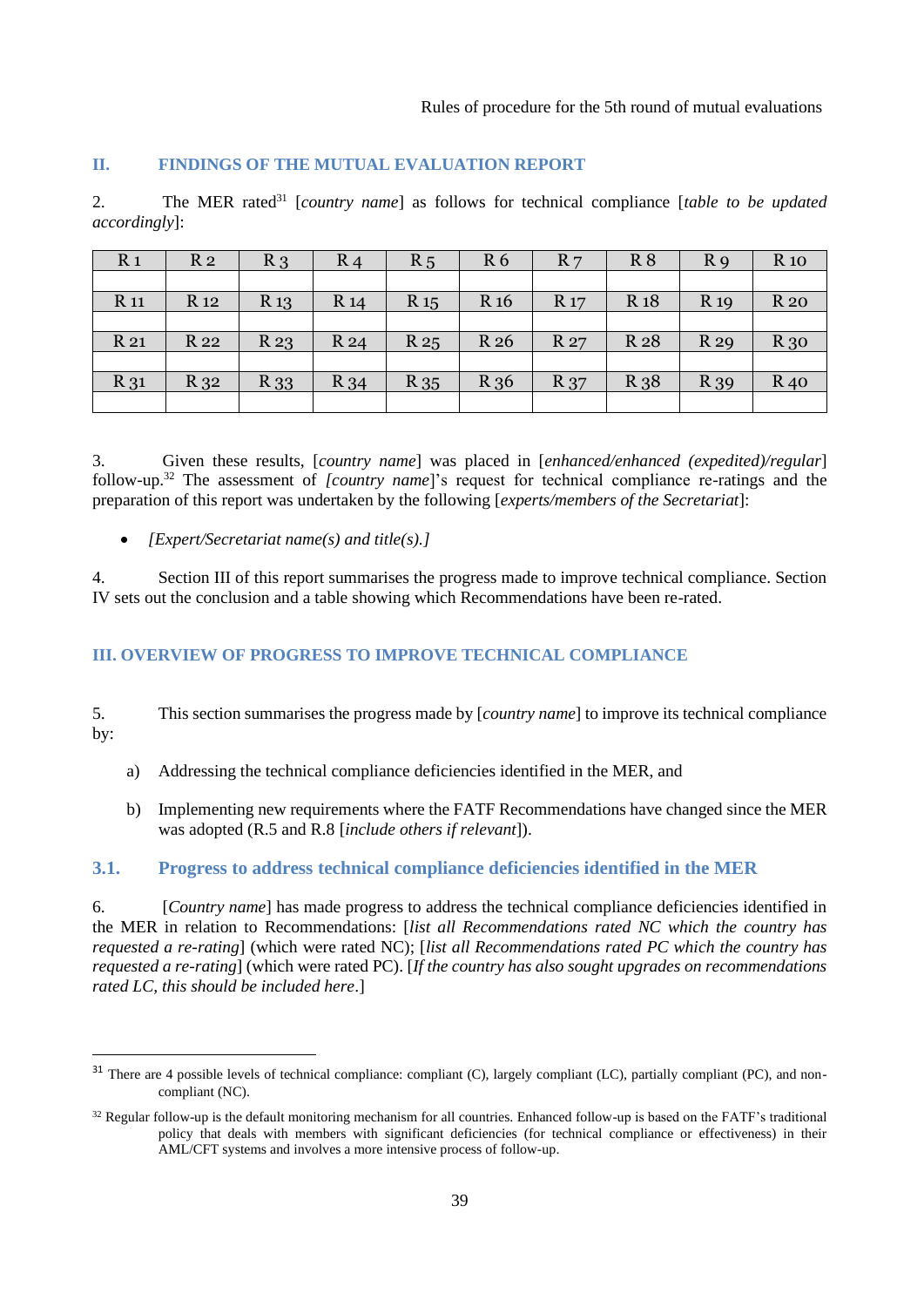Rules of procedure for the 5th round of mutual evaluations

7. As a result of this progress, [*Country name*] has been re-rated on Recommendations: [*list relevant Recommendations*]. The FATF welcomes the steps that [*Country name*] has taken to improve its technical compliance with [*list relevant Recommendations*]; however, insufficient progress has been made to justify a re-rating of these Recommendations.

*Recommendation [R.] (Originally rated [NC/PC/LC])* 

- 8. [*Summary of identified deficiency and progress taken to address it*]
- 9. [*Conclusion on Recommendation with proposal for rating*]

## *Recommendation [R.] (Originally rated [NC/PC/LC])*

- 10. [*Summary of identified deficiency and progress taken to address it*]
- 11. [*Conclusion on Recommendation with proposal for rating*]

## *Recommendation [R.] (Originally rated [NC/PC/LC])*

- 12. [*Summary of identified deficiency and progress taken to address it*]
- 13. [*Conclusion on Recommendation with proposal for rating*]

## **3.2. Progress on Recommendations which have changed since adoption of the MER**

14.

## *Recommendation [R.] (Originally rated [NC/PC/LC/C])*

- 15. [*Summary of change to Rec and progress made to implement it.*]
- 16. [*Conclusion on Recommendation with proposal for rating*]

# **IV. CONCLUSION**

17. Overall, [*country name*] has made [*insert language giving an overall judgment about the totality of progress which has been made (e.g. Overall, the country has made good progress/some progress/minimal progress/no progress...)*] progress in addressing the technical compliance deficiencies identified in its MER and has been re-rated on [*insert the number of Recommendations which are re-rated*] Recommendations.

18. [*Insert a paragraph summarising which Recommendations are re-rated*]

19. [*Insert a paragraph summarising which Recommendations the country has made progress on, but for which a re-rating is not yet justified*]

20. [*Insert a paragraph summarising the progress on Recommendations which were amended after the MER was adopted (e.g. R.5 and R.8) and whether any re-ratings were given*]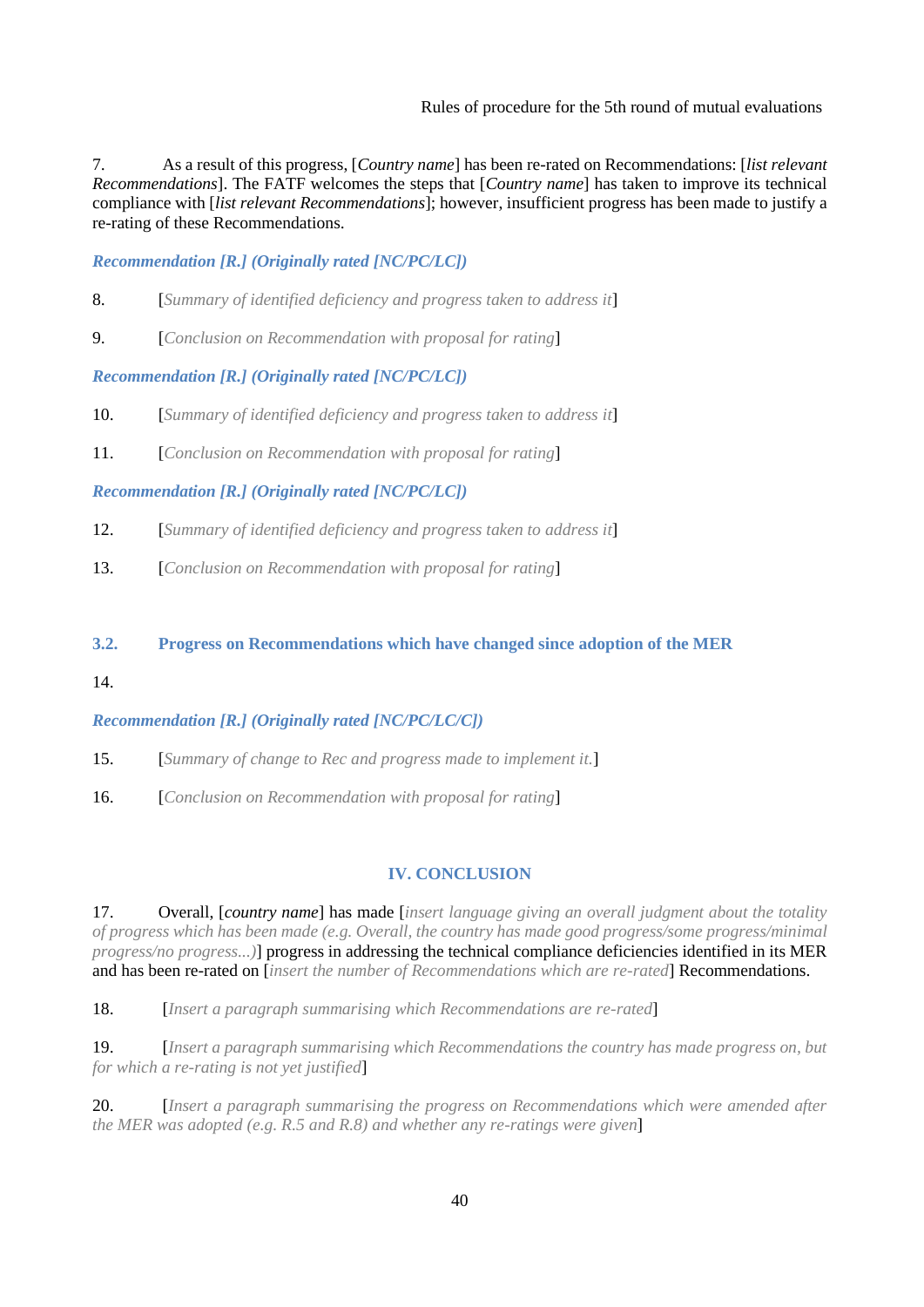Rules of procedure for the 5th round of mutual evaluations

| 21. | Overall, in light of the progress made by [ <i>country name</i> ] since its MER was adopted, its technical |  |
|-----|------------------------------------------------------------------------------------------------------------|--|
|     | compliance with the FATF Recommendations has been re-rated as follows [Note: Proposed TC re-ratings]       |  |
|     | should be in <b>bold italics</b> in the table below.]                                                      |  |

| R <sub>1</sub> | R <sub>2</sub>  | $R_3$           | $R_4$           | R <sub>5</sub> | R <sub>6</sub>  | R <sub>7</sub> | R8              | R <sub>9</sub> | <b>R</b> 10 |
|----------------|-----------------|-----------------|-----------------|----------------|-----------------|----------------|-----------------|----------------|-------------|
|                |                 |                 |                 |                |                 |                |                 |                |             |
| <b>R</b> 11    | R <sub>12</sub> | R <sub>13</sub> | R <sub>14</sub> | $R_{15}$       | R <sub>16</sub> | <b>R</b> 17    | R <sub>18</sub> | <b>R</b> 19    | <b>R</b> 20 |
|                |                 |                 |                 |                |                 |                |                 |                |             |
| R 21           | R 22            | $R_{23}$        | R 24            | $R_{25}$       | R 26            | R 27           | R 28            | R 29           | $R_{30}$    |
|                |                 |                 |                 |                |                 |                |                 |                |             |
| R 31           | $R_{32}$        | R 33            | R 34            | $R_{35}$       | R 36            | R 37           | R 38            | R 39           | $R_{40}$    |
|                |                 |                 |                 |                |                 |                |                 |                |             |

22. [*country name*] will [*remain in enhanced / remain in regular / move from enhanced to regular*] follow-up and will continue to report back to MONEYVAL on progress to strengthen its implementation of AML/CFT measures.

## <span id="page-40-0"></span>*Appendix 7 – Analytical Tool for Technical Compliance Re-Ratings Requests (Not for Publication)*

**Instructions for assessed countries:** Use the first 4 columns of this table to report back on what actions (if any) have been taken to address the technical deficiencies identified in your mutual evaluation report (MER), and implement new requirements where the FATF Standards have changed since your MER was adopted. As is the case with mutual evaluations, it is the responsibility of the assessed country to demonstrate that its AML/CFT system is compliant with the Recommendations. On this basis, the fourth column should explain the actions taken since the MER was adopted including cross-references to specific legislation, enforceable means, or other relevant mechanisms. All relevant legislation should be submitted with the below table.

**Instructions for the [Secretariat and Rapporteur teams] responsible for analysing the actions taken by the assessed country:** Analyse the information in the first 4 columns of the table, any additional supporting material provided by the assessed country, and the MER's analysis of other criteria (if any) that are not being reported on as no further action has been taken since the MER was adopted. On that basis, determine whether a re-rating is justified or not. Use the last column of this table to record your analysis and conclusions on the extent to which the actions taken by the assessed country to address the deficiency or meet the new requirements of the FATF Standards. After each Recommendation for which analysis is being undertaken, set out your conclusions concerning the rating (e.g. whether the rating should be upgraded, downgraded or remain the same).

**Instructions for the Secretariat:** This tool is an internal working document (not for publication) that should be circulated to delegations along with the standardised follow-up report (FUR) publication format (see the previous section), in advance of the working group/Plenary. The purpose of this tool is to present the detailed technical analysis systematically and in a structured way which streamlines delegations' pre-Plenary quality and consistency (Q&C) review and facilitates subsequent working group/Plenary discussions. Secretariats may wish to circulate this tool with a short introductory section setting out:

• the FATF/FSRB/Universal Procedures governing the process for FURs where TC re-ratings are requested, and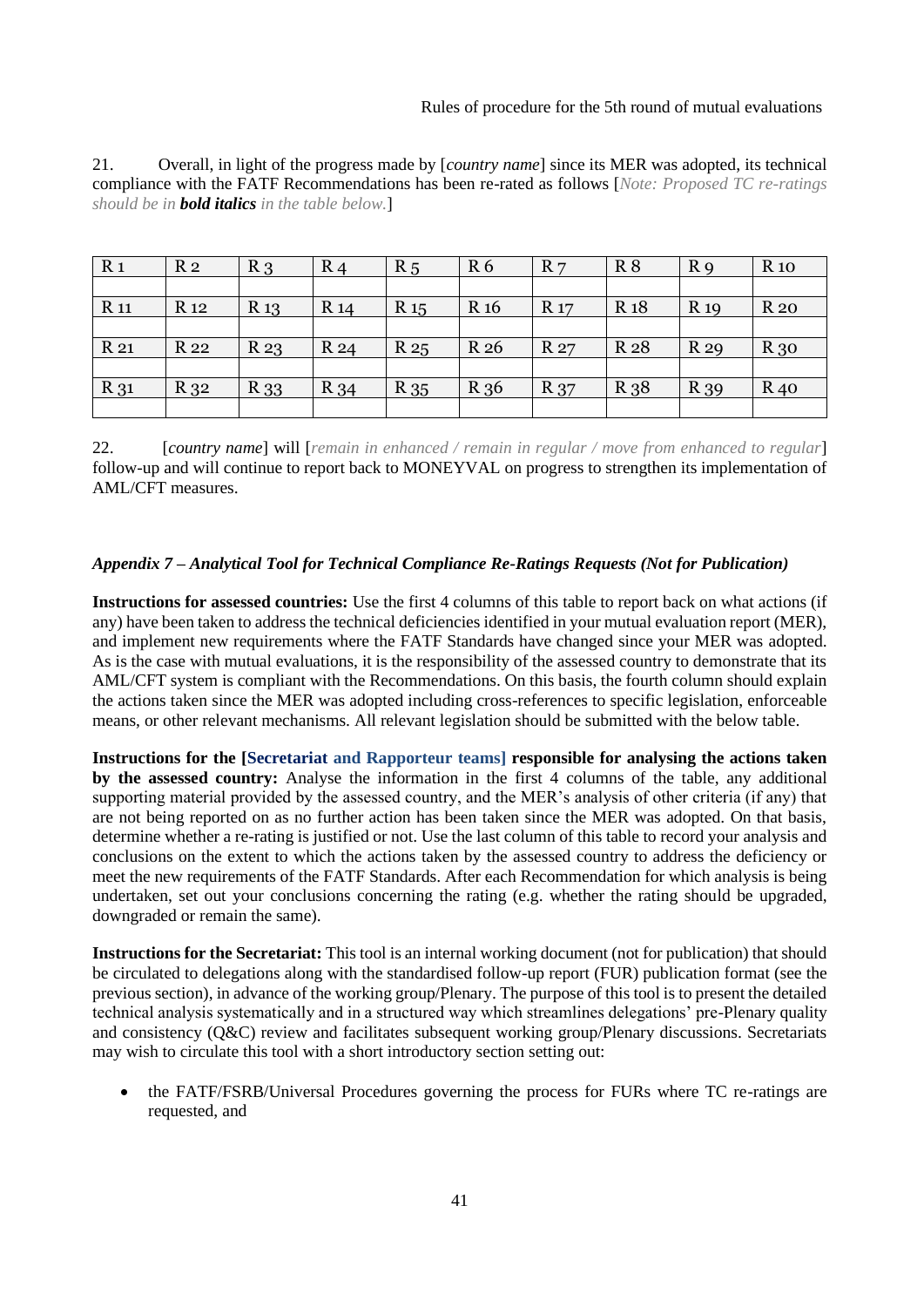Rules of procedure for the 5th round of mutual evaluations

• the key decisions to be made based on the expectation that countries will have addressed most if not all technical compliance deficiencies by the end of the third year from the adoption of the MER (as per para.29 of the Universal Procedures). The key decisions may relate to requests for re-ratings, proposals to move countries from enhanced to regular follow-up, and/or proposals for the Plenary to consider applying other enhanced measures such as those listed in paragraph 80 of the FATF Procedures and paragraph 30 of the Universal Procedures.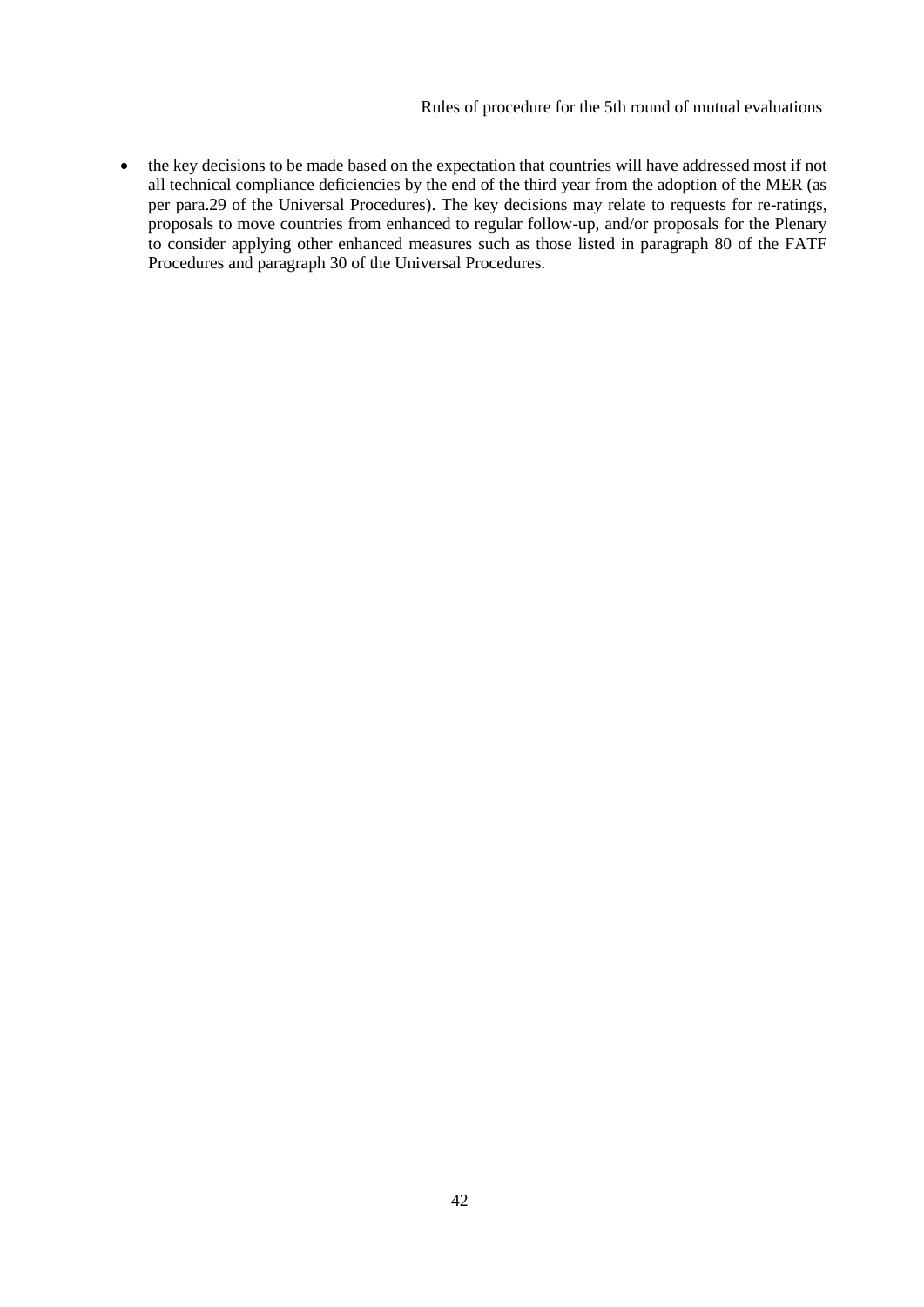| Rec.#            | <b>Criterion</b><br># | Deficiency cited in<br><b>MER/New</b><br>requirements where<br><b>FATF Standards</b><br>have changed since<br><b>MER</b><br>(Use 1 row per<br>deficiency/new<br>requirement) | <b>Actions taken</b><br>(To be filled in by<br>the country,<br>along with the<br>previous 3<br>columns)        | <b>Analysis &amp; conclusions</b><br>(To be filled in by the<br>Secretariat/group of<br>experts/review group)                                             |
|------------------|-----------------------|------------------------------------------------------------------------------------------------------------------------------------------------------------------------------|----------------------------------------------------------------------------------------------------------------|-----------------------------------------------------------------------------------------------------------------------------------------------------------|
| [E.g.<br>R.3]    | [E.g.<br>$C.3.5$ ]    | the<br>E.g.<br>Quote<br>this<br>deficiencies<br>for<br>criterion as reflected in<br>the MER Summary of<br>Technical Compliance<br>Deficiencies<br>Key<br>table]              | [E.g. Briefly describe<br>the actions taken to<br>address<br>the<br>deficiencies for this<br>criterion]        | [E.g. Record your analysis<br>and conclusions on the<br>extent to which the actions<br>taken by the assessed<br>address<br>country<br>this<br>deficiency] |
| [E.g.<br>R.3]    |                       |                                                                                                                                                                              |                                                                                                                | [E.g. Recommendation XX]<br>is rated XX, based on<br>progress made since the<br>MER was adopted.]                                                         |
| [E.g.<br>R.8]    | [E.g.<br>$C.8.1$ ]    | [E.g. Where the FATF<br>Standards<br>have<br>changed since the MER,<br>quote<br>the<br>new<br>requirements from the<br>Methodology]                                          | [E.g. Briefly describe<br>the actions taken to<br>address<br>the<br>new<br>requirements for this<br>criterion] | [E.g. Record your analysis<br>and conclusions on the<br>extent to which the actions<br>taken by the assessed<br>country meet the<br>new<br>requirements]  |
| [E.g.<br>$R.8$ ] |                       |                                                                                                                                                                              |                                                                                                                | The<br>E.g.<br>new<br>requirements<br>of<br>Recommendation XX are<br>XX,<br>rated<br>based<br>on<br>progress made since the<br>MER was adopted.]          |

# <span id="page-42-0"></span>*Appendix 8 – Conducting Mutual Evaluations During the Covid-19 Pandemic*

# **Overarching principles**

1. Four overarching principles should guide MONEYVAL in its application of greater flexibility for using the so-called hybrid on-site visits (physical on-site visits with some virtual aspects), and its implementation of objective criteria and procedures for handling MEs during the COVID-19 crisis:

a. As it is important for MONEYVAL to adapt and find ways to continue its assessment work during the COVID-19 crisis, in line with its mandates, on-site visits should proceed when it is possible to do so in a manner that respects these overarching principles. Postponements should occur only when absolutely necessary and should not be used as a means to delay implementation of the FATF Standards or gain unfair advantage in the assessment process. Decisions to postpone on-site visits should be based on objective criteria and procedures to avoid any arbitrariness.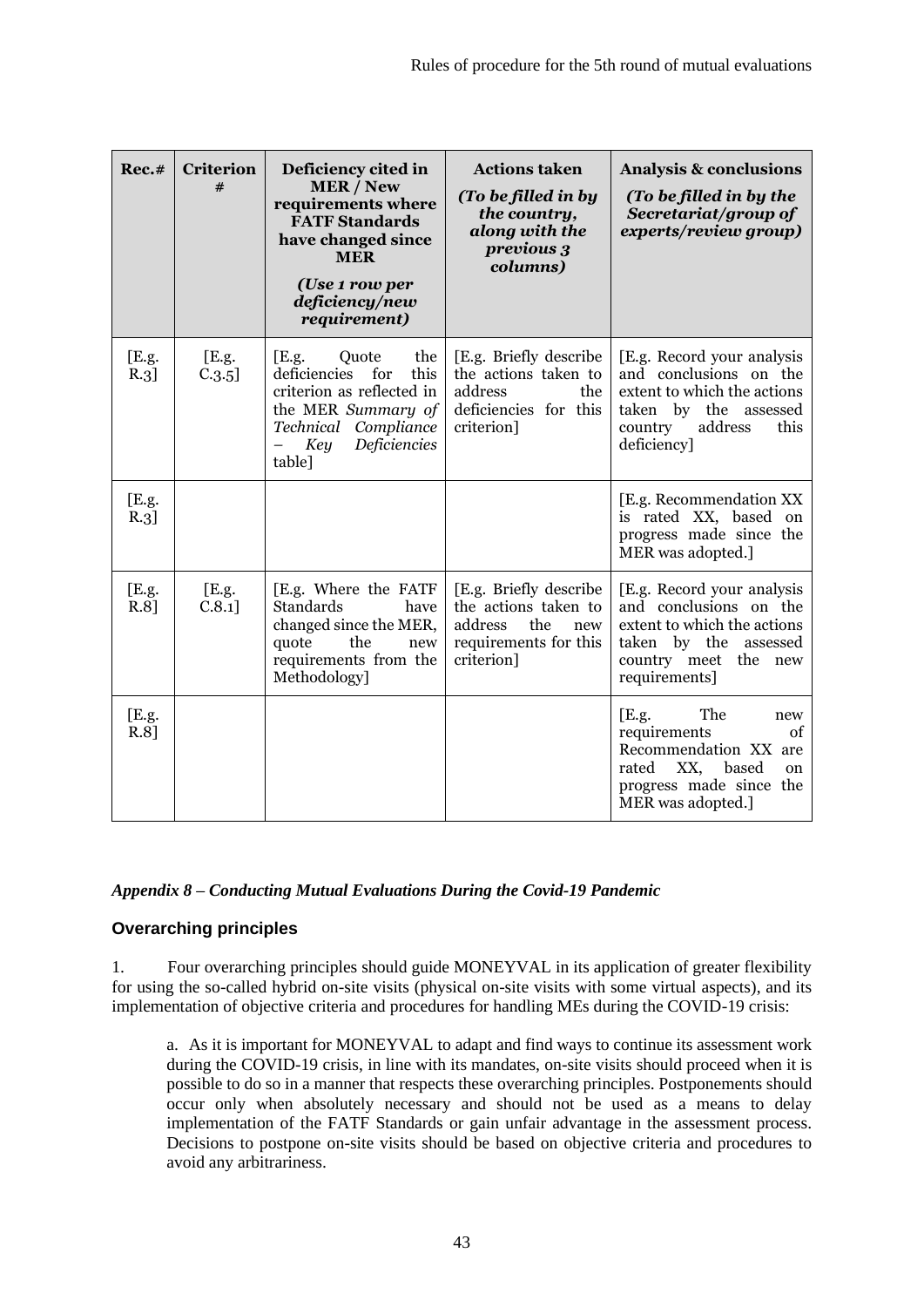b. COVID-19 represents a serious global health risk. Consequently, the main priority for handling MEs during the pandemic is the health and safety of all participants. On-site visits should not jeopardise the health and safety of the national authorities, assessors or Secretariat staff. This takes precedence over any other consideration. Everything must be done to make the on-site visit as safe as possible.

c. Greater flexibility granted to do some aspects of an on-site virtually, should be both in line with the intention set out in 1a. above of MONEYVAL adapting and continuing assessments and in line with keeping the quality of assessments and the integrity of the process. It is important to continue producing good quality mutual evaluation reports (MERs). The global network's commitment to quality and consistency (Q&C) at every stage of the ME process remains unchanged, as reflected throughout the *Universal Procedures*. <sup>33</sup> Consequently, an ME should not push ahead in circumstances likely to result in a poor quality report that has the potential to affect the credibility of the FATF brand. Hybrid on-site visits will not necessarily result in lower quality MERs, but MONEYVAL must take care and strive to achieve substantially the same level of quality with this new format. The following factors are considered essential to safeguard the quality of an assessment and the integrity of the process:

- i.maintaining the physical nature of the on-site visit by requiring an adequate number of assessors with a broad range of expertise and supporting Secretariat staff to be physically present;
- ii.requiring all assessors to participate effectively throughout the hybrid on-site visit without prejudice to the quality of the assessment, regardless of whether they are participating physically or virtually; and
- iii.ensuring that the logistical and technical conditions of an on-site visit are sufficient to enable the assessed country to make its case fully, the assessors to do their work properly and have access to the authorities, and the Secretariat to support both parties adequately throughout the process.
- d. MONEYVAL will ensure that its approach is consistent with the global network, while at the same time in full respect of its own procedures and mandate.

# **Applying the principles-based approach to MONEYVAL evaluations**

2. To enable the MONEYVAL to continue the ME process as required by its mandate, these procedures provide further flexibility on the composition of the onsite team, which is physically onsite. This is to allow for the virtual attendance of assessors and supporting Secretariat staff who are unable to attend in person because of the COVID-19 situation, provided the overarching principles above are respected.

## *Necessary conditions for a hybrid on-site visit*

3. To safeguard the quality of assessments and integrity of the process (which is an overarching principle), such hybrid on-site visits may occur only if the following conditions are met:

a. The physical nature of the on-site visit is maintained, albeit with flexibility to do some aspects virtually. This means that:

<sup>33</sup> See for examples paragraphs 11, 12, 25-26, 28, 31, 33 to 46 of the *Universal Procedures.*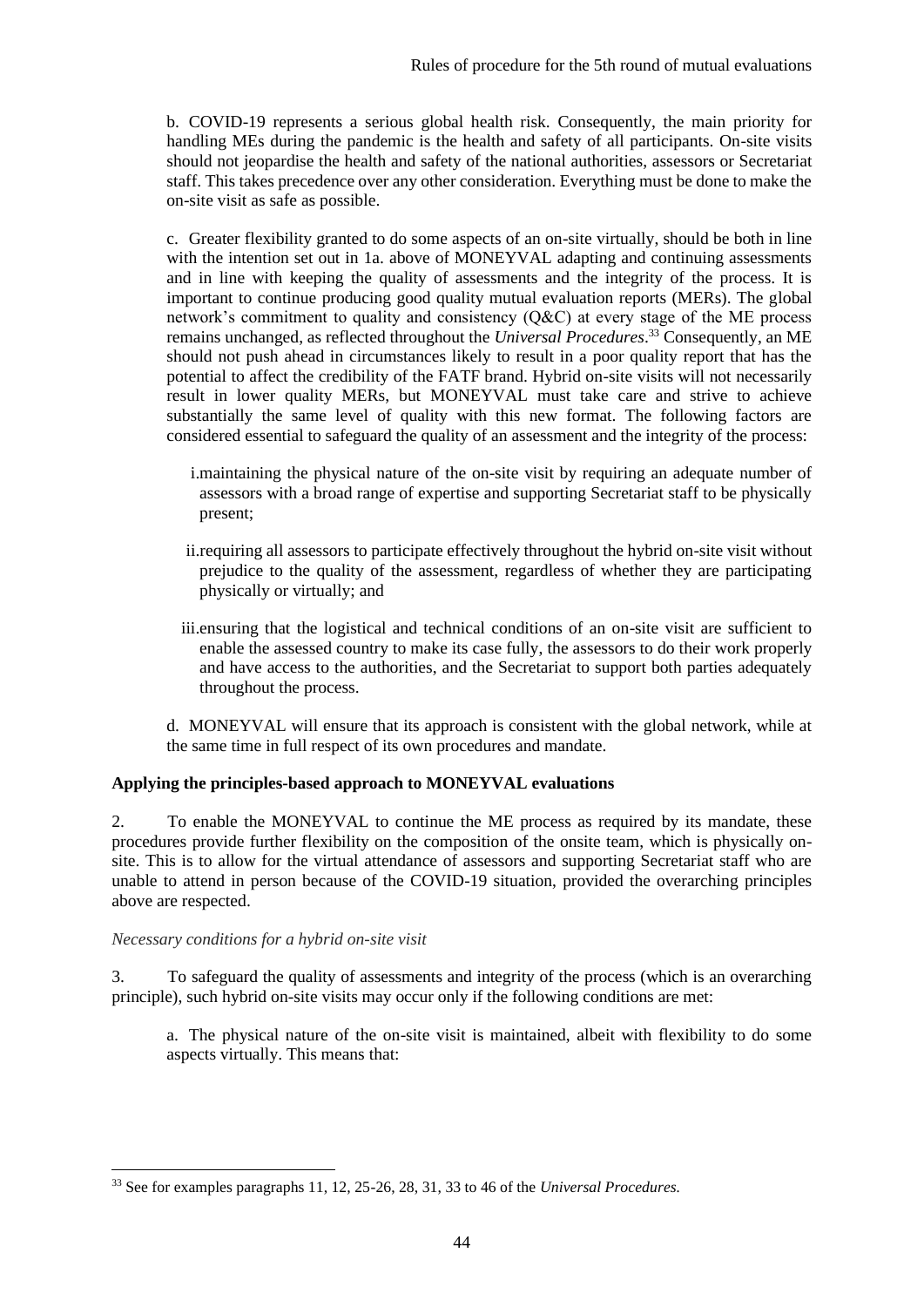- i.assessors who are experts in financial, legal, law enforcement and FIU issues must attend the on-site visit in person $34$ ;
- ii.at least two Secretariat staff should attend the on-site visit in person to support the assessed country and assessors $35$ ; and
- iii.all assessors and Secretariat staff who are unable to travel to the assessed country for reasons related to COVID-19 participate effectively in the on-site visit, as is envisaged by the *Universal Procedures* and *MONEYVAL Procedures for the 5th Round of Mutual Evaluations.*<sup>36</sup>

b. The technical and logistical conditions of a hybrid on-site are sufficient to enable the assessed country to make its case fully, the assessors to do their work properly and have access to the authorities (including private sector, non-profit organisations where needed), and the Secretariat to support both parties adequately throughout the process. As is the current practice, whilst negotiating the on-site agenda, the host country should accommodate requests to visit agencies deemed important to achieving the purpose of the on-site visit (e.g., the FIU premises for IO.6). They should also be able to accommodate any other request for last-minute meetings, such as with private sector or civil society representatives (without presence of competent authorities).

Overall, facilitating technical and logistical conditions of a hybrid on-site means all countries, delegations and the MONEYVAL Secretariat must do their best to facilitate the ME on-site process under these unusual circumstances, in line with the overarching principles. This may mean making additional arrangements to those planned for the onsite, such as replacing a videoconferencing service if the one used is not working and additional meetings organised to address any gaps caused by IT failures. The process will require patience, creativity and strong will by the parties to make this work.

To the extent possible given budgetary restraints and availability of qualified assessors, this could include making efforts to seek participation of additional assessors to augment the assessment team and ensure the necessary physical presence of necessary expertise during the on-site.

# *Objective criteria*

4. The following objective criteria respect the overarching principles and are relevant to determining if the conditions for a hybrid on-site are met (although not all will apply in every case):

a. Is the assessed country able to host the on-site visit in a manner that respects the health and safety of all participants and preserves the physical nature of the on-site visit? Factors which may impact these criteria include:

i.domestic travel restrictions;

ii.country-wide lockdowns;

<sup>&</sup>lt;sup>34</sup> Ideally, this means having one assessor physically present for each of these areas, although the number may be less if any of those present have expertise in more than one of these areas.

<sup>&</sup>lt;sup>35</sup> Both should be Secretariat staff who are responsible for working on the assessment (not just available substitutes) and one should be the Secretariat team lead. In joint FATF/MONEYVAL assessments, one should be from the FATF Secretariat and one should be from the MONEYVAL Secretariat (if the MONEYVAL Secretariat is fully participating in the process, which is not always the case due to resource constraints).

<sup>36</sup> In particular, see para.10 and 20 of the *Universal Procedures,* and para.19 and 34 of the *FATF Procedures.*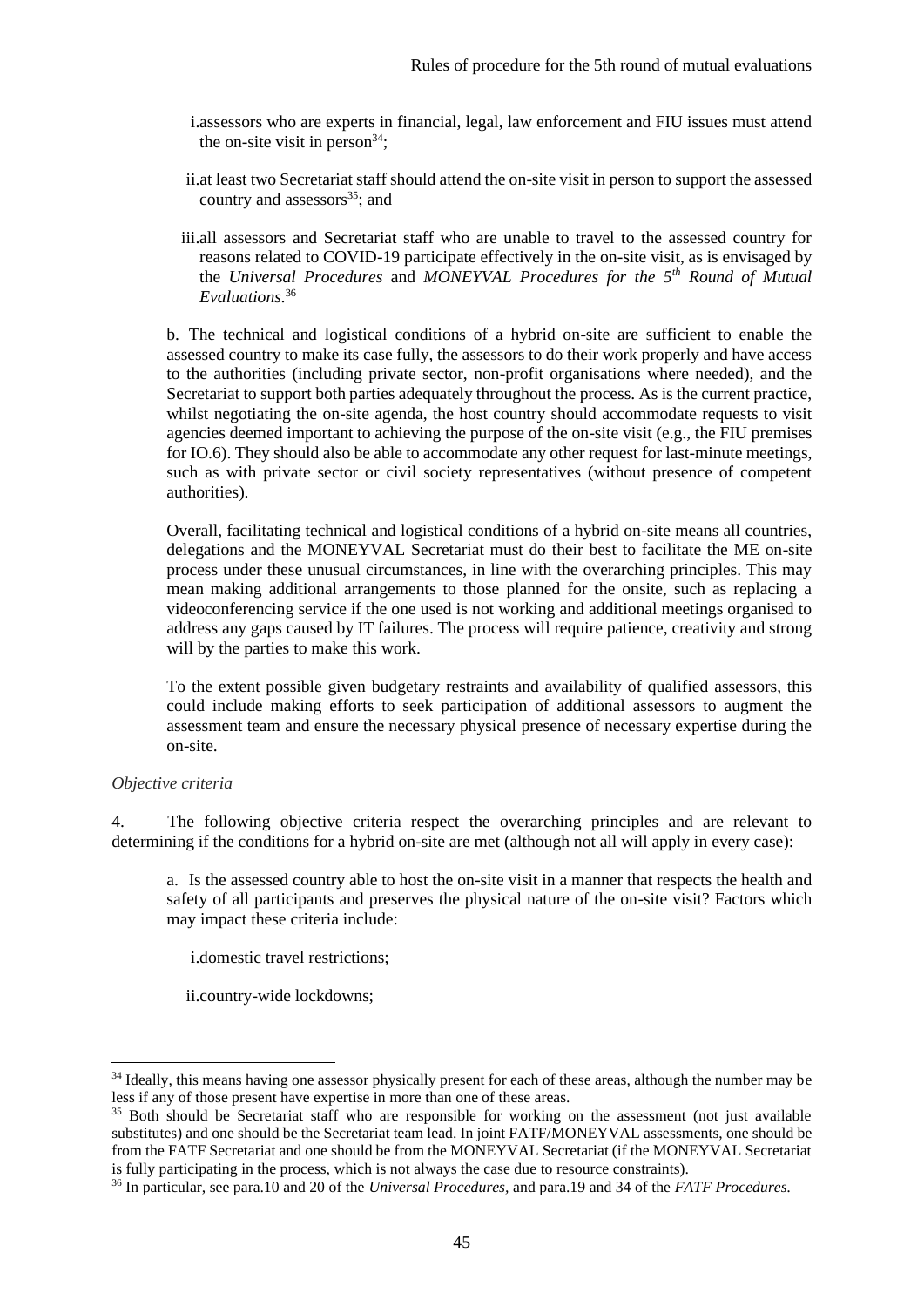iii.restrictions on the number of people allowed to congregate;

iv.access to appropriate meeting venues;

v.sanitation precautions planned for the on-site visit;

vi.official assessments about the infection rate and spread of the COVID-19 virus; and

vii.other circumstances that create similar issues and are related to the COVID-19 pandemic.

b. Are enough assessors and Secretariat staff  $37$  (to preserve the physical nature of the on-site visit as described above in paragraph 3a) able to travel to the assessed country in a manner that respects their health and safety? Factors which may impact these criteria include:

i.travel restrictions prohibiting or strongly discouraging travel to the assessed country;<sup>38</sup>

- ii.lengthy quarantine requirements (applying on arrival in the assessed country and/or on return to the traveller's home country) render travelling to the on-site and the related resource and cost commitment unreasonable:<sup>39</sup>
- iii.the traveller's concerns about the availability and access to medical care should they fall ill during the on-site visit;
- iv.a doctor has advised an individual against their travel to the assessed country for medical reasons; and

v.other circumstances that create similar issues and are related to the COVID-19 pandemic.

c. Are any assessors<sup>40</sup> (regardless of whether they are attending the on-site physically or virtually) unable to participate effectively in the process, as envisaged by the *Universal* and *MONEYVAL Procedures*? Factors which may impact these criteria include:

i.a country's ability or willingness to honour their commitment to provide an assessor;

ii.an assessor's inability or unwillingness to commit to working full time on the ME for the duration of the on-site visit, attend all meetings during the hybrid on-site visit, as normally they would be expected to attend and participate in a fully collaborative process as required by Rule 14 paragraph 14 of *MONEYVAL Procedures*; and

iii.other circumstances that create similar issues and are related to the COVID-19 pandemic.

<sup>&</sup>lt;sup>37</sup> This objective criteria should be mindful of the necessary conditions of a hybrid onsite, especially paragraph 3b. above, where all parties will do their best to facilitate the ME process mindful as well of any budgetary or other restraints.

 $38$  Travel restrictions may come from: 1) the assessed country; 2) the home country of the assessor or Secretariat staff; or 3) an international body such as the CoE, IMF and World Bank).

<sup>&</sup>lt;sup>39</sup> Normally, a quarantine period of seven days or more would be considered overly lengthy, unless the country providing the assessor and the assessor are prepared to bear it. In cases where specific diplomatic measures can be made available by all the parties involved in the process in order to soften / exempt the quarantine requirements, the delays presented in this footnote may not be applicable. All parties are invited to do their best efforts to facilitate this process.

<sup>&</sup>lt;sup>40</sup> This objective criteria should be mindful of the necessary conditions of a hybrid onsite, especially paragraph 3b. above, where all parties will do their best to facilitate the ME process mindful as well of any budgetary or other restraints.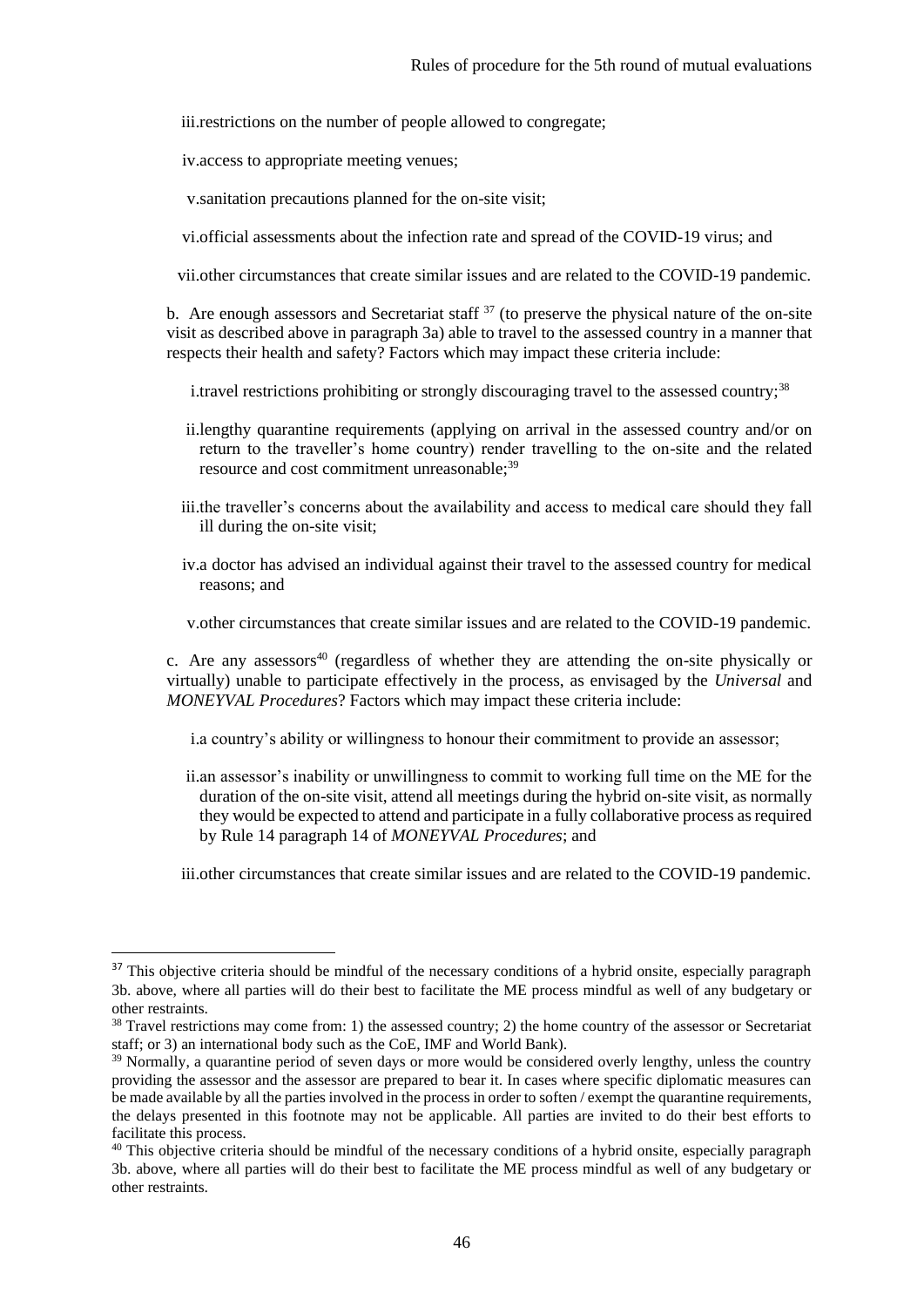d. Are the technical capabilities and logistical arrangements adequate to allow the assessed country to make its case fully, the assessors to do their work properly and have access to the authorities, and the Secretariat to support the process adequately? Factors which may impact these criteria include:

- i.access to adequate video conferencing facilities/platforms (e.g. Kudo, Bluejeans, Webex, Microsoft Teams, Zoom) for the assessed country and any assessors or Secretariat staff who are participating virtually;
- ii.the ability to have simultaneous interpretation for participants participating physically and virtually (where needed);
- iii.access to secure channels of communication for sharing confidential documents as needed;
- $iv$  measures<sup>41</sup> to ensure the confidentiality of information and discussions in the virtual environment, consistent with the existing procedures (para.19 UPs / Title VI of MONEYVAL procedures);
- v.allocating enough meeting time to allow for scheduling or technical difficulties associated with facilitating virtual participation, taking into account time zone differences and the organisation of the agenda as needed; and

vi.other circumstances that create similar issues and are related to the COVID-19 pandemic.

*Determining whether an on-site visit can take place* 

5. Subject to the overarching principles which take precedence in these matters:

a. where they are necessary, after exhaustion of all possibilities available using the overarching principles and objective criteria, postponements should be as brief as possible to minimise the impact on the assessment;

b. the criteria for postponing and resuming an assessment should be objective and apply equally to all countries impacted by the COVID-19 crisis; and

c. all decisions to postpone and resume on-site visits should respect the overarching principles, and the Plenary discussion of such reports should be rescheduled as soon as practicable. MONEYVAL recognises that postponements caused by the COVID-19 pandemic may delay completion of this round of mutual evaluations.

6. At least seven weeks prior to the on-site visit, the Secretariat, in consultation with the assessed country and assessors, will make initial inquiries, as to whether the on-site visit can take place in circumstances that respect the overarching principles in paragraph 1, and taking into account the necessary conditions for a hybrid on-site visit in paragraph 3 and the objective criteria noted above in paragraph 4.

7. The onus is on the affected party to provide the Secretariat with supporting information that shows their inability to host or travel to the on-site visit, while respecting the overarching principles.<sup>42</sup> In doing so, the affected party should give a full and detailed explanation in writing of how and to what

<sup>&</sup>lt;sup>41</sup> Such measures could include having all participants sign confidentiality agreements to govern their conduct during virtual meetings or implementing IT-based solutions.

<sup>&</sup>lt;sup>42</sup> Assessed countries are encouraged to provide this information in the form of a letter to the Chair confirming their inability to host the on-site visit and citing the specific reasons why the on-site visit cannot be safely and in conditions that will safeguard the quality of the assessment. However, this is not a requirement as it may not be possible in all cases, including for reasons related to the COVID-19 crisis.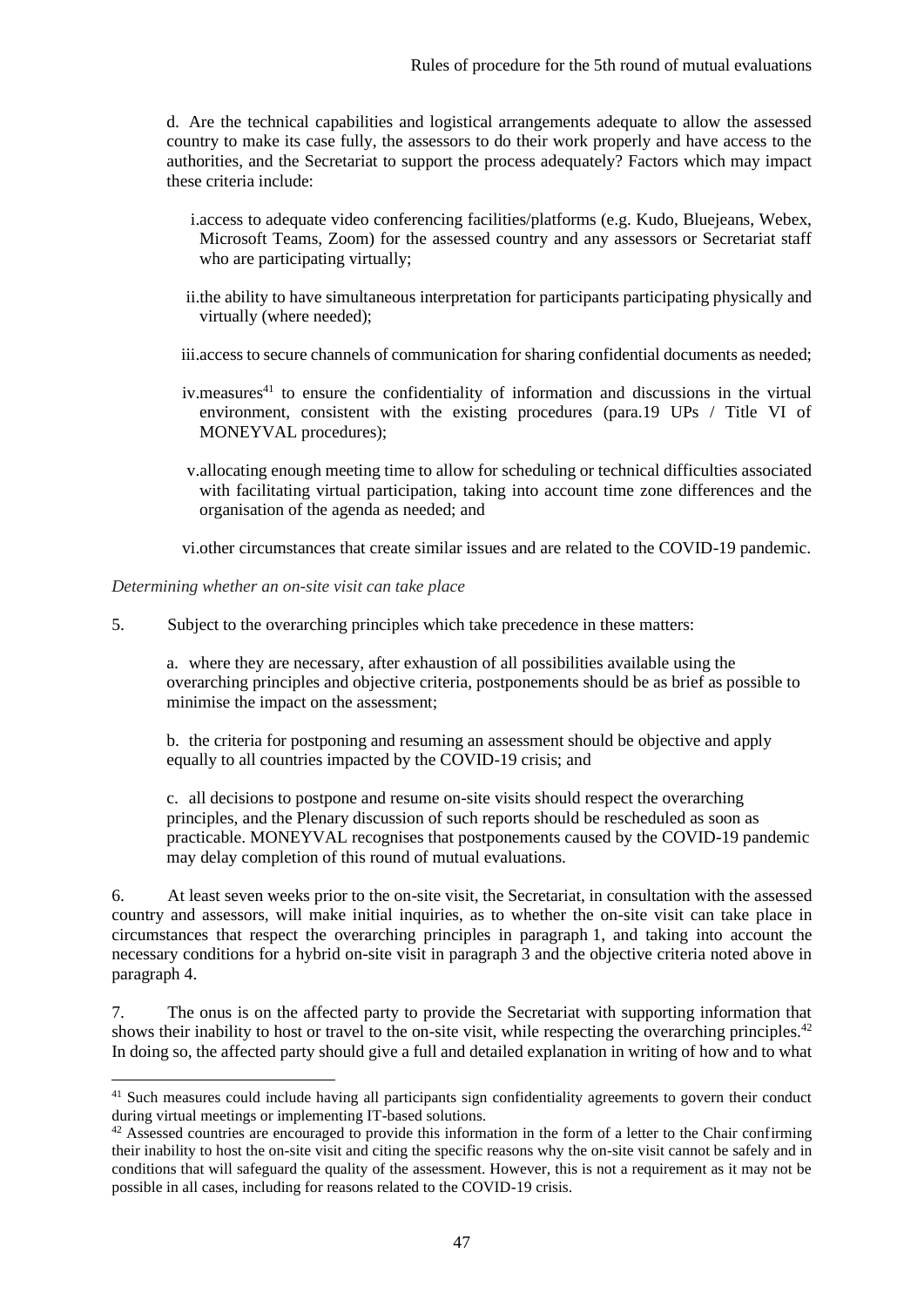extent the COVID-19 crisis (including crisis response measures) are negatively affecting their ability to proceed. Where relevant, this should include reference to the specific measures43 or circumstances that are objectively preventing the on-site visit from moving forward consistent with the overarching principles.

8. If it appears from the material submitted that the on-site cannot take place, in line with the overarching principles, the Secretariat shall inform the Bureau and provide them with any relevant supporting documentation.

9. The Bureau will review the information submitted, taking into account the overarching principles in paragraph 1, the necessary conditions for a hybrid on-site visit in paragraph 3 and any relevant objective criteria in paragraph 4, to determine whether prima facie the on-site visit may proceed in line with the overarching principles. The Bureau will make the final determination, based on the overarching principles in paragraph 1, and taking into account the necessary conditions for a hybrid onsite visit in paragraph 3 and any relevant objective criteria in paragraph 4. In doing so, the Bureau will take into account the views of the assessed country, assessors and Secretariat.

10. Where the on-site visit is postponed, the delay may significantly impact the ability of the Plenary to discuss the report in a meaningful way. This is because the draft schedule of evaluations has been prepared to allow enough time between the on-site visit and the Plenary discussion. Where the onsite visit must be postponed, the Secretariat will write to the assessed country's head of delegation informing of the reasons why the on-site visit cannot proceed as scheduled and the need to defer discussion of the mutual evaluation report.

11. The postponement may result in the need to adjust the schedule of MONEYVAL Plenary meetings. If this is the case, the Secretariat in consultation with the Bureau shall determine new dates for the Plenary meeting(s) and provide an updated Workplan for information of MONEYVAL members.

12. If the Bureau determines that the on-site visit is able to proceed in line with the overarching principles, taking into account the necessary conditions for a hybrid on-site visit in paragraph 3 and any relevant objective criteria in paragraph 4, the Secretariat will write to the head of delegation confirming that the on-site visit will proceed as scheduled. The Secretariat will advise the assessors accordingly. In such cases, the assessed country, assessors and Secretariat should maintain an ongoing dialogue on the sanitary precautions and expectations that will be in place during the on-site visit to safeguard the health of all participants (e.g. regular cleaning of meeting rooms, expectations concerning the wearing of masks, arrangement to enable social distancing, etc.)

13. Ordinarily, this determination should be made six weeks before the on-site visit. However, because the COVID-19 situation is rapidly evolving, circumstances may change at any time leading up to (or during) the on-site visit and on very short notice. If any circumstances arise after the Secretariat has made its initial inquiries which could jeopardise the ability to hold the on-site in line with the overarching principles, the affected party should immediately inform the Secretariat and provide any relevant supporting information. In such cases, the procedures outlined in paragraphs 5 to 12 will be applied on an urgent basis.

# *Resuming the mutual evaluation*

14. If the on-site visit has been postponed, the Secretariat shall continue consulting with the assessed country and assessors to find the earliest possible date to reschedule the on-site in circumstances where the overarching principles may be respected.

<sup>&</sup>lt;sup>43</sup> For example, lockdowns, travel restrictions, transportation restrictions, etc.